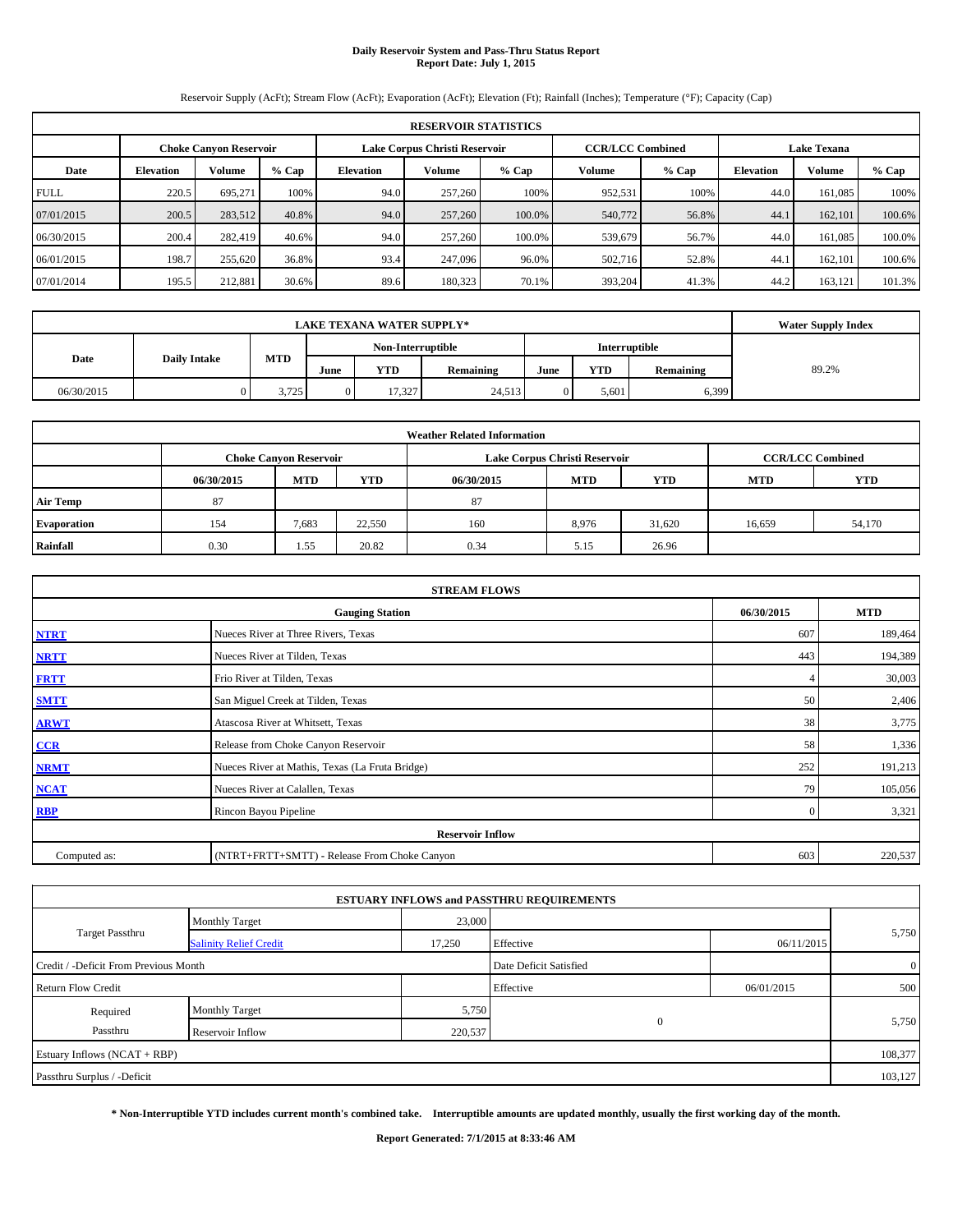## **Daily Reservoir System and Pass-Thru Status Report Report Date: July 2, 2015**

Reservoir Supply (AcFt); Stream Flow (AcFt); Evaporation (AcFt); Elevation (Ft); Rainfall (Inches); Temperature (°F); Capacity (Cap)

| <b>RESERVOIR STATISTICS</b> |                                                                                                                 |         |         |                  |         |         |         |         |                  |               |        |  |
|-----------------------------|-----------------------------------------------------------------------------------------------------------------|---------|---------|------------------|---------|---------|---------|---------|------------------|---------------|--------|--|
|                             | <b>CCR/LCC Combined</b><br>Lake Corpus Christi Reservoir<br><b>Lake Texana</b><br><b>Choke Canvon Reservoir</b> |         |         |                  |         |         |         |         |                  |               |        |  |
| Date                        | <b>Elevation</b>                                                                                                | Volume  | $%$ Cap | <b>Elevation</b> | Volume  | $%$ Cap | Volume  | $%$ Cap | <b>Elevation</b> | <b>Volume</b> | % Cap  |  |
| <b>FULL</b>                 | 220.5                                                                                                           | 695.271 | 100%    | 94.0             | 257,260 | 100%    | 952,531 | 100%    | 44.0             | 161.085       | 100%   |  |
| 07/02/2015                  | 200.4                                                                                                           | 281,026 | 40.4%   | 94.0             | 257,260 | 100.0%  | 538,286 | 56.5%   | 44.1             | 162,101       | 100.6% |  |
| 07/01/2015                  | 200.5                                                                                                           | 283,512 | 40.8%   | 94.0             | 257,260 | 100.0%  | 540,772 | 56.8%   | 44.1             | 162.101       | 100.6% |  |
| 06/02/2015                  | 199.4                                                                                                           | 266,984 | 38.4%   | 93.2             | 242,776 | 94.4%   | 509,760 | 53.5%   | 44.1             | 162,101       | 100.6% |  |
| 07/02/2014                  | 195.5                                                                                                           | 212,498 | 30.6%   | 89.4             | 178,021 | 69.2%   | 390,519 | 41.0%   | 44.              | 163,121       | 101.3% |  |

|            | <b>Water Supply Index</b> |     |       |                   |           |      |       |           |       |
|------------|---------------------------|-----|-------|-------------------|-----------|------|-------|-----------|-------|
|            |                           | MTD |       | Non-Interruptible |           |      |       |           |       |
| Date       | <b>Daily Intake</b>       |     | June  | YTD               | Remaining | June | YTD   | Remaining | 88.8% |
| 07/01/2015 |                           |     | 3.725 | 17.327            | 24,513    |      | 5.601 | 6,399     |       |

| <b>Weather Related Information</b> |            |                               |            |            |                               |                         |            |            |  |  |  |
|------------------------------------|------------|-------------------------------|------------|------------|-------------------------------|-------------------------|------------|------------|--|--|--|
|                                    |            | <b>Choke Canyon Reservoir</b> |            |            | Lake Corpus Christi Reservoir | <b>CCR/LCC Combined</b> |            |            |  |  |  |
|                                    | 07/01/2015 | <b>MTD</b>                    | <b>YTD</b> | 07/01/2015 | <b>MTD</b>                    | <b>YTD</b>              | <b>MTD</b> | <b>YTD</b> |  |  |  |
| <b>Air Temp</b>                    | 85         |                               |            | 83         |                               |                         |            |            |  |  |  |
| <b>Evaporation</b>                 | 181        | 181                           | 22,731     | 53         | 53                            | 31,673                  | 234        | 54,404     |  |  |  |
| Rainfall                           | 0.43       | 0.43                          | 21.25      | 0.00       |                               | 26.96                   |            |            |  |  |  |

| <b>STREAM FLOWS</b> |                                                    |     |              |  |  |  |  |  |  |
|---------------------|----------------------------------------------------|-----|--------------|--|--|--|--|--|--|
|                     | 07/01/2015<br><b>MTD</b><br><b>Gauging Station</b> |     |              |  |  |  |  |  |  |
| <b>NTRT</b>         | Nueces River at Three Rivers, Texas                | 609 | 609          |  |  |  |  |  |  |
| <b>NRTT</b>         | Nueces River at Tilden, Texas                      | 405 | 405          |  |  |  |  |  |  |
| <b>FRTT</b>         | Frio River at Tilden, Texas                        | 3   | $\mathbf{3}$ |  |  |  |  |  |  |
| <b>SMTT</b>         | San Miguel Creek at Tilden, Texas                  | 40  | 40           |  |  |  |  |  |  |
| <b>ARWT</b>         | 52                                                 | 52  |              |  |  |  |  |  |  |
| CCR                 | Release from Choke Canyon Reservoir                | 58  | 58           |  |  |  |  |  |  |
| <b>NRMT</b>         | Nueces River at Mathis, Texas (La Fruta Bridge)    | 250 | 250          |  |  |  |  |  |  |
| <b>NCAT</b>         | Nueces River at Calallen, Texas                    | 24  | 24           |  |  |  |  |  |  |
| RBP                 | Rincon Bayou Pipeline                              |     |              |  |  |  |  |  |  |
|                     | <b>Reservoir Inflow</b>                            |     |              |  |  |  |  |  |  |
| Computed as:        | (NTRT+FRTT+SMTT) - Release From Choke Canyon       |     |              |  |  |  |  |  |  |

|                                       |                               |       | <b>ESTUARY INFLOWS and PASSTHRU REQUIREMENTS</b> |            |                |
|---------------------------------------|-------------------------------|-------|--------------------------------------------------|------------|----------------|
|                                       | Monthly Target                | 4,500 |                                                  |            |                |
| <b>Target Passthru</b>                | <b>Salinity Relief Credit</b> | 4,500 | Effective                                        | 07/01/2015 | $\overline{0}$ |
| Credit / -Deficit From Previous Month |                               |       | Date Deficit Satisfied                           |            | $\overline{0}$ |
| <b>Return Flow Credit</b>             |                               |       | Effective                                        | 07/01/2015 | 500            |
| Required                              | Monthly Target                |       |                                                  |            |                |
| Passthru                              | Reservoir Inflow              | 595   |                                                  |            | $\overline{0}$ |
| Estuary Inflows (NCAT + RBP)          |                               |       |                                                  |            | 24             |
| Passthru Surplus / -Deficit           |                               |       |                                                  |            | 524            |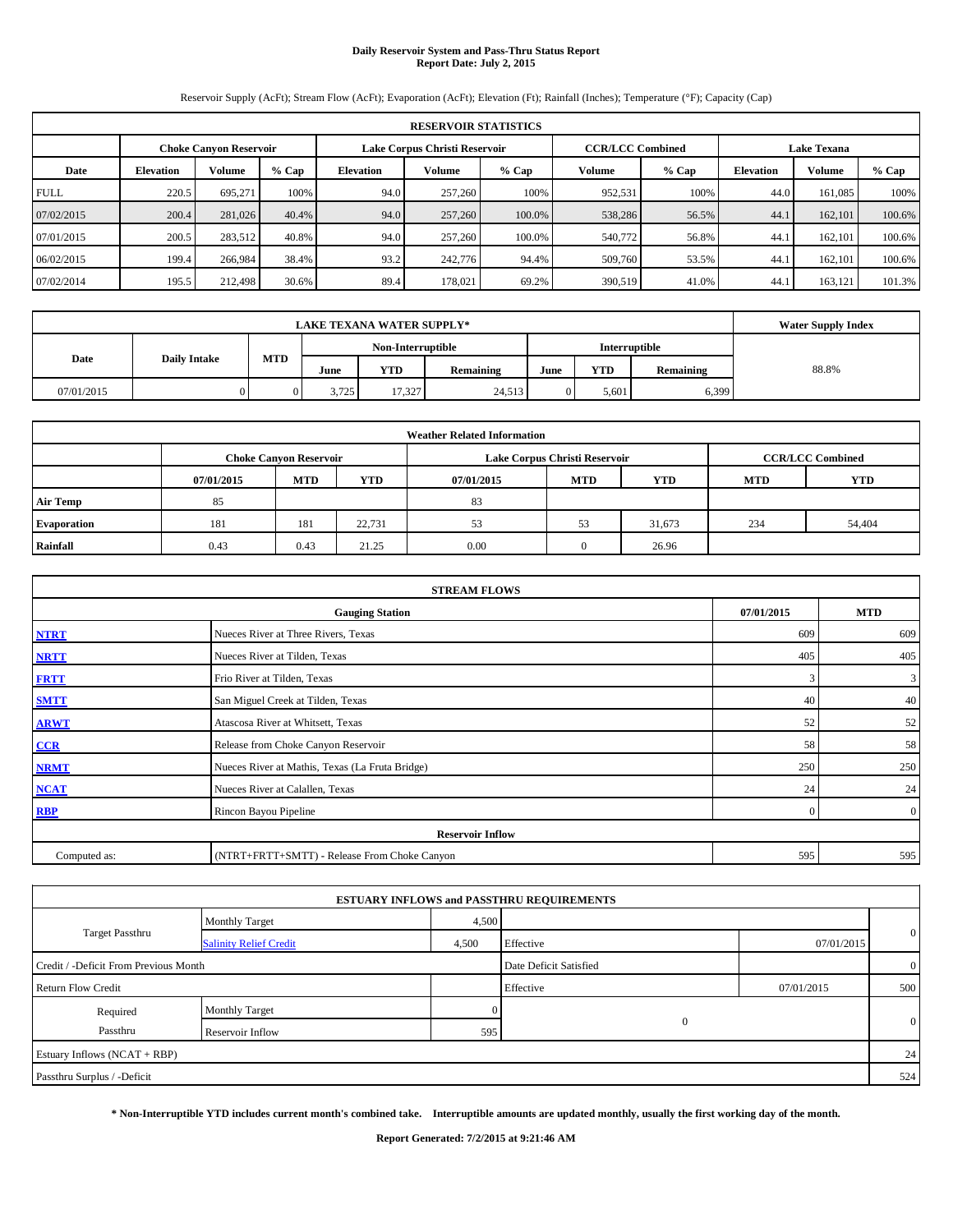## **Daily Reservoir System and Pass-Thru Status Report Report Date: July 3, 2015**

Reservoir Supply (AcFt); Stream Flow (AcFt); Evaporation (AcFt); Elevation (Ft); Rainfall (Inches); Temperature (°F); Capacity (Cap)

| <b>RESERVOIR STATISTICS</b> |                                                                                                                 |               |         |                  |               |         |         |         |                  |         |         |  |
|-----------------------------|-----------------------------------------------------------------------------------------------------------------|---------------|---------|------------------|---------------|---------|---------|---------|------------------|---------|---------|--|
|                             | <b>Lake Texana</b><br>Lake Corpus Christi Reservoir<br><b>CCR/LCC Combined</b><br><b>Choke Canyon Reservoir</b> |               |         |                  |               |         |         |         |                  |         |         |  |
| Date                        | <b>Elevation</b>                                                                                                | <b>Volume</b> | $%$ Cap | <b>Elevation</b> | <b>Volume</b> | $%$ Cap | Volume  | $%$ Cap | <b>Elevation</b> | Volume  | $%$ Cap |  |
| <b>FULL</b>                 | 220.5                                                                                                           | 695.271       | 100%    | 94.0             | 257,260       | 100%    | 952,531 | 100%    | 44.0             | 161.085 | 100%    |  |
| 07/03/2015                  | 200.4                                                                                                           | 281,795       | 40.5%   | 94.0             | 257,260       | 100.0%  | 539,055 | 56.6%   | 44.1             | 162,101 | 100.6%  |  |
| 07/02/2015                  | 200.4                                                                                                           | 281,026       | 40.4%   | 94.0             | 257,260       | 100.0%  | 538,286 | 56.5%   | 44.1             | 162.101 | 100.6%  |  |
| 06/03/2015                  | 199.9                                                                                                           | 274,105       | 39.4%   | 93.1             | 240.983       | 93.7%   | 515,088 | 54.1%   | 44.1             | 162,101 | 100.6%  |  |
| 07/03/2014                  | 195.6                                                                                                           | 213,520       | 30.7%   | 89.3             | 176,220       | 68.5%   | 389,740 | 40.9%   | 44.              | 162,101 | 100.6%  |  |

|            |                     | <b>Water Supply Index</b> |                                           |        |           |      |       |           |       |
|------------|---------------------|---------------------------|-------------------------------------------|--------|-----------|------|-------|-----------|-------|
|            |                     |                           | Non-Interruptible<br><b>Interruptible</b> |        |           |      |       |           |       |
| Date       | <b>Daily Intake</b> | MTD                       | June                                      | YTD    | Remaining | June | YTD   | Remaining | 88.9% |
| 07/02/2015 | 76.                 | 76 <sub>1</sub>           | 3.725                                     | 17,403 | 24,437    |      | 5.601 | 6,399     |       |

| <b>Weather Related Information</b> |            |                               |        |            |                               |                         |            |            |  |  |
|------------------------------------|------------|-------------------------------|--------|------------|-------------------------------|-------------------------|------------|------------|--|--|
|                                    |            | <b>Choke Canyon Reservoir</b> |        |            | Lake Corpus Christi Reservoir | <b>CCR/LCC Combined</b> |            |            |  |  |
|                                    | 07/02/2015 | <b>MTD</b>                    | YTD    | 07/02/2015 | <b>MTD</b>                    | <b>YTD</b>              | <b>MTD</b> | <b>YTD</b> |  |  |
| <b>Air Temp</b>                    | 89         |                               |        | 88         |                               |                         |            |            |  |  |
| <b>Evaporation</b>                 | 208        | 389                           | 22,939 | 404        | 457                           | 32,077                  | 846        | 55,016     |  |  |
| Rainfall                           | 0.01       | 0.44                          | 21.26  | 0.11       | 0.11                          | 27.07                   |            |            |  |  |

| <b>STREAM FLOWS</b> |                                                 |          |                |  |  |  |  |  |  |
|---------------------|-------------------------------------------------|----------|----------------|--|--|--|--|--|--|
|                     | <b>Gauging Station</b>                          |          |                |  |  |  |  |  |  |
| <b>NTRT</b>         | Nueces River at Three Rivers, Texas             | 613      | 1,223          |  |  |  |  |  |  |
| <b>NRTT</b>         | Nueces River at Tilden, Texas                   | 355      | 760            |  |  |  |  |  |  |
| <b>FRTT</b>         | Frio River at Tilden, Texas                     | ``       | 8              |  |  |  |  |  |  |
| <b>SMTT</b>         | San Miguel Creek at Tilden, Texas               | 15       | 54             |  |  |  |  |  |  |
| <b>ARWT</b>         | Atascosa River at Whitsett, Texas               | 81       | 133            |  |  |  |  |  |  |
| CCR                 | Release from Choke Canyon Reservoir             | 58       | 115            |  |  |  |  |  |  |
| <b>NRMT</b>         | Nueces River at Mathis, Texas (La Fruta Bridge) | 232      | 482            |  |  |  |  |  |  |
| <b>NCAT</b>         | Nueces River at Calallen, Texas                 | 52       | 75             |  |  |  |  |  |  |
| <b>RBP</b>          | Rincon Bayou Pipeline                           | $\Omega$ | $\overline{0}$ |  |  |  |  |  |  |
|                     | <b>Reservoir Inflow</b>                         |          |                |  |  |  |  |  |  |
| Computed as:        | (NTRT+FRTT+SMTT) - Release From Choke Canyon    | 575      | 1,170          |  |  |  |  |  |  |

|                                       |                               |       | <b>ESTUARY INFLOWS and PASSTHRU REQUIREMENTS</b> |            |                |
|---------------------------------------|-------------------------------|-------|--------------------------------------------------|------------|----------------|
|                                       | <b>Monthly Target</b>         | 4,500 |                                                  |            |                |
| <b>Target Passthru</b>                | <b>Salinity Relief Credit</b> | 4,500 | Effective                                        | 07/01/2015 | $\overline{0}$ |
| Credit / -Deficit From Previous Month |                               |       | Date Deficit Satisfied                           |            | $\overline{0}$ |
| <b>Return Flow Credit</b>             |                               |       | Effective                                        | 07/01/2015 | 500            |
| Required                              | <b>Monthly Target</b>         |       |                                                  |            |                |
| Passthru                              | Reservoir Inflow              | 1,170 |                                                  |            | $\overline{0}$ |
| Estuary Inflows (NCAT + RBP)          |                               |       |                                                  |            | 75             |
| Passthru Surplus / -Deficit           |                               |       |                                                  |            | 575            |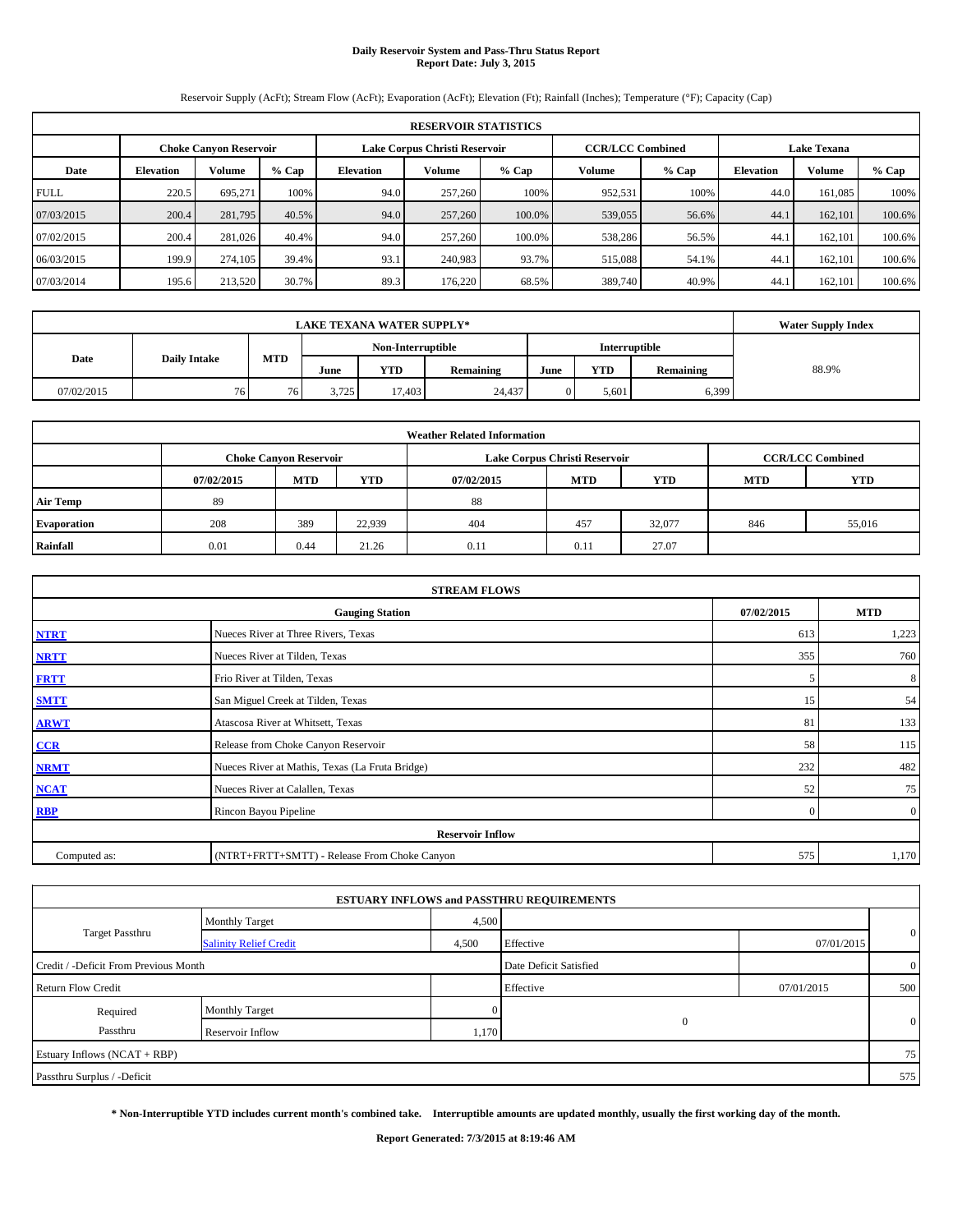## **Daily Reservoir System and Pass-Thru Status Report Report Date: July 4, 2015**

Reservoir Supply (AcFt); Stream Flow (AcFt); Evaporation (AcFt); Elevation (Ft); Rainfall (Inches); Temperature (°F); Capacity (Cap)

|             | <b>RESERVOIR STATISTICS</b> |                               |         |                  |                               |         |                         |         |                  |                    |        |  |
|-------------|-----------------------------|-------------------------------|---------|------------------|-------------------------------|---------|-------------------------|---------|------------------|--------------------|--------|--|
|             |                             | <b>Choke Canvon Reservoir</b> |         |                  | Lake Corpus Christi Reservoir |         | <b>CCR/LCC Combined</b> |         |                  | <b>Lake Texana</b> |        |  |
| Date        | <b>Elevation</b>            | Volume                        | $%$ Cap | <b>Elevation</b> | Volume                        | $%$ Cap | Volume                  | $%$ Cap | <b>Elevation</b> | <b>Volume</b>      | % Cap  |  |
| <b>FULL</b> | 220.5                       | 695.271                       | 100%    | 94.0             | 257,260                       | 100%    | 952,531                 | 100%    | 44.0             | 161.085            | 100%   |  |
| 07/04/2015  | 200.3                       | 280,101                       | 40.3%   | 94.0             | 257,260                       | 100.0%  | 537,361                 | 56.4%   | 44.1             | 162,101            | 100.6% |  |
| 07/03/2015  | 200.4                       | 281,795                       | 40.5%   | 94.0             | 257,260                       | 100.0%  | 539,055                 | 56.6%   | 44.1             | 162.101            | 100.6% |  |
| 06/04/2015  | 200.2                       | 278,388                       | 40.0%   | 93.3             | 244,034                       | 94.9%   | 522,422                 | 54.8%   | 44.1             | 162,101            | 100.6% |  |
| 07/04/2014  | 195.6                       | 213,520                       | 30.7%   | 89.3             | 176,220                       | 68.5%   | 389,740                 | 40.9%   | 44.              | 162,101            | 100.6% |  |

|            | <b>Water Supply Index</b> |     |       |                   |           |      |                      |           |       |
|------------|---------------------------|-----|-------|-------------------|-----------|------|----------------------|-----------|-------|
|            |                           |     |       | Non-Interruptible |           |      | <b>Interruptible</b> |           |       |
| Date       | <b>Daily Intake</b>       | MTD | June  | YTD               | Remaining | June | YTD                  | Remaining | 88.6% |
| 07/03/2015 | 131                       | 207 | 3.725 | 17.534            | 24,306    |      | 5.601                | 6,399     |       |

| <b>Weather Related Information</b> |            |                               |            |            |                               |                         |            |            |  |  |
|------------------------------------|------------|-------------------------------|------------|------------|-------------------------------|-------------------------|------------|------------|--|--|
|                                    |            | <b>Choke Canyon Reservoir</b> |            |            | Lake Corpus Christi Reservoir | <b>CCR/LCC Combined</b> |            |            |  |  |
|                                    | 07/03/2015 | <b>MTD</b>                    | <b>YTD</b> | 07/03/2015 | <b>MTD</b>                    | <b>YTD</b>              | <b>MTD</b> | <b>YTD</b> |  |  |
| <b>Air Temp</b>                    | -90        |                               |            | 89         |                               |                         |            |            |  |  |
| <b>Evaporation</b>                 | 316        | 705                           | 23,255     | 362        | 819                           | 32,439                  | 1,524      | 55,694     |  |  |
| Rainfall                           | 0.00       | 0.44                          | 21.26      | 0.00       | 0.11                          | 27.07                   |            |            |  |  |

| <b>STREAM FLOWS</b> |                                                 |          |                |  |  |  |  |  |  |
|---------------------|-------------------------------------------------|----------|----------------|--|--|--|--|--|--|
|                     | <b>Gauging Station</b>                          |          |                |  |  |  |  |  |  |
| <b>NTRT</b>         | Nueces River at Three Rivers, Texas             | 546      | 1,769          |  |  |  |  |  |  |
| <b>NRTT</b>         | Nueces River at Tilden, Texas                   | 312      | 1,072          |  |  |  |  |  |  |
| <b>FRTT</b>         | Frio River at Tilden, Texas                     | 24       | 32             |  |  |  |  |  |  |
| <b>SMTT</b>         | San Miguel Creek at Tilden, Texas               | 30       | 84             |  |  |  |  |  |  |
| <b>ARWT</b>         | Atascosa River at Whitsett, Texas               | 95       | 228            |  |  |  |  |  |  |
| CCR                 | Release from Choke Canyon Reservoir             | 58       | 173            |  |  |  |  |  |  |
| <b>NRMT</b>         | Nueces River at Mathis, Texas (La Fruta Bridge) | 232      | 715            |  |  |  |  |  |  |
| <b>NCAT</b>         | Nueces River at Calallen, Texas                 | 91       | 167            |  |  |  |  |  |  |
| <b>RBP</b>          | Rincon Bayou Pipeline                           | $\Omega$ | $\overline{0}$ |  |  |  |  |  |  |
|                     | <b>Reservoir Inflow</b>                         |          |                |  |  |  |  |  |  |
| Computed as:        | (NTRT+FRTT+SMTT) - Release From Choke Canyon    | 542      | 1,712          |  |  |  |  |  |  |

|                                       |                               |       | <b>ESTUARY INFLOWS and PASSTHRU REQUIREMENTS</b> |            |                |
|---------------------------------------|-------------------------------|-------|--------------------------------------------------|------------|----------------|
|                                       | <b>Monthly Target</b>         | 4,500 |                                                  |            |                |
| <b>Target Passthru</b>                | <b>Salinity Relief Credit</b> | 4,500 | Effective                                        | 07/01/2015 | $\overline{0}$ |
| Credit / -Deficit From Previous Month |                               |       | Date Deficit Satisfied                           |            | $\overline{0}$ |
| <b>Return Flow Credit</b>             |                               |       | Effective                                        | 07/01/2015 | 500            |
| Required                              | <b>Monthly Target</b>         |       |                                                  |            |                |
| Passthru                              | Reservoir Inflow              | 1,712 |                                                  |            | $\overline{0}$ |
| Estuary Inflows (NCAT + RBP)          |                               |       |                                                  |            | 167            |
| Passthru Surplus / -Deficit           |                               |       |                                                  |            | 667            |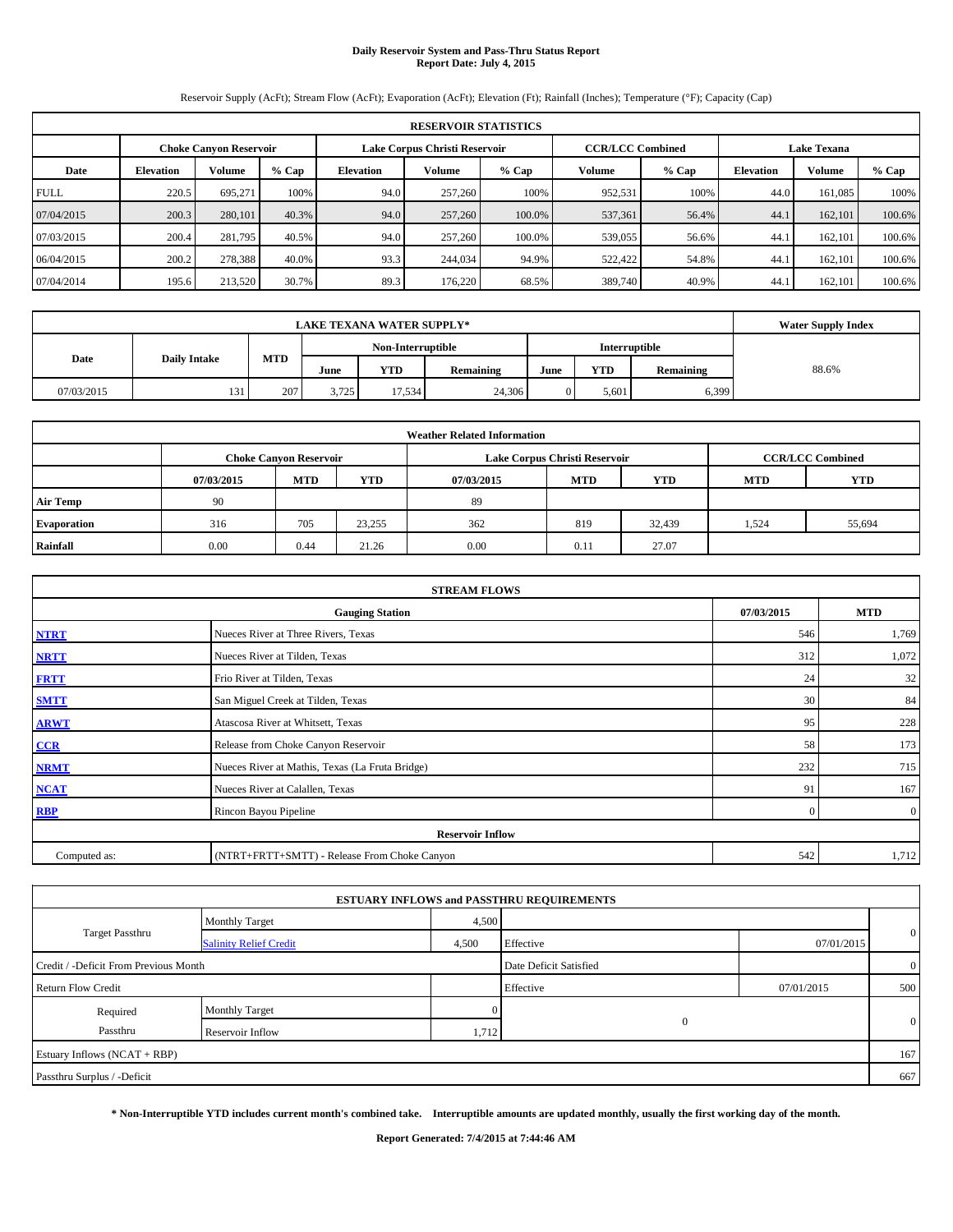## **Daily Reservoir System and Pass-Thru Status Report Report Date: July 5, 2015**

Reservoir Supply (AcFt); Stream Flow (AcFt); Evaporation (AcFt); Elevation (Ft); Rainfall (Inches); Temperature (°F); Capacity (Cap)

|             | <b>RESERVOIR STATISTICS</b> |                               |         |                               |                         |         |                    |         |                  |               |        |  |
|-------------|-----------------------------|-------------------------------|---------|-------------------------------|-------------------------|---------|--------------------|---------|------------------|---------------|--------|--|
|             |                             | <b>Choke Canvon Reservoir</b> |         | Lake Corpus Christi Reservoir | <b>CCR/LCC Combined</b> |         | <b>Lake Texana</b> |         |                  |               |        |  |
| Date        | <b>Elevation</b>            | Volume                        | $%$ Cap | <b>Elevation</b>              | Volume                  | $%$ Cap | Volume             | $%$ Cap | <b>Elevation</b> | <b>Volume</b> | % Cap  |  |
| <b>FULL</b> | 220.5                       | 695.271                       | 100%    | 94.0                          | 257,260                 | 100%    | 952,531            | 100%    | 44.0             | 161.085       | 100%   |  |
| 07/05/2015  | 200.3                       | 279,789                       | 40.2%   | 94.0                          | 257,260                 | 100.0%  | 537,049            | 56.4%   | 44.1             | 162,101       | 100.6% |  |
| 07/04/2015  | 200.3                       | 280,101                       | 40.3%   | 94.0                          | 257,260                 | 100.0%  | 537,361            | 56.4%   | 44.1             | 162.101       | 100.6% |  |
| 06/05/2015  | 200.3                       | 280,718                       | 40.4%   | 93.7                          | 251,438                 | 97.7%   | 532,156            | 55.9%   | 44.1             | 162,101       | 100.6% |  |
| 07/05/2014  | 195.5                       | 212,881                       | 30.6%   | 89.1                          | 172,152                 | 66.9%   | 385,033            | 40.4%   | 44.0             | 161.085       | 100.0% |  |

|            | <b>Water Supply Index</b> |     |                   |        |           |      |                      |           |       |
|------------|---------------------------|-----|-------------------|--------|-----------|------|----------------------|-----------|-------|
|            |                           |     | Non-Interruptible |        |           |      | <b>Interruptible</b> |           |       |
| Date       | <b>Daily Intake</b>       | MTD | June              | YTD    | Remaining | June | YTD                  | Remaining | 88.6% |
| 07/04/2015 | 131                       | 338 | 3.725             | 17.665 | 24,175    |      | 5.601                | 6,399     |       |

| <b>Weather Related Information</b> |            |                               |        |            |                               |                         |            |            |  |  |
|------------------------------------|------------|-------------------------------|--------|------------|-------------------------------|-------------------------|------------|------------|--|--|
|                                    |            | <b>Choke Canyon Reservoir</b> |        |            | Lake Corpus Christi Reservoir | <b>CCR/LCC Combined</b> |            |            |  |  |
|                                    | 07/04/2015 | <b>MTD</b>                    | YTD    | 07/04/2015 | <b>MTD</b>                    | <b>YTD</b>              | <b>MTD</b> | <b>YTD</b> |  |  |
| <b>Air Temp</b>                    | 91         |                               |        | 90         |                               |                         |            |            |  |  |
| <b>Evaporation</b>                 | 324        | 1,029                         | 23,579 | 383        | 1,202                         | 32,822                  | 2,231      | 56,401     |  |  |
| Rainfall                           | 0.00       | 0.44                          | 21.26  | 0.00       | 0.11                          | 27.07                   |            |            |  |  |

| <b>STREAM FLOWS</b> |                                                 |          |                |  |  |  |  |  |  |
|---------------------|-------------------------------------------------|----------|----------------|--|--|--|--|--|--|
|                     | <b>Gauging Station</b>                          |          |                |  |  |  |  |  |  |
| <b>NTRT</b>         | Nueces River at Three Rivers, Texas             | 480      | 2,249          |  |  |  |  |  |  |
| <b>NRTT</b>         | Nueces River at Tilden, Texas                   | 268      | 1,340          |  |  |  |  |  |  |
| <b>FRTT</b>         | Frio River at Tilden, Texas                     | 30       | 61             |  |  |  |  |  |  |
| <b>SMTT</b>         | San Miguel Creek at Tilden, Texas               | 19       | 103            |  |  |  |  |  |  |
| <b>ARWT</b>         | Atascosa River at Whitsett, Texas               | 66       | 294            |  |  |  |  |  |  |
| CCR                 | Release from Choke Canyon Reservoir             | 58       | 230            |  |  |  |  |  |  |
| <b>NRMT</b>         | Nueces River at Mathis, Texas (La Fruta Bridge) | 234      | 949            |  |  |  |  |  |  |
| <b>NCAT</b>         | Nueces River at Calallen, Texas                 | 83       | 250            |  |  |  |  |  |  |
| <b>RBP</b>          | Rincon Bayou Pipeline                           | $\Omega$ | $\overline{0}$ |  |  |  |  |  |  |
|                     | <b>Reservoir Inflow</b>                         |          |                |  |  |  |  |  |  |
| Computed as:        | (NTRT+FRTT+SMTT) - Release From Choke Canyon    | 472      | 2,184          |  |  |  |  |  |  |

|                                       |                               |       | <b>ESTUARY INFLOWS and PASSTHRU REQUIREMENTS</b> |            |                |
|---------------------------------------|-------------------------------|-------|--------------------------------------------------|------------|----------------|
|                                       | <b>Monthly Target</b>         | 4,500 |                                                  |            |                |
| <b>Target Passthru</b>                | <b>Salinity Relief Credit</b> | 4,500 | Effective                                        | 07/01/2015 | $\overline{0}$ |
| Credit / -Deficit From Previous Month |                               |       | Date Deficit Satisfied                           |            | $\overline{0}$ |
| <b>Return Flow Credit</b>             |                               |       | Effective                                        | 07/01/2015 | 500            |
| Required                              | <b>Monthly Target</b>         |       |                                                  |            |                |
| Passthru                              | Reservoir Inflow              | 2,184 |                                                  |            | $\overline{0}$ |
| Estuary Inflows (NCAT + RBP)          |                               |       |                                                  |            | 250            |
| Passthru Surplus / -Deficit           |                               |       |                                                  |            | 750            |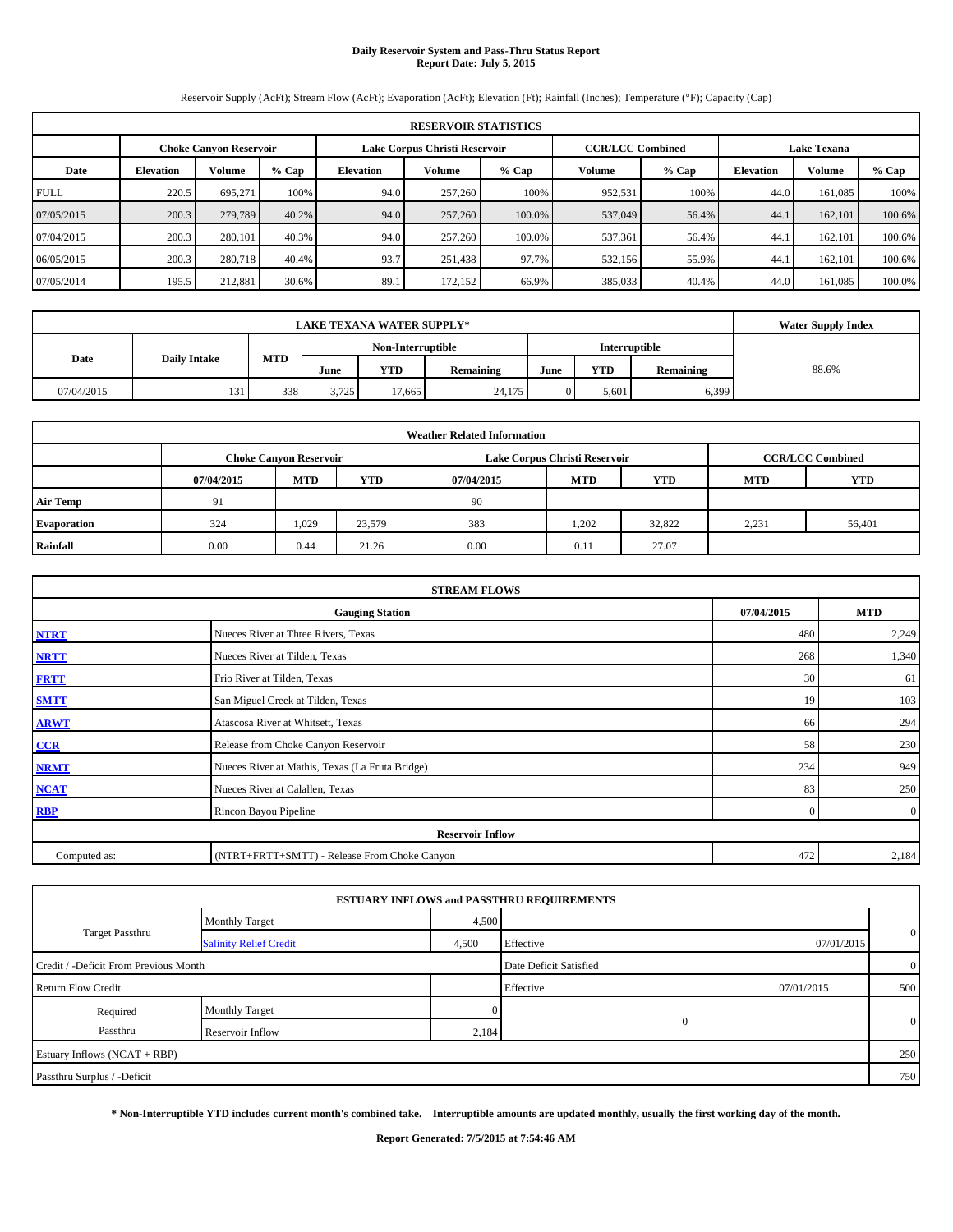#### **Daily Reservoir System and Pass-Thru Status Report July 6, 2015**

Reservoir Supply (AcFt); Stream Flow (AcFt); Evaporation (AcFt); Elevation (Ft); Rainfall (Inches); Temperature (°F); Capacity (Cap)

|             | <b>RESERVOIR STATISTICS</b> |                               |         |                  |                               |         |                         |                  |        |                    |         |  |
|-------------|-----------------------------|-------------------------------|---------|------------------|-------------------------------|---------|-------------------------|------------------|--------|--------------------|---------|--|
|             |                             | <b>Choke Canvon Reservoir</b> |         |                  | Lake Corpus Christi Reservoir |         | <b>CCR/LCC Combined</b> |                  |        | <b>Lake Texana</b> |         |  |
| Date        | <b>Elevation</b>            | <b>Volume</b>                 | $%$ Cap | <b>Elevation</b> | Volume                        | $%$ Cap | $%$ Cap                 | <b>Elevation</b> | Volume | % Cap              |         |  |
| <b>FULL</b> | 220.5                       | 695.271                       | 100%    | 94.0             | 257,260                       | 100%    | 952,531                 | 100%             | 44.0   | 161.085            | 100%    |  |
| 07/06/2015  | 200.2                       | 279,008                       | 40.1%   | 94.0             | 257,260                       | 100.0 % | 536,268                 | 56.3 %           | 44.    | 162,101            | 100.6 % |  |
| 07/05/2015  | 200.3                       | 279,789                       | 40.2 %  | 94.0             | 257,260                       | 100.0 % | 537,049                 | 56.4%            | 44.    | 162.101            | 100.6 % |  |
| 06/06/2015  | 200.5                       | 283,200                       | 40.7 %  | 94.0             | 257,260                       | 100.0%  | 540,460                 | 56.7 %           | 44.    | 162,101            | 100.6 % |  |
| 07/06/2014  | 195.5                       | 212,625                       | 30.6 %  | 89.0             | 170,696                       | 66.4 %  | 383,321                 | 40.2%            | 44.    | 162.101            | 100.6 % |  |

|            | <b>Water Supply Index</b> |            |       |        |           |      |            |               |       |
|------------|---------------------------|------------|-------|--------|-----------|------|------------|---------------|-------|
|            | Non-Interruptible         |            |       |        |           |      |            | Interruptible |       |
| Date       | <b>Daily Intake</b>       | <b>MTD</b> | June  | YTD    | Remaining | June | <b>YTD</b> | Remaining     | 88.4% |
| 07/05/2015 | 131                       | 469        | 3.725 | 17.796 | 24,044    |      | 5,601      | 6,399         |       |

|                    | <b>Weather Related Information</b> |                               |            |            |                               |                         |       |        |  |  |  |
|--------------------|------------------------------------|-------------------------------|------------|------------|-------------------------------|-------------------------|-------|--------|--|--|--|
|                    |                                    | <b>Choke Canyon Reservoir</b> |            |            | Lake Corpus Christi Reservoir | <b>CCR/LCC Combined</b> |       |        |  |  |  |
|                    | 07/05/2015                         | <b>MTD</b>                    | <b>YTD</b> | 07/05/2015 | <b>YTD</b>                    |                         |       |        |  |  |  |
| <b>Air Temp</b>    | 91                                 |                               |            | 89         |                               |                         |       |        |  |  |  |
| <b>Evaporation</b> | 306                                | 1,335                         | 23,885     | 393        | 1,595                         | 33,215                  | 2,930 | 57,100 |  |  |  |
| Rainfall           | 0.00                               | 0.44                          | 21.26      | 0.00       | 0.11                          | 27.07                   |       |        |  |  |  |

|              | <b>STREAM FLOWS</b>                             |                |                |  |  |  |  |  |
|--------------|-------------------------------------------------|----------------|----------------|--|--|--|--|--|
|              | <b>Gauging Station</b>                          |                |                |  |  |  |  |  |
| <b>NTRT</b>  | Nueces River at Three Rivers, Texas             | 409            | 2,658          |  |  |  |  |  |
| <b>NRTT</b>  | Nueces River at Tilden, Texas                   | 250            | 1,590          |  |  |  |  |  |
| <b>FRTT</b>  | Frio River at Tilden, Texas                     | 22             | 83             |  |  |  |  |  |
| <b>SMTT</b>  | San Miguel Creek at Tilden, Texas               | 13             | 117            |  |  |  |  |  |
| <b>ARWT</b>  | Atascosa River at Whitsett, Texas               | 56             | 349            |  |  |  |  |  |
| CCR          | Release from Choke Canyon Reservoir             | 58             | 288            |  |  |  |  |  |
| <b>NRMT</b>  | Nueces River at Mathis, Texas (La Fruta Bridge) | 224            | 1,173          |  |  |  |  |  |
| <b>NCAT</b>  | Nueces River at Calallen, Texas                 | 64             | 314            |  |  |  |  |  |
| <b>RBP</b>   | Rincon Bayou Pipeline                           | $\overline{0}$ | $\overline{0}$ |  |  |  |  |  |
|              | <b>Reservoir Inflow</b>                         |                |                |  |  |  |  |  |
| Computed as: | (NTRT+FRTT+SMTT) - Release From Choke Canyon    | 386            | 2,570          |  |  |  |  |  |

|                                       |                               |       | <b>ESTUARY INFLOWS and PASSTHRU REQUIREMENTS</b> |            |                |
|---------------------------------------|-------------------------------|-------|--------------------------------------------------|------------|----------------|
|                                       | <b>Monthly Target</b>         | 4,500 |                                                  |            |                |
| <b>Target Passthru</b>                | <b>Salinity Relief Credit</b> |       | 4,500 Effective                                  | 07/01/2015 | $\mathbf{0}$   |
| Credit / -Deficit From Previous Month |                               |       | Date Deficit Satisfied                           |            | $\overline{0}$ |
| <b>Return Flow Credit</b>             |                               |       | Effective                                        | 07/01/2015 | 500            |
| Required                              | <b>Monthly Target</b>         |       |                                                  |            |                |
| Passthru                              | Reservoir Inflow              | 2,570 | $\Omega$                                         |            | $\mathbf{0}$   |
| Estuary Inflows (NCAT + RBP)          |                               |       |                                                  |            | 314            |
| Passthru Surplus / -Deficit           |                               |       |                                                  |            | 814            |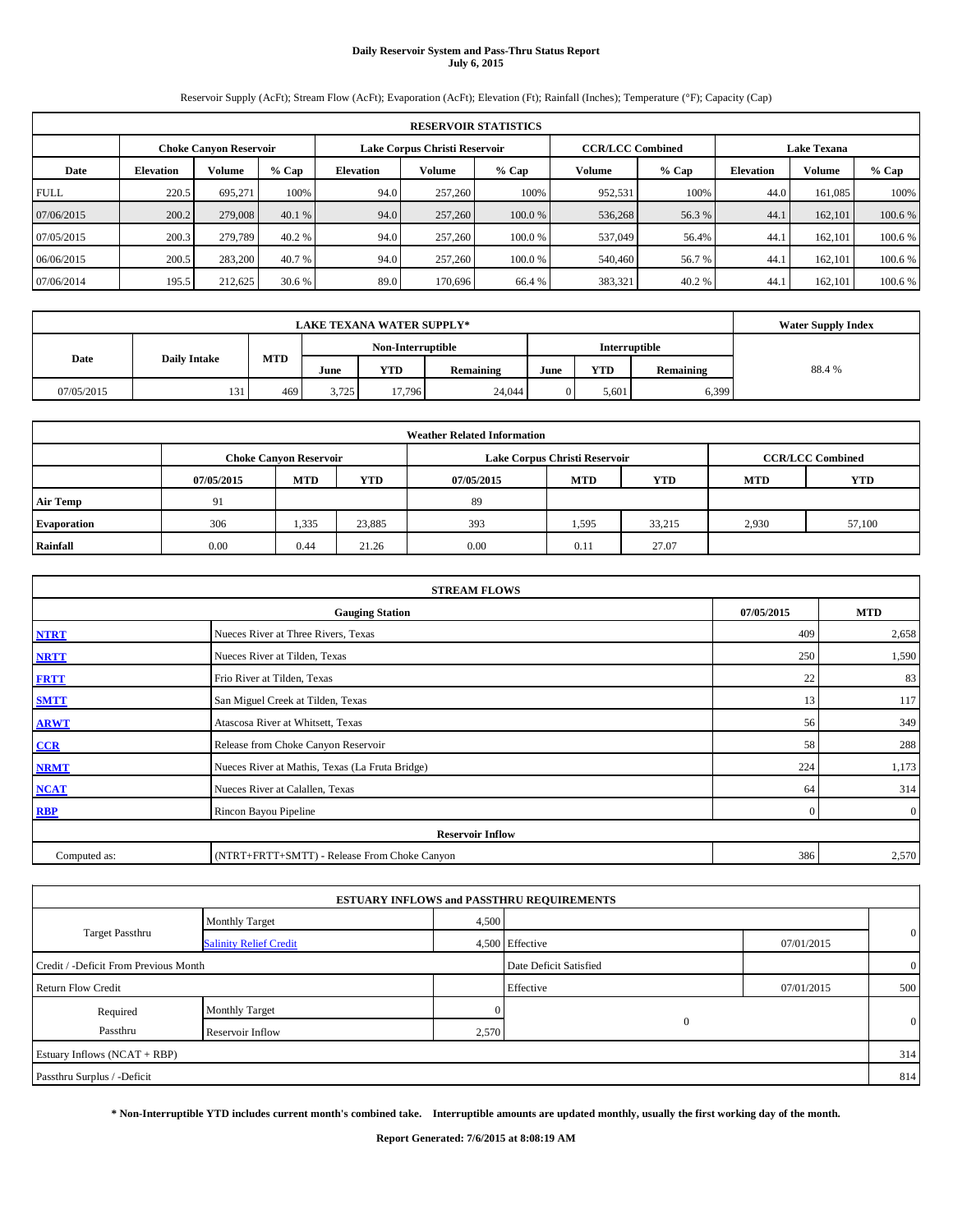#### **Daily Reservoir System and Pass-Thru Status Report July 7, 2015**

Reservoir Supply (AcFt); Stream Flow (AcFt); Evaporation (AcFt); Elevation (Ft); Rainfall (Inches); Temperature (°F); Capacity (Cap)

|             | <b>RESERVOIR STATISTICS</b> |                               |         |                  |                               |         |                         |                  |        |                    |         |  |
|-------------|-----------------------------|-------------------------------|---------|------------------|-------------------------------|---------|-------------------------|------------------|--------|--------------------|---------|--|
|             |                             | <b>Choke Canvon Reservoir</b> |         |                  | Lake Corpus Christi Reservoir |         | <b>CCR/LCC Combined</b> |                  |        | <b>Lake Texana</b> |         |  |
| Date        | <b>Elevation</b>            | <b>Volume</b>                 | $%$ Cap | <b>Elevation</b> | Volume                        | $%$ Cap | $%$ Cap                 | <b>Elevation</b> | Volume | % Cap              |         |  |
| <b>FULL</b> | 220.5                       | 695.271                       | 100%    | 94.0             | 257,260                       | 100%    | 952,531                 | 100%             | 44.0   | 161.085            | 100%    |  |
| 07/07/2015  | 200.2                       | 279,008                       | 40.1%   | 94.0             | 257,260                       | 100.0 % | 536,268                 | 56.3 %           | 44.    | 162,101            | 100.6 % |  |
| 07/06/2015  | 200.2                       | 279,008                       | 40.1 %  | 94.0             | 257,260                       | 100.0 % | 536,268                 | 56.3%            | 44.    | 162.101            | 100.6 % |  |
| 06/07/2015  | 200.6                       | 284,917                       | 41.0 %  | 94.0             | 257,260                       | 100.0%  | 542,177                 | 56.9 %           | 44.    | 162,101            | 100.6 % |  |
| 07/07/2014  | 195.4                       | 211,859                       | 30.5 %  | 88.9             | 168,762                       | 65.6 %  | 380,621                 | 40.0 %           | 44.    | 162.101            | 100.6 % |  |

|            | <b>LAKE TEXANA WATER SUPPLY*</b> |                   |       |            |               |      |       |           |       |  |  |
|------------|----------------------------------|-------------------|-------|------------|---------------|------|-------|-----------|-------|--|--|
|            |                                  | Non-Interruptible |       |            | Interruptible |      |       |           |       |  |  |
| Date       | <b>Daily Intake</b>              | MTD               | June  | <b>YTD</b> | Remaining     | June | YTD   | Remaining | 88.4% |  |  |
| 07/06/2015 | 131                              | 599               | 3,725 | 17.927     | 23,913        |      | 5,601 | 6,399     |       |  |  |

|                    | <b>Weather Related Information</b> |                               |        |            |                               |                         |       |        |  |  |  |
|--------------------|------------------------------------|-------------------------------|--------|------------|-------------------------------|-------------------------|-------|--------|--|--|--|
|                    |                                    | <b>Choke Canyon Reservoir</b> |        |            | Lake Corpus Christi Reservoir | <b>CCR/LCC Combined</b> |       |        |  |  |  |
|                    | 07/06/2015                         | <b>MTD</b>                    | YTD    | 07/06/2015 | <b>YTD</b>                    |                         |       |        |  |  |  |
| <b>Air Temp</b>    | 90                                 |                               |        | 89         |                               |                         |       |        |  |  |  |
| <b>Evaporation</b> | 324                                | 1,659                         | 24,209 | 383        | 1,978                         | 33,598                  | 3,637 | 57,807 |  |  |  |
| Rainfall           | 0.00                               | 0.44                          | 21.26  | 0.00       | 0.11                          | 27.07                   |       |        |  |  |  |

|              | <b>STREAM FLOWS</b>                             |          |                |  |  |  |  |  |  |
|--------------|-------------------------------------------------|----------|----------------|--|--|--|--|--|--|
|              | <b>Gauging Station</b>                          |          |                |  |  |  |  |  |  |
| <b>NTRT</b>  | Nueces River at Three Rivers, Texas             | 381      | 3,039          |  |  |  |  |  |  |
| <b>NRTT</b>  | Nueces River at Tilden, Texas                   | 206      | 1,796          |  |  |  |  |  |  |
| <b>FRTT</b>  | Frio River at Tilden, Texas                     | 16       | 100            |  |  |  |  |  |  |
| <b>SMTT</b>  | San Miguel Creek at Tilden, Texas               | 11       | 127            |  |  |  |  |  |  |
| <b>ARWT</b>  | Atascosa River at Whitsett, Texas               | 50       | 399            |  |  |  |  |  |  |
| CCR          | Release from Choke Canyon Reservoir             | 58       | 345            |  |  |  |  |  |  |
| <b>NRMT</b>  | Nueces River at Mathis, Texas (La Fruta Bridge) | 202      | 1,376          |  |  |  |  |  |  |
| <b>NCAT</b>  | Nueces River at Calallen, Texas                 | 54       | 367            |  |  |  |  |  |  |
| <b>RBP</b>   | Rincon Bayou Pipeline                           | $\Omega$ | $\overline{0}$ |  |  |  |  |  |  |
|              | <b>Reservoir Inflow</b>                         |          |                |  |  |  |  |  |  |
| Computed as: | (NTRT+FRTT+SMTT) - Release From Choke Canyon    | 351      | 2,921          |  |  |  |  |  |  |

|                                       |                               |       | <b>ESTUARY INFLOWS and PASSTHRU REQUIREMENTS</b> |            |                |
|---------------------------------------|-------------------------------|-------|--------------------------------------------------|------------|----------------|
|                                       | <b>Monthly Target</b>         | 4,500 |                                                  |            |                |
| <b>Target Passthru</b>                | <b>Salinity Relief Credit</b> |       | 4,500 Effective                                  | 07/01/2015 | $\mathbf{0}$   |
| Credit / -Deficit From Previous Month |                               |       | Date Deficit Satisfied                           |            | $\overline{0}$ |
| <b>Return Flow Credit</b>             |                               |       | Effective                                        | 07/01/2015 | 500            |
| Required                              | <b>Monthly Target</b>         |       |                                                  |            |                |
| Passthru                              | Reservoir Inflow              | 2,921 | $\Omega$                                         |            | $\mathbf{0}$   |
| Estuary Inflows (NCAT + RBP)          |                               |       |                                                  |            | 367            |
| Passthru Surplus / -Deficit           |                               |       |                                                  |            | 867            |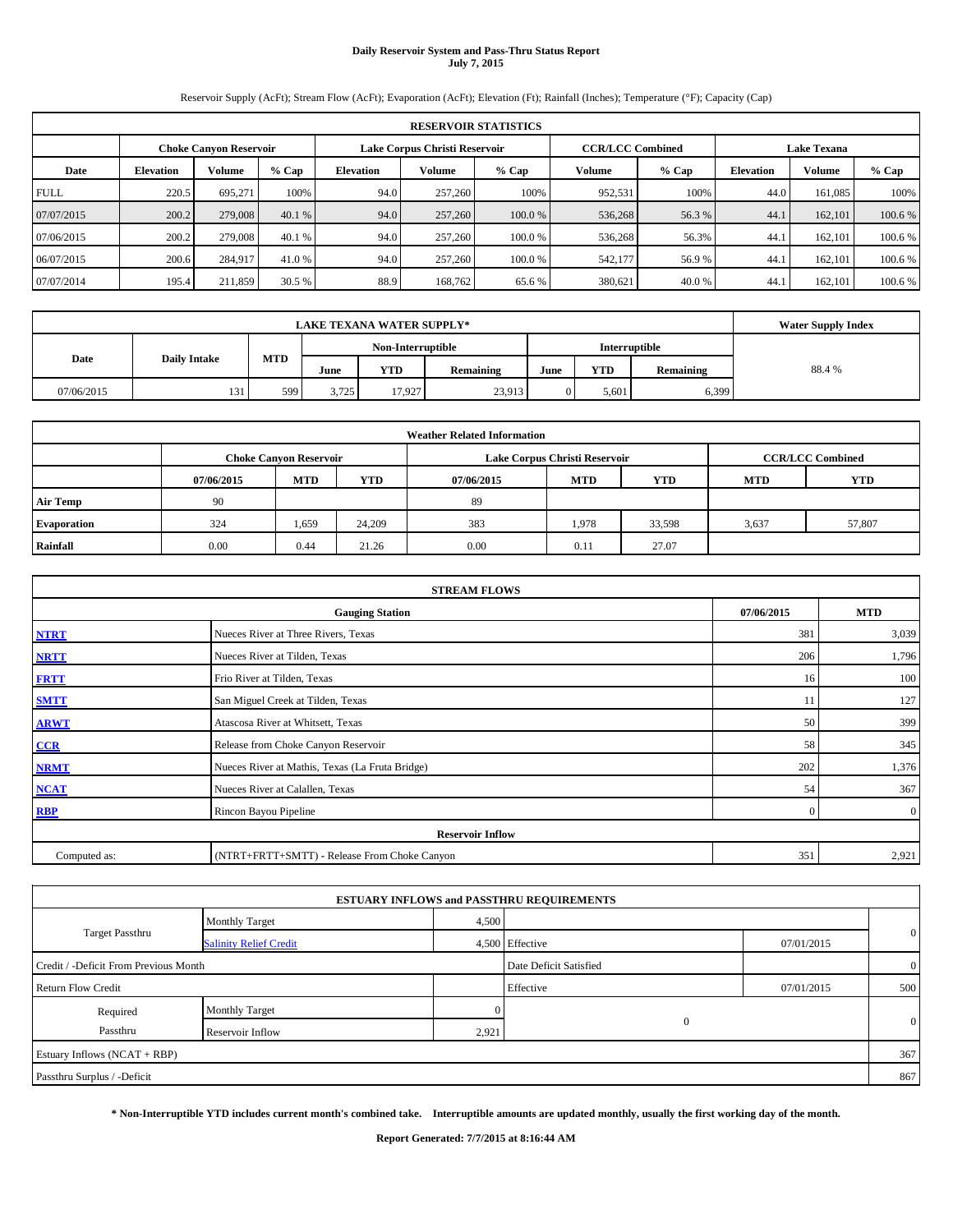## **Daily Reservoir System and Pass-Thru Status Report July 8, 2015**

Reservoir Supply (AcFt); Stream Flow (AcFt); Evaporation (AcFt); Elevation (Ft); Rainfall (Inches); Temperature (°F); Capacity (Cap)

|             | <b>RESERVOIR STATISTICS</b> |                               |         |                  |                               |         |                         |                  |        |                    |         |  |
|-------------|-----------------------------|-------------------------------|---------|------------------|-------------------------------|---------|-------------------------|------------------|--------|--------------------|---------|--|
|             |                             | <b>Choke Canvon Reservoir</b> |         |                  | Lake Corpus Christi Reservoir |         | <b>CCR/LCC Combined</b> |                  |        | <b>Lake Texana</b> |         |  |
| Date        | <b>Elevation</b>            | <b>Volume</b>                 | $%$ Cap | <b>Elevation</b> | Volume                        | $%$ Cap | $%$ Cap                 | <b>Elevation</b> | Volume | % Cap              |         |  |
| <b>FULL</b> | 220.5                       | 695.271                       | 100%    | 94.0             | 257,260                       | 100%    | 952,531                 | 100%             | 44.0   | 161.085            | 100%    |  |
| 07/08/2015  | 200.2                       | 278,235                       | 40.0 %  | 94.0             | 257,260                       | 100.0 % | 535,495                 | 56.2 %           | 44.    | 162,101            | 100.6 % |  |
| 07/07/2015  | 200.2                       | 279,008                       | 40.1 %  | 94.0             | 257,260                       | 100.0 % | 536,268                 | 56.3%            | 44.    | 162.101            | 100.6 % |  |
| 06/08/2015  | 200.7                       | 286,010                       | 41.1 %  | 94.0             | 257,260                       | 100.0%  | 543,270                 | 57.0 %           | 44.    | 162,101            | 100.6 % |  |
| 07/08/2014  | 195.4                       | 211,095                       | 30.4 %  | 88.8             | 167,157                       | 65.0%   | 378,252                 | 39.7 %           | 44.    | 162.101            | 100.6 % |  |

|            | <b>LAKE TEXANA WATER SUPPLY*</b>   |     |                   |            |           |      |               |           |       |  |  |
|------------|------------------------------------|-----|-------------------|------------|-----------|------|---------------|-----------|-------|--|--|
|            |                                    |     | Non-Interruptible |            |           |      | Interruptible |           |       |  |  |
|            | MTD<br>Date<br><b>Daily Intake</b> |     | June              | <b>YTD</b> | Remaining | June | YTD           | Remaining | 88.3% |  |  |
| 07/07/2015 | 131                                | 730 | 3,725             | 18.057     | 23,783    |      | 5,601         | 6,399     |       |  |  |

| <b>Weather Related Information</b> |            |                                                                                           |        |            |            |            |            |            |  |  |  |  |  |  |
|------------------------------------|------------|-------------------------------------------------------------------------------------------|--------|------------|------------|------------|------------|------------|--|--|--|--|--|--|
|                                    |            | <b>CCR/LCC Combined</b><br>Lake Corpus Christi Reservoir<br><b>Choke Canyon Reservoir</b> |        |            |            |            |            |            |  |  |  |  |  |  |
|                                    | 07/07/2015 | <b>MTD</b>                                                                                | YTD    | 07/07/2015 | <b>MTD</b> | <b>YTD</b> | <b>MTD</b> | <b>YTD</b> |  |  |  |  |  |  |
| <b>Air Temp</b>                    | 91         |                                                                                           |        | 89         |            |            |            |            |  |  |  |  |  |  |
| <b>Evaporation</b>                 | 296        | 1,955                                                                                     | 24,505 | 287        | 2,265      | 33,885     | 4,220      | 58,390     |  |  |  |  |  |  |
| Rainfall                           | 0.00       | 0.44                                                                                      | 21.26  | 0.00       | 0.11       | 27.07      |            |            |  |  |  |  |  |  |

| <b>STREAM FLOWS</b> |                                                    |          |                |  |  |  |  |  |  |  |
|---------------------|----------------------------------------------------|----------|----------------|--|--|--|--|--|--|--|
|                     | 07/07/2015<br><b>MTD</b><br><b>Gauging Station</b> |          |                |  |  |  |  |  |  |  |
| <b>NTRT</b>         | Nueces River at Three Rivers, Texas                | 339      | 3,378          |  |  |  |  |  |  |  |
| <b>NRTT</b>         | Nueces River at Tilden, Texas                      | 171      | 1,967          |  |  |  |  |  |  |  |
| <b>FRTT</b>         | Frio River at Tilden, Texas                        | 32       | 131            |  |  |  |  |  |  |  |
| <b>SMTT</b>         | San Miguel Creek at Tilden, Texas                  | 10       | 137            |  |  |  |  |  |  |  |
| <b>ARWT</b>         | Atascosa River at Whitsett, Texas                  | 46       | 445            |  |  |  |  |  |  |  |
| CCR                 | Release from Choke Canyon Reservoir                | 58       | 403            |  |  |  |  |  |  |  |
| <b>NRMT</b>         | Nueces River at Mathis, Texas (La Fruta Bridge)    | 185      | 1,560          |  |  |  |  |  |  |  |
| <b>NCAT</b>         | Nueces River at Calallen, Texas                    | 46       | 413            |  |  |  |  |  |  |  |
| <b>RBP</b>          | Rincon Bayou Pipeline                              | $\Omega$ | $\overline{0}$ |  |  |  |  |  |  |  |
|                     | <b>Reservoir Inflow</b>                            |          |                |  |  |  |  |  |  |  |
| Computed as:        | (NTRT+FRTT+SMTT) - Release From Choke Canyon       | 323      | 3,244          |  |  |  |  |  |  |  |

|                                       |                               |       | <b>ESTUARY INFLOWS and PASSTHRU REQUIREMENTS</b> |            |                |
|---------------------------------------|-------------------------------|-------|--------------------------------------------------|------------|----------------|
|                                       | <b>Monthly Target</b>         | 4,500 |                                                  |            |                |
| <b>Target Passthru</b>                | <b>Salinity Relief Credit</b> |       | 4,500 Effective                                  | 07/01/2015 | $\mathbf{0}$   |
| Credit / -Deficit From Previous Month |                               |       | Date Deficit Satisfied                           |            | $\overline{0}$ |
| <b>Return Flow Credit</b>             |                               |       | Effective                                        | 07/01/2015 | 500            |
| Required                              | <b>Monthly Target</b>         |       |                                                  |            |                |
| Passthru                              | Reservoir Inflow              | 3,244 | $\Omega$                                         |            | $\mathbf{0}$   |
| Estuary Inflows (NCAT + RBP)          |                               |       |                                                  |            | 413            |
| Passthru Surplus / -Deficit           |                               |       |                                                  |            | 913            |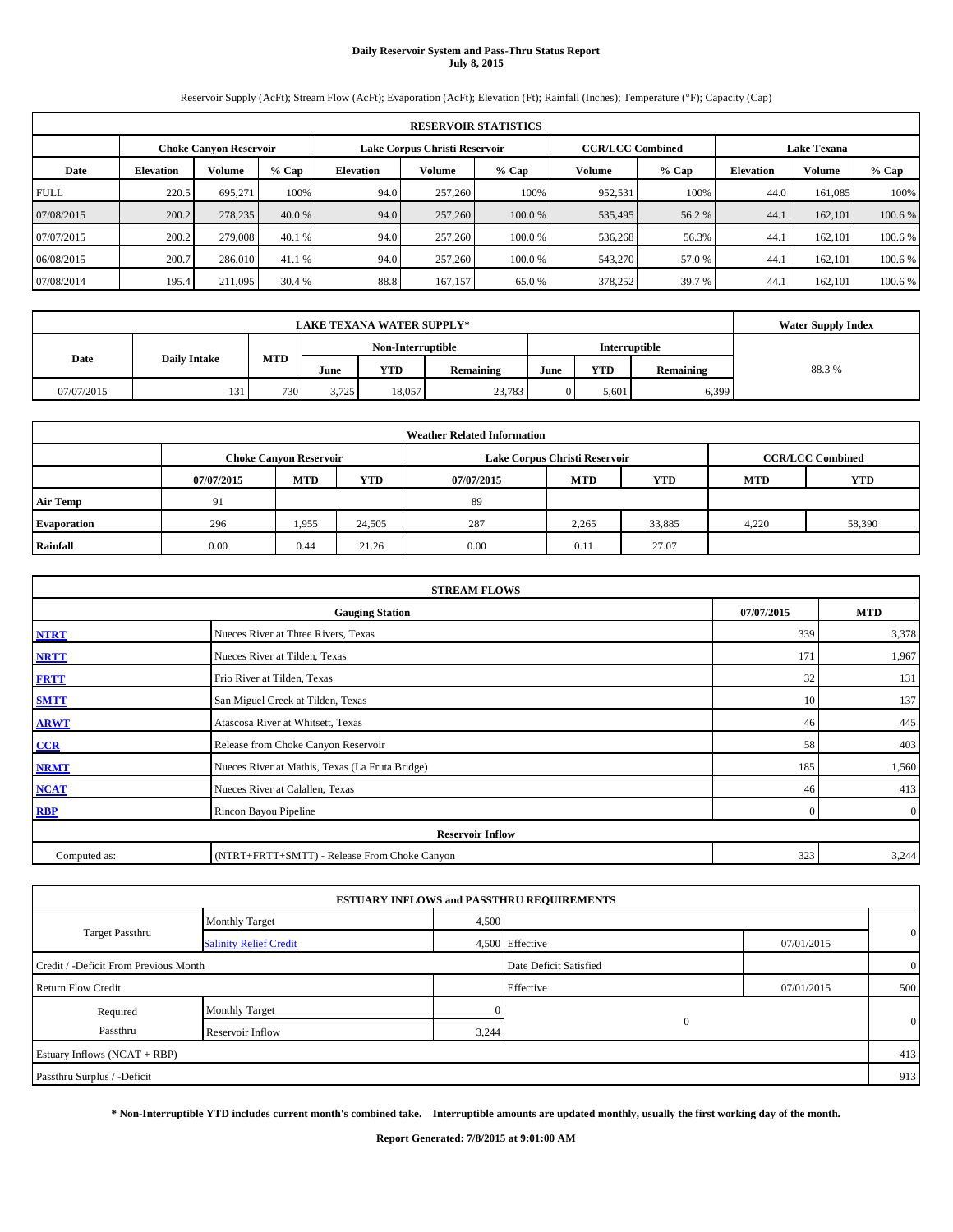#### **Daily Reservoir System and Pass-Thru Status Report July 9, 2015**

Reservoir Supply (AcFt); Stream Flow (AcFt); Evaporation (AcFt); Elevation (Ft); Rainfall (Inches); Temperature (°F); Capacity (Cap)

|             | <b>RESERVOIR STATISTICS</b>                                                                                     |         |         |                  |         |         |         |         |                  |         |         |  |  |  |  |
|-------------|-----------------------------------------------------------------------------------------------------------------|---------|---------|------------------|---------|---------|---------|---------|------------------|---------|---------|--|--|--|--|
|             | Lake Corpus Christi Reservoir<br><b>CCR/LCC Combined</b><br><b>Lake Texana</b><br><b>Choke Canyon Reservoir</b> |         |         |                  |         |         |         |         |                  |         |         |  |  |  |  |
| Date        | <b>Elevation</b>                                                                                                | Volume  | $%$ Cap | <b>Elevation</b> | Volume  | $%$ Cap | Volume  | $%$ Cap | <b>Elevation</b> | Volume  | % Cap   |  |  |  |  |
| <b>FULL</b> | 220.5                                                                                                           | 695,271 | 100%    | 94.0             | 257,260 | 100%    | 952,531 | 100%    | 44.0             | 161,085 | 100%    |  |  |  |  |
| 07/09/2015  | 200.2                                                                                                           | 278,235 | 40.0 %  | 94.0             | 257,260 | 100.0 % | 535,495 | 56.2%   | 44.1             | 162,101 | 100.6 % |  |  |  |  |
| 07/08/2015  | 200.2                                                                                                           | 278,235 | 40.0 %  | 94.0             | 257,260 | 100.0 % | 535,495 | 56.2%   | 44.1             | 162,101 | 100.6 % |  |  |  |  |
| 06/09/2015  | 200.7                                                                                                           | 286,166 | 41.2%   | 94.0             | 257,260 | 100.0%  | 543,426 | 57.1 %  | 44.1             | 162,101 | 100.6 % |  |  |  |  |
| 07/09/2014  | 195.3                                                                                                           | 210,588 | 30.3 %  | 88.7             | 165.239 | 64.2 %  | 375,827 | 39.5 %  | 44.1             | 162.101 | 100.6 % |  |  |  |  |

|            | <b>Water Supply Index</b>                 |     |                   |            |                  |      |               |           |       |
|------------|-------------------------------------------|-----|-------------------|------------|------------------|------|---------------|-----------|-------|
|            |                                           |     | Non-Interruptible |            |                  |      | Interruptible |           |       |
|            | <b>MTD</b><br><b>Daily Intake</b><br>Date |     | June              | <b>YTD</b> | <b>Remaining</b> | June | <b>YTD</b>    | Remaining | 88.3% |
| 07/08/2015 | 131                                       | 861 | 3.725             | 18.189     | 23,651           |      | 5.601         | 6,399     |       |

|                    | <b>Weather Related Information</b> |                                                                                           |            |            |            |            |            |            |  |  |  |  |  |  |
|--------------------|------------------------------------|-------------------------------------------------------------------------------------------|------------|------------|------------|------------|------------|------------|--|--|--|--|--|--|
|                    |                                    | <b>CCR/LCC Combined</b><br>Lake Corpus Christi Reservoir<br><b>Choke Canyon Reservoir</b> |            |            |            |            |            |            |  |  |  |  |  |  |
|                    | 07/08/2015                         | <b>MTD</b>                                                                                | <b>YTD</b> | 07/08/2015 | <b>MTD</b> | <b>YTD</b> | <b>MTD</b> | <b>YTD</b> |  |  |  |  |  |  |
| <b>Air Temp</b>    | 93                                 |                                                                                           |            | 90         |            |            |            |            |  |  |  |  |  |  |
| <b>Evaporation</b> | 314                                | 2.269                                                                                     | 24,819     | 319        | 2,584      | 34,204     | 4,853      | 59,023     |  |  |  |  |  |  |
| Rainfall           | 0.00                               | 0.44                                                                                      | 21.26      | 0.00       | 0.11       | 27.07      |            |            |  |  |  |  |  |  |

|              | <b>STREAM FLOWS</b>                             |                |                |
|--------------|-------------------------------------------------|----------------|----------------|
|              | <b>Gauging Station</b>                          | 07/08/2015     | <b>MTD</b>     |
| <b>NTRT</b>  | Nueces River at Three Rivers, Texas             | 302            | 3,680          |
| <b>NRTT</b>  | Nueces River at Tilden, Texas                   | 167            | 2,134          |
| <b>FRTT</b>  | Frio River at Tilden, Texas                     | 66             | 197            |
| <b>SMTT</b>  | San Miguel Creek at Tilden, Texas               | 9              | 146            |
| <b>ARWT</b>  | Atascosa River at Whitsett, Texas               | 42             | 486            |
| CCR          | Release from Choke Canyon Reservoir             | 58             | 461            |
| <b>NRMT</b>  | Nueces River at Mathis, Texas (La Fruta Bridge) | 177            | 1,737          |
| <b>NCAT</b>  | Nueces River at Calallen, Texas                 | 5              | 418            |
| <b>RBP</b>   | Rincon Bayou Pipeline                           | $\overline{0}$ | $\overline{0}$ |
|              | <b>Reservoir Inflow</b>                         |                |                |
| Computed as: | (NTRT+FRTT+SMTT) - Release From Choke Canyon    | 318            | 3,562          |

|                                       |                               |       | <b>ESTUARY INFLOWS and PASSTHRU REQUIREMENTS</b> |            |                |
|---------------------------------------|-------------------------------|-------|--------------------------------------------------|------------|----------------|
|                                       | <b>Monthly Target</b>         | 4,500 |                                                  |            |                |
| <b>Target Passthru</b>                | <b>Salinity Relief Credit</b> |       | 4,500 Effective                                  | 07/01/2015 | $\mathbf{0}$   |
| Credit / -Deficit From Previous Month |                               |       | Date Deficit Satisfied                           |            | $\overline{0}$ |
| <b>Return Flow Credit</b>             |                               |       | Effective                                        | 07/01/2015 | 500            |
| Required                              | <b>Monthly Target</b>         |       |                                                  |            |                |
| Passthru                              | Reservoir Inflow              | 3,562 | $\Omega$                                         |            | $\mathbf{0}$   |
| Estuary Inflows (NCAT + RBP)          |                               |       |                                                  |            | 418            |
| Passthru Surplus / -Deficit           |                               |       |                                                  |            | 918            |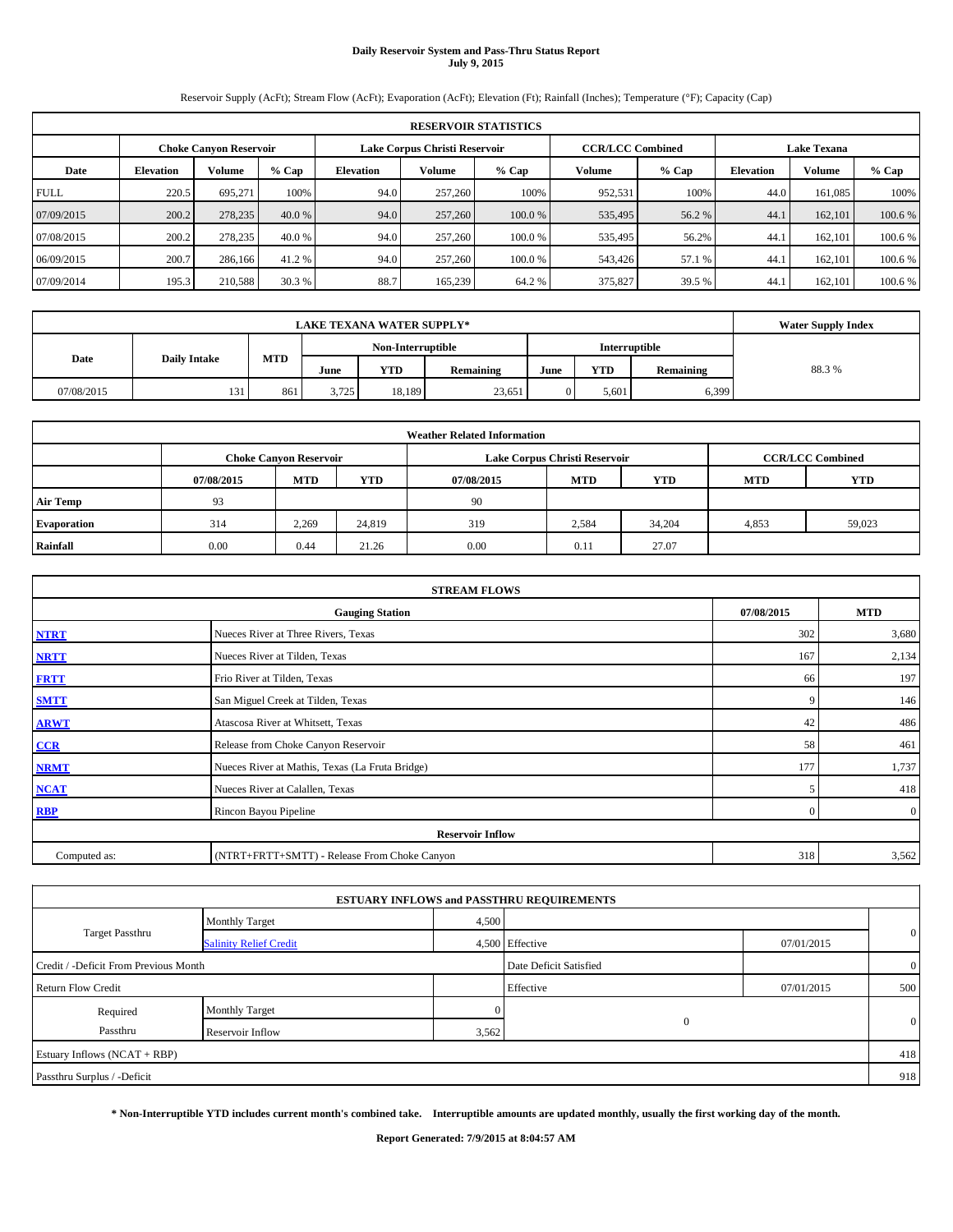# **Daily Reservoir System and Pass-Thru Status Report July 10, 2015**

Reservoir Supply (AcFt); Stream Flow (AcFt); Evaporation (AcFt); Elevation (Ft); Rainfall (Inches); Temperature (°F); Capacity (Cap)

|             | <b>RESERVOIR STATISTICS</b>                                                                                     |         |         |                  |         |         |         |         |                  |         |         |  |  |  |  |
|-------------|-----------------------------------------------------------------------------------------------------------------|---------|---------|------------------|---------|---------|---------|---------|------------------|---------|---------|--|--|--|--|
|             | Lake Corpus Christi Reservoir<br><b>CCR/LCC Combined</b><br><b>Lake Texana</b><br><b>Choke Canyon Reservoir</b> |         |         |                  |         |         |         |         |                  |         |         |  |  |  |  |
| Date        | <b>Elevation</b>                                                                                                | Volume  | $%$ Cap | <b>Elevation</b> | Volume  | $%$ Cap | Volume  | $%$ Cap | <b>Elevation</b> | Volume  | % Cap   |  |  |  |  |
| <b>FULL</b> | 220.5                                                                                                           | 695,271 | 100%    | 94.0             | 257,260 | 100%    | 952,531 | 100%    | 44.0             | 161,085 | 100%    |  |  |  |  |
| 07/10/2015  | 200.2                                                                                                           | 278,852 | 40.1 %  | 94.0             | 257,260 | 100.0 % | 536,112 | 56.3%   | 44.1             | 162,101 | 100.6 % |  |  |  |  |
| 07/09/2015  | 200.2                                                                                                           | 278,235 | 40.0 %  | 94.0             | 257,260 | 100.0 % | 535,495 | 56.2%   | 44.1             | 162,101 | 100.6 % |  |  |  |  |
| 06/10/2015  | 200.8                                                                                                           | 287,428 | 41.3 %  | 94.0             | 257,260 | 100.0%  | 544,688 | 57.2 %  | 44.1             | 162,101 | 100.6 % |  |  |  |  |
| 07/10/2014  | 195.3                                                                                                           | 210,461 | 30.3 %  | 88.6             | 164,920 | 64.1 %  | 375,381 | 39.4 %  | 44.0             | 162.101 | 100.6 % |  |  |  |  |

|            | <b>Water Supply Index</b>                 |     |       |                         |        |  |            |           |       |
|------------|-------------------------------------------|-----|-------|-------------------------|--------|--|------------|-----------|-------|
|            | <b>Interruptible</b><br>Non-Interruptible |     |       |                         |        |  |            |           |       |
| Date       | <b>Daily Intake</b>                       | MTD | June  | <b>YTD</b><br>Remaining |        |  | <b>YTD</b> | Remaining | 88.4% |
| 07/09/2015 | 132                                       | 993 | 3,725 | 18.320                  | 23,520 |  | 5,601      | 6,399     |       |

| <b>Weather Related Information</b> |            |                                                                                           |        |            |            |            |            |            |  |  |  |  |  |
|------------------------------------|------------|-------------------------------------------------------------------------------------------|--------|------------|------------|------------|------------|------------|--|--|--|--|--|
|                                    |            | <b>CCR/LCC Combined</b><br>Lake Corpus Christi Reservoir<br><b>Choke Canyon Reservoir</b> |        |            |            |            |            |            |  |  |  |  |  |
|                                    | 07/09/2015 | <b>MTD</b>                                                                                | YTD    | 07/09/2015 | <b>MTD</b> | <b>YTD</b> | <b>MTD</b> | <b>YTD</b> |  |  |  |  |  |
| <b>Air Temp</b>                    | 92         |                                                                                           |        | 90         |            |            |            |            |  |  |  |  |  |
| <b>Evaporation</b>                 | 351        | 2.620                                                                                     | 25,170 | 362        | 2,946      | 34,566     | 5,566      | 59,736     |  |  |  |  |  |
| Rainfall                           | 0.00       | 0.44                                                                                      | 21.26  | 0.00       | 0.11       | 27.07      |            |            |  |  |  |  |  |

|              | <b>STREAM FLOWS</b>                             |            |                |
|--------------|-------------------------------------------------|------------|----------------|
|              | <b>Gauging Station</b>                          | 07/09/2015 | <b>MTD</b>     |
| <b>NTRT</b>  | Nueces River at Three Rivers, Texas             | 284        | 3,964          |
| <b>NRTT</b>  | Nueces River at Tilden, Texas                   | 200        | 2,334          |
| <b>FRTT</b>  | Frio River at Tilden, Texas                     | 52         | 249            |
| <b>SMTT</b>  | San Miguel Creek at Tilden, Texas               | 8          | 154            |
| <b>ARWT</b>  | Atascosa River at Whitsett, Texas               | 40         | 526            |
| CCR          | Release from Choke Canyon Reservoir             | 58         | 518            |
| <b>NRMT</b>  | Nueces River at Mathis, Texas (La Fruta Bridge) | 171        | 1,908          |
| <b>NCAT</b>  | Nueces River at Calallen, Texas                 | 9          | 427            |
| <b>RBP</b>   | Rincon Bayou Pipeline                           | $\Omega$   | $\overline{0}$ |
|              | <b>Reservoir Inflow</b>                         |            |                |
| Computed as: | (NTRT+FRTT+SMTT) - Release From Choke Canyon    | 286        | 3,848          |

|                                       |                               |                        | <b>ESTUARY INFLOWS and PASSTHRU REQUIREMENTS</b> |                |              |
|---------------------------------------|-------------------------------|------------------------|--------------------------------------------------|----------------|--------------|
|                                       | <b>Monthly Target</b>         | 4,500                  |                                                  |                |              |
| <b>Target Passthru</b>                | <b>Salinity Relief Credit</b> |                        | 4,500 Effective                                  | 07/01/2015     | $\mathbf{0}$ |
| Credit / -Deficit From Previous Month |                               | Date Deficit Satisfied |                                                  | $\overline{0}$ |              |
| <b>Return Flow Credit</b>             |                               |                        | Effective                                        | 07/01/2015     | 500          |
| Required                              | <b>Monthly Target</b>         |                        |                                                  |                |              |
| Passthru                              | Reservoir Inflow              | 3,848                  | $\Omega$                                         |                | $\mathbf{0}$ |
| Estuary Inflows (NCAT + RBP)          |                               |                        |                                                  |                | 427          |
| Passthru Surplus / -Deficit           |                               |                        |                                                  |                | 927          |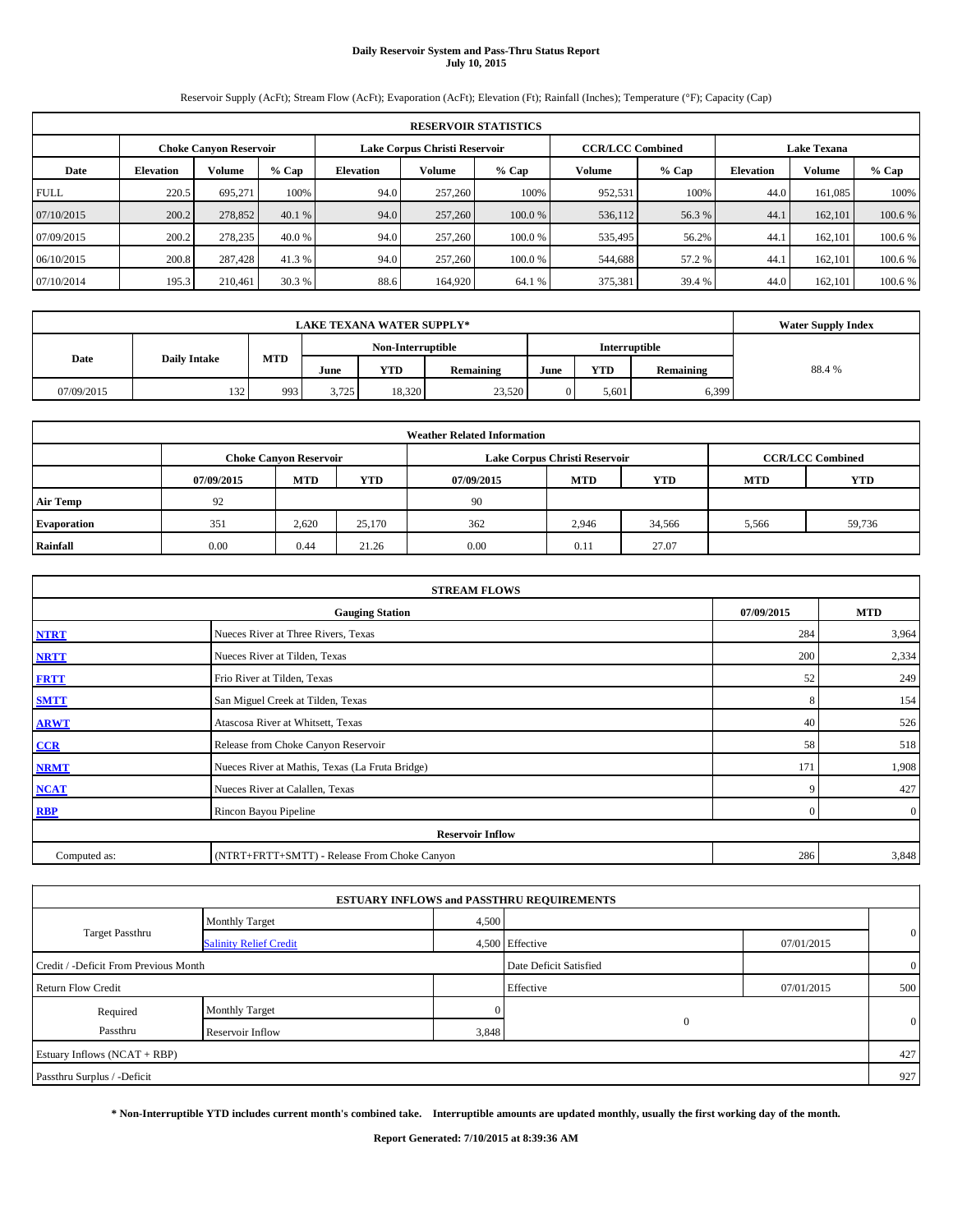# **Daily Reservoir System and Pass-Thru Status Report July 11, 2015**

Reservoir Supply (AcFt); Stream Flow (AcFt); Evaporation (AcFt); Elevation (Ft); Rainfall (Inches); Temperature (°F); Capacity (Cap)

|             | <b>RESERVOIR STATISTICS</b>   |               |         |                               |         |         |                         |         |                  |                    |         |  |
|-------------|-------------------------------|---------------|---------|-------------------------------|---------|---------|-------------------------|---------|------------------|--------------------|---------|--|
|             | <b>Choke Canvon Reservoir</b> |               |         | Lake Corpus Christi Reservoir |         |         | <b>CCR/LCC Combined</b> |         |                  | <b>Lake Texana</b> |         |  |
| Date        | <b>Elevation</b>              | <b>Volume</b> | $%$ Cap | <b>Elevation</b>              | Volume  | $%$ Cap | Volume                  | $%$ Cap | <b>Elevation</b> | Volume             | % Cap   |  |
| <b>FULL</b> | 220.5                         | 695.271       | 100%    | 94.0                          | 257,260 | 100%    | 952,531                 | 100%    | 44.0             | 161.085            | 100%    |  |
| 07/11/2015  | 200.2                         | 278,852       | 40.1 %  | 94.0                          | 257,260 | 100.0 % | 536,112                 | 56.3 %  | 44.              | 162,101            | 100.6 % |  |
| 07/10/2015  | 200.2                         | 278,852       | 40.1 %  | 94.0                          | 257,260 | 100.0 % | 536,112                 | 56.3%   | 44.              | 162.101            | 100.6 % |  |
| 06/11/2015  | 200.7                         | 286,010       | 41.1 %  | 94.0                          | 257,260 | 100.0%  | 543,270                 | 57.0 %  | 44.              | 162,101            | 100.6 % |  |
| 07/11/2014  | 195.3                         | 210,207       | 30.2 %  | 88.6                          | 164,920 | 64.1 %  | 375,127                 | 39.4 %  | 40.0             | 161.085            | 100.0 % |  |

| <b>LAKE TEXANA WATER SUPPLY*</b> |                     |            |       |                   |           |      |               |           | <b>Water Supply Index</b> |
|----------------------------------|---------------------|------------|-------|-------------------|-----------|------|---------------|-----------|---------------------------|
|                                  |                     |            |       | Non-Interruptible |           |      | Interruptible |           |                           |
| Date                             | <b>Daily Intake</b> | <b>MTD</b> | June  | YTD               | Remaining | June | <b>YTD</b>    | Remaining | 88.4%                     |
| 07/10/2015                       | 133                 | .126       | 3,725 | 18.4531           | 23,387    |      | 5.601         | 6,399     |                           |

|                    | <b>Weather Related Information</b> |                               |            |            |                               |                         |            |            |  |  |  |
|--------------------|------------------------------------|-------------------------------|------------|------------|-------------------------------|-------------------------|------------|------------|--|--|--|
|                    |                                    | <b>Choke Canyon Reservoir</b> |            |            | Lake Corpus Christi Reservoir | <b>CCR/LCC Combined</b> |            |            |  |  |  |
|                    | 07/10/2015                         | <b>MTD</b>                    | <b>YTD</b> | 07/10/2015 | <b>MTD</b>                    | <b>YTD</b>              | <b>MTD</b> | <b>YTD</b> |  |  |  |
| <b>Air Temp</b>    | 93                                 |                               |            | 91         |                               |                         |            |            |  |  |  |
| <b>Evaporation</b> | 351                                | 2,971                         | 25,521     | 553        | 3,499                         | 35,119                  | 6,470      | 60,640     |  |  |  |
| Rainfall           | 0.00                               | 0.44                          | 21.26      | 0.00       | 0.11                          | 27.07                   |            |            |  |  |  |

|              | <b>STREAM FLOWS</b>                             |            |                |
|--------------|-------------------------------------------------|------------|----------------|
|              | <b>Gauging Station</b>                          | 07/10/2015 | <b>MTD</b>     |
| <b>NTRT</b>  | Nueces River at Three Rivers, Texas             | 296        | 4,260          |
| <b>NRTT</b>  | Nueces River at Tilden, Texas                   | 256        | 2,590          |
| <b>FRTT</b>  | Frio River at Tilden, Texas                     | 34         | 282            |
| <b>SMTT</b>  | San Miguel Creek at Tilden, Texas               | 8          | 162            |
| <b>ARWT</b>  | Atascosa River at Whitsett, Texas               | 38         | 564            |
| CCR          | Release from Choke Canyon Reservoir             | 58         | 576            |
| <b>NRMT</b>  | Nueces River at Mathis, Texas (La Fruta Bridge) | 145        | 2,052          |
| <b>NCAT</b>  | Nueces River at Calallen, Texas                 | 6          | 433            |
| <b>RBP</b>   | Rincon Bayou Pipeline                           | $\Omega$   | $\overline{0}$ |
|              | <b>Reservoir Inflow</b>                         |            |                |
| Computed as: | (NTRT+FRTT+SMTT) - Release From Choke Canyon    | 280        | 4,128          |

|                                       |                               |                        | <b>ESTUARY INFLOWS and PASSTHRU REQUIREMENTS</b> |                |              |
|---------------------------------------|-------------------------------|------------------------|--------------------------------------------------|----------------|--------------|
|                                       | <b>Monthly Target</b>         | 4,500                  |                                                  |                |              |
| <b>Target Passthru</b>                | <b>Salinity Relief Credit</b> |                        | 4,500 Effective                                  | 07/01/2015     | $\mathbf{0}$ |
| Credit / -Deficit From Previous Month |                               | Date Deficit Satisfied |                                                  | $\overline{0}$ |              |
| <b>Return Flow Credit</b>             |                               |                        | Effective                                        | 07/01/2015     | 500          |
| Required                              | <b>Monthly Target</b>         |                        |                                                  |                |              |
| Passthru                              | Reservoir Inflow              | 4,128                  | $\Omega$                                         |                | $\mathbf{0}$ |
| Estuary Inflows (NCAT + RBP)          |                               |                        |                                                  |                | 433          |
| Passthru Surplus / -Deficit           |                               |                        |                                                  |                | 933          |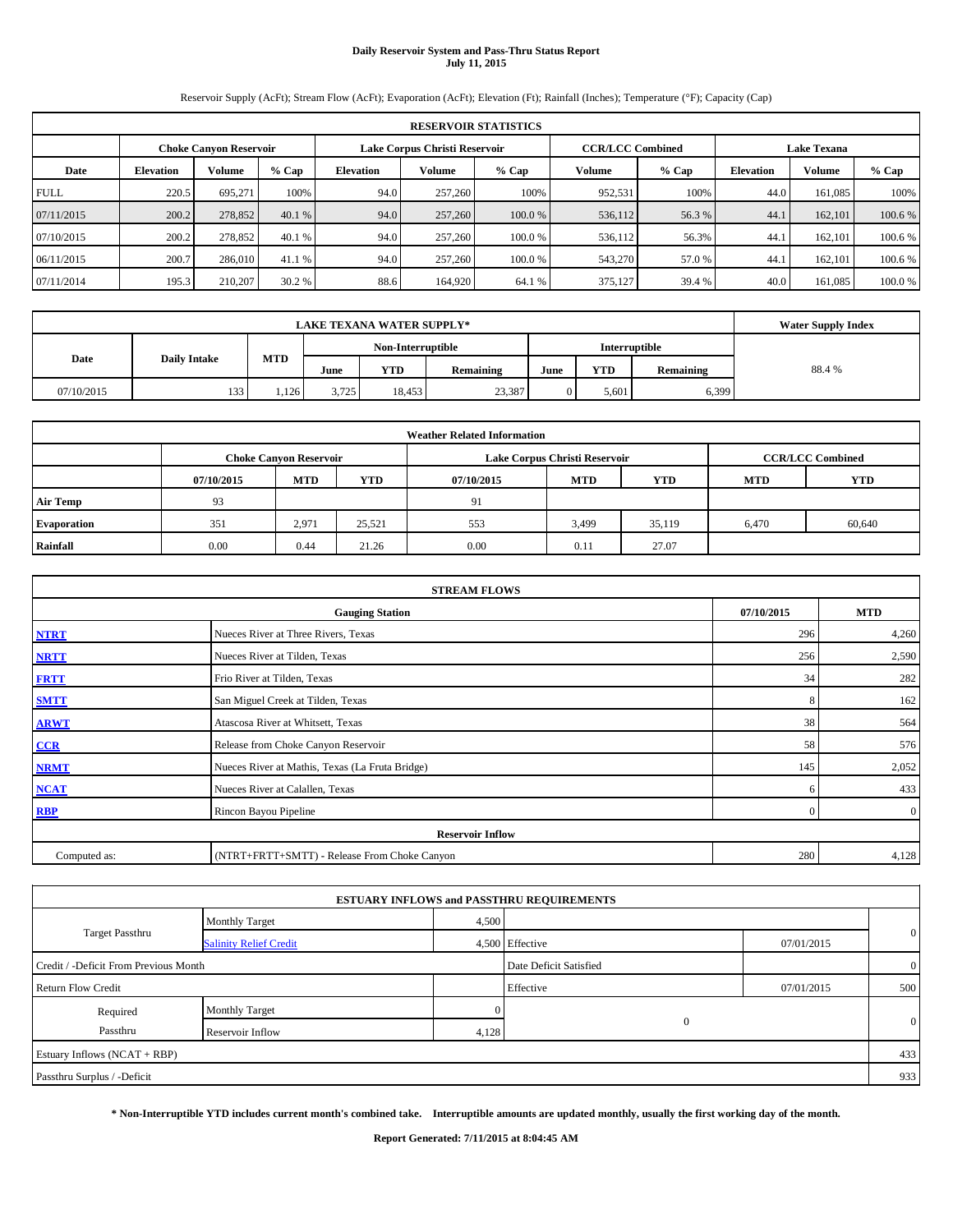# **Daily Reservoir System and Pass-Thru Status Report July 12, 2015**

Reservoir Supply (AcFt); Stream Flow (AcFt); Evaporation (AcFt); Elevation (Ft); Rainfall (Inches); Temperature (°F); Capacity (Cap)

|             | <b>RESERVOIR STATISTICS</b>   |         |         |                  |                               |         |         |                         |                    |         |         |  |
|-------------|-------------------------------|---------|---------|------------------|-------------------------------|---------|---------|-------------------------|--------------------|---------|---------|--|
|             | <b>Choke Canyon Reservoir</b> |         |         |                  | Lake Corpus Christi Reservoir |         |         | <b>CCR/LCC Combined</b> | <b>Lake Texana</b> |         |         |  |
| Date        | <b>Elevation</b>              | Volume  | $%$ Cap | <b>Elevation</b> | Volume                        | $%$ Cap | Volume  | $%$ Cap                 | <b>Elevation</b>   | Volume  | % Cap   |  |
| <b>FULL</b> | 220.5                         | 695.271 | 100%    | 94.0             | 257,260                       | 100%    | 952,531 | 100%                    | 44.0               | 161.085 | 100%    |  |
| 07/12/2015  | 200.1                         | 277,312 | 39.9 %  | 94.0             | 257,260                       | 100.0%  | 534,572 | 56.1 %                  | 44.                | 162,101 | 100.6 % |  |
| 07/11/2015  | 200.2                         | 278,852 | 40.1 %  | 94.0             | 257,260                       | 100.0 % | 536,112 | 56.3%                   | 44.                | 162.101 | 100.6 % |  |
| 06/12/2015  | 200.7                         | 286,636 | 41.2 %  | 94.0             | 257,260                       | 100.0%  | 543,896 | 57.1 %                  | 44.0               | 161.085 | 100.0 % |  |
| 07/12/2014  | 195.3                         | 210,334 | 30.3 %  | 88.6             | 164,124                       | 63.8%   | 374,458 | 39.3 %                  | 43.9               | 161.085 | 100.0 % |  |

|            | <b>Water Supply Index</b> |            |       |                   |           |      |               |           |       |
|------------|---------------------------|------------|-------|-------------------|-----------|------|---------------|-----------|-------|
|            |                           |            |       | Non-Interruptible |           |      | Interruptible |           |       |
| Date       | <b>Daily Intake</b>       | <b>MTD</b> | June  | YTD               | Remaining | June | <b>YTD</b>    | Remaining | 88.2% |
| 07/11/2015 | 134                       | 1.260      | 3.725 | 18,587            | 23,253    |      | 5.601         | 6,399     |       |

|                    | <b>Weather Related Information</b> |                               |        |            |                               |                         |            |            |  |  |  |
|--------------------|------------------------------------|-------------------------------|--------|------------|-------------------------------|-------------------------|------------|------------|--|--|--|
|                    |                                    | <b>Choke Canyon Reservoir</b> |        |            | Lake Corpus Christi Reservoir | <b>CCR/LCC Combined</b> |            |            |  |  |  |
|                    | 07/11/2015                         | <b>MTD</b>                    | YTD    | 07/11/2015 | <b>MTD</b>                    | <b>YTD</b>              | <b>MTD</b> | <b>YTD</b> |  |  |  |
| <b>Air Temp</b>    | 93                                 |                               |        | 92         |                               |                         |            |            |  |  |  |
| <b>Evaporation</b> | 314                                | 3,285                         | 25,835 | 340        | 3,839                         | 35,459                  | 7,124      | 61,294     |  |  |  |
| Rainfall           | 0.00                               | 0.44                          | 21.26  | 0.00       | 0.11                          | 27.07                   |            |            |  |  |  |

|              | <b>STREAM FLOWS</b>                             |            |                |
|--------------|-------------------------------------------------|------------|----------------|
|              | <b>Gauging Station</b>                          | 07/11/2015 | <b>MTD</b>     |
| <b>NTRT</b>  | Nueces River at Three Rivers, Texas             | 333        | 4,593          |
| <b>NRTT</b>  | Nueces River at Tilden, Texas                   | 298        | 2,888          |
| <b>FRTT</b>  | Frio River at Tilden, Texas                     | 22         | 304            |
| <b>SMTT</b>  | San Miguel Creek at Tilden, Texas               |            | 169            |
| <b>ARWT</b>  | Atascosa River at Whitsett, Texas               | 36         | 599            |
| CCR          | Release from Choke Canyon Reservoir             | 58         | 633            |
| <b>NRMT</b>  | Nueces River at Mathis, Texas (La Fruta Bridge) | 119        | 2,172          |
| <b>NCAT</b>  | Nueces River at Calallen, Texas                 |            | 434            |
| <b>RBP</b>   | Rincon Bayou Pipeline                           | $\Omega$   | $\overline{0}$ |
|              | <b>Reservoir Inflow</b>                         |            |                |
| Computed as: | (NTRT+FRTT+SMTT) - Release From Choke Canyon    | 305        | 4,433          |

|                                       |                               |       | <b>ESTUARY INFLOWS and PASSTHRU REQUIREMENTS</b> |            |                |
|---------------------------------------|-------------------------------|-------|--------------------------------------------------|------------|----------------|
|                                       | <b>Monthly Target</b>         | 4,500 |                                                  |            |                |
| <b>Target Passthru</b>                | <b>Salinity Relief Credit</b> |       | 4,500 Effective                                  | 07/01/2015 | $\overline{0}$ |
| Credit / -Deficit From Previous Month |                               |       | Date Deficit Satisfied                           |            | $\overline{0}$ |
| <b>Return Flow Credit</b>             |                               |       | Effective                                        | 07/01/2015 | 500            |
| Required                              | <b>Monthly Target</b>         |       |                                                  |            |                |
| Passthru                              | Reservoir Inflow              | 4,433 | $\Omega$                                         |            | $\mathbf{0}$   |
| Estuary Inflows (NCAT + RBP)          |                               |       |                                                  |            | 434            |
| Passthru Surplus / -Deficit           |                               |       |                                                  |            | 934            |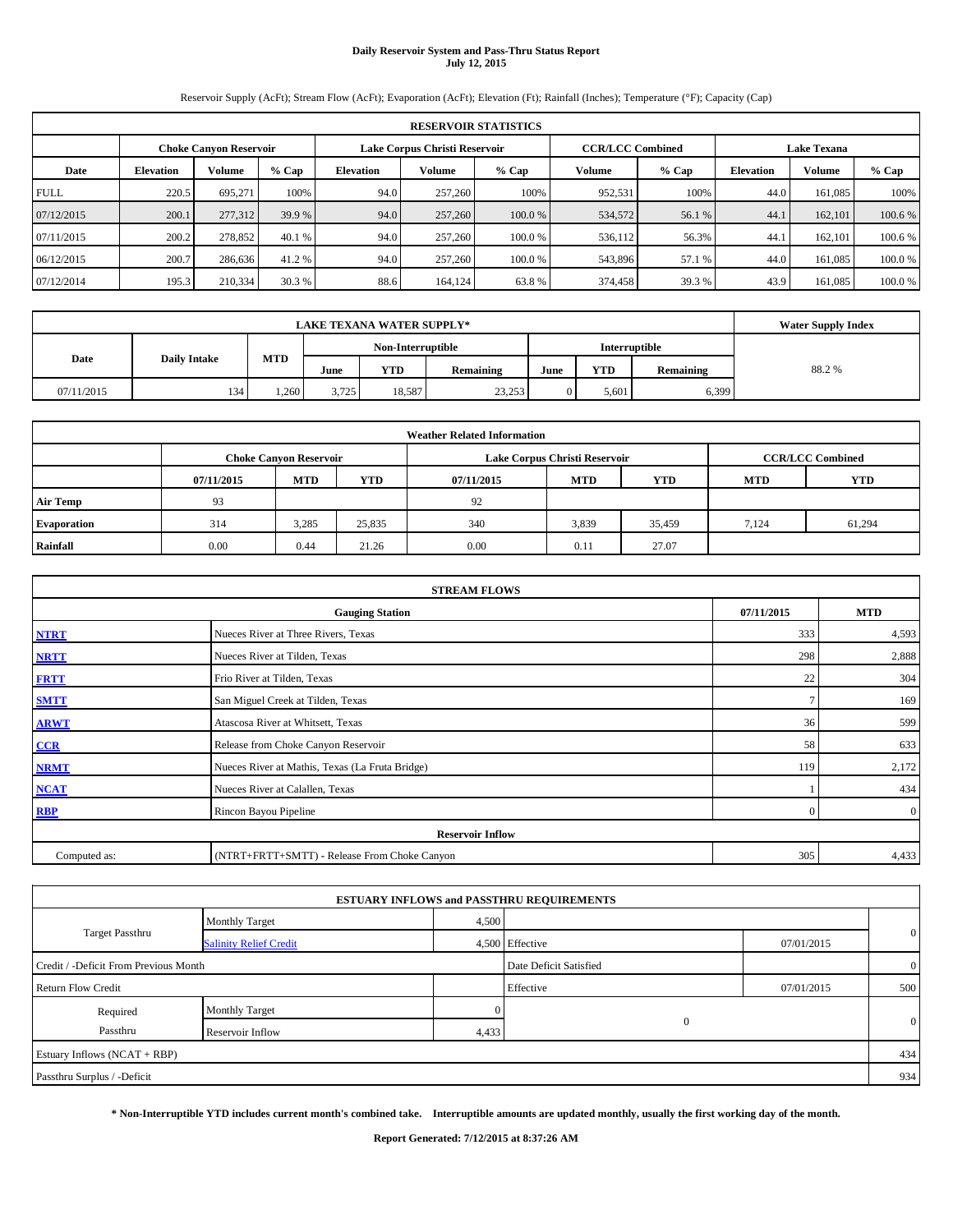# **Daily Reservoir System and Pass-Thru Status Report July 13, 2015**

Reservoir Supply (AcFt); Stream Flow (AcFt); Evaporation (AcFt); Elevation (Ft); Rainfall (Inches); Temperature (°F); Capacity (Cap)

|             | <b>RESERVOIR STATISTICS</b>                                                                                     |               |         |                  |                                                            |         |         |        |      |         |         |  |
|-------------|-----------------------------------------------------------------------------------------------------------------|---------------|---------|------------------|------------------------------------------------------------|---------|---------|--------|------|---------|---------|--|
|             | Lake Corpus Christi Reservoir<br><b>CCR/LCC Combined</b><br><b>Lake Texana</b><br><b>Choke Canvon Reservoir</b> |               |         |                  |                                                            |         |         |        |      |         |         |  |
| Date        | <b>Elevation</b>                                                                                                | <b>Volume</b> | $%$ Cap | <b>Elevation</b> | Volume<br>$%$ Cap<br>$%$ Cap<br>Volume<br><b>Elevation</b> |         |         |        |      |         | % Cap   |  |
| <b>FULL</b> | 220.5                                                                                                           | 695.271       | 100%    | 94.0             | 257,260                                                    | 100%    | 952,531 | 100%   | 44.0 | 161.085 | 100%    |  |
| 07/13/2015  | 200.1                                                                                                           | 276,850       | 39.8 %  | 94.0             | 257,260                                                    | 100.0 % | 534,110 | 56.1 % | 44.  | 162,101 | 100.6 % |  |
| 07/12/2015  | 200.1                                                                                                           | 277,312       | 39.9 %  | 94.0             | 257,260                                                    | 100.0 % | 534,572 | 56.1%  | 44.  | 162.101 | 100.6 % |  |
| 06/13/2015  | 200.7                                                                                                           | 286,795       | 41.2 %  | 94.0             | 257,260                                                    | 100.0%  | 544,055 | 57.1 % | 44.0 | 161.085 | 100.0 % |  |
| 07/13/2014  | 195.3                                                                                                           | 210,461       | 30.3 %  | 88.6             | 164,124                                                    | 63.8%   | 374,585 | 39.3 % | 43.9 | 160.156 | 99.4 %  |  |

|                             | <b>LAKE TEXANA WATER SUPPLY*</b> |                   |       |        |           |               |            |           |       |  |  |
|-----------------------------|----------------------------------|-------------------|-------|--------|-----------|---------------|------------|-----------|-------|--|--|
|                             |                                  | Non-Interruptible |       |        |           | Interruptible |            |           |       |  |  |
| Date<br><b>Daily Intake</b> |                                  | <b>MTD</b>        | June  | YTD    | Remaining | June          | <b>YTD</b> | Remaining | 88.1% |  |  |
| 07/12/2015                  | 135                              | 1.395             | 3,725 | 18.722 | 23.118    |               | 5.601      | 6,399     |       |  |  |

| <b>Weather Related Information</b> |            |                               |        |            |                               |                         |       |        |  |  |  |
|------------------------------------|------------|-------------------------------|--------|------------|-------------------------------|-------------------------|-------|--------|--|--|--|
|                                    |            | <b>Choke Canyon Reservoir</b> |        |            | Lake Corpus Christi Reservoir | <b>CCR/LCC Combined</b> |       |        |  |  |  |
|                                    | 07/12/2015 | <b>MTD</b>                    | YTD    | 07/12/2015 | <b>YTD</b>                    |                         |       |        |  |  |  |
| <b>Air Temp</b>                    | 94         |                               |        | 93         |                               |                         |       |        |  |  |  |
| <b>Evaporation</b>                 | 349        | 3,634                         | 26,184 | 308        | 4,147                         | 35,767                  | 7,781 | 61,951 |  |  |  |
| Rainfall                           | 0.00       | 0.44                          | 21.26  | 0.00       | 0.11                          | 27.07                   |       |        |  |  |  |

| <b>STREAM FLOWS</b> |                                                    |                |                |  |  |  |  |  |  |
|---------------------|----------------------------------------------------|----------------|----------------|--|--|--|--|--|--|
|                     | 07/12/2015<br><b>MTD</b><br><b>Gauging Station</b> |                |                |  |  |  |  |  |  |
| <b>NTRT</b>         | Nueces River at Three Rivers, Texas                | 367            | 4,961          |  |  |  |  |  |  |
| <b>NRTT</b>         | Nueces River at Tilden, Texas                      | 310            | 3,198          |  |  |  |  |  |  |
| <b>FRTT</b>         | Frio River at Tilden, Texas                        | 14             | 318            |  |  |  |  |  |  |
| <b>SMTT</b>         | San Miguel Creek at Tilden, Texas                  | $\overline{ }$ | 175            |  |  |  |  |  |  |
| <b>ARWT</b>         | Atascosa River at Whitsett, Texas                  | 32             | 631            |  |  |  |  |  |  |
| CCR                 | Release from Choke Canyon Reservoir                | 58             | 691            |  |  |  |  |  |  |
| <b>NRMT</b>         | Nueces River at Mathis, Texas (La Fruta Bridge)    | 119            | 2,291          |  |  |  |  |  |  |
| <b>NCAT</b>         | Nueces River at Calallen, Texas                    | $\mathbf{0}$   | 434            |  |  |  |  |  |  |
| <b>RBP</b>          | Rincon Bayou Pipeline                              | $\overline{0}$ | $\overline{0}$ |  |  |  |  |  |  |
|                     | <b>Reservoir Inflow</b>                            |                |                |  |  |  |  |  |  |
| Computed as:        | (NTRT+FRTT+SMTT) - Release From Choke Canyon       |                |                |  |  |  |  |  |  |

|                                       |                               |       | <b>ESTUARY INFLOWS and PASSTHRU REQUIREMENTS</b> |            |                |  |  |  |
|---------------------------------------|-------------------------------|-------|--------------------------------------------------|------------|----------------|--|--|--|
|                                       | <b>Monthly Target</b>         | 4,500 |                                                  |            |                |  |  |  |
| <b>Target Passthru</b>                | <b>Salinity Relief Credit</b> |       | 4,500 Effective                                  | 07/01/2015 | $\overline{0}$ |  |  |  |
| Credit / -Deficit From Previous Month |                               |       | Date Deficit Satisfied                           |            | $\overline{0}$ |  |  |  |
| <b>Return Flow Credit</b>             |                               |       | Effective                                        | 07/01/2015 | 500            |  |  |  |
| Required                              | <b>Monthly Target</b>         |       |                                                  |            |                |  |  |  |
| Passthru                              | Reservoir Inflow              | 4,763 | $\Omega$                                         |            | $\mathbf{0}$   |  |  |  |
| Estuary Inflows (NCAT + RBP)          |                               |       |                                                  |            | 434            |  |  |  |
| Passthru Surplus / -Deficit           |                               |       |                                                  |            | 934            |  |  |  |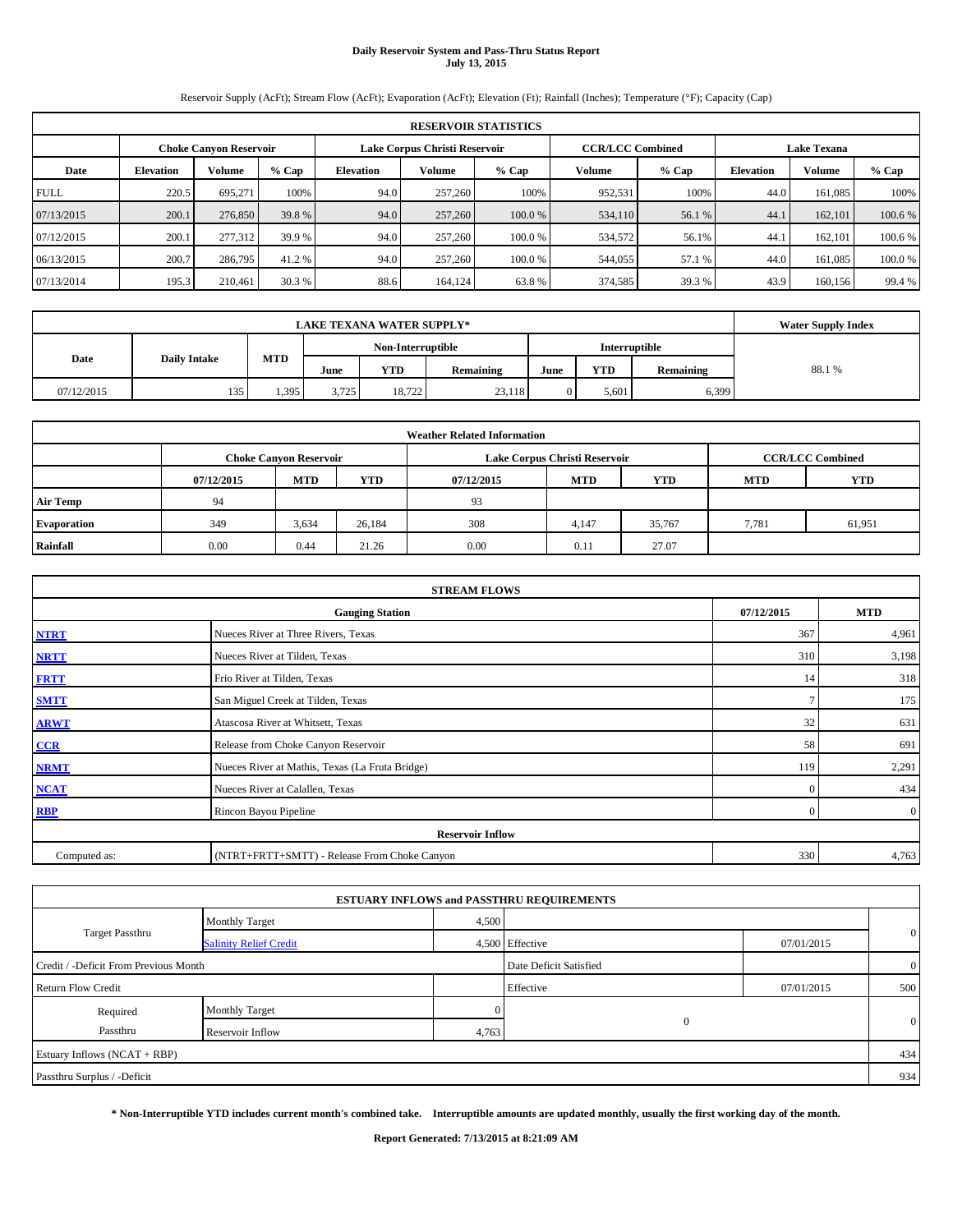# **Daily Reservoir System and Pass-Thru Status Report July 14, 2015**

Reservoir Supply (AcFt); Stream Flow (AcFt); Evaporation (AcFt); Elevation (Ft); Rainfall (Inches); Temperature (°F); Capacity (Cap)

|             | <b>RESERVOIR STATISTICS</b>                                                                                     |         |         |                  |                                                            |         |         |        |      |         |         |  |  |  |
|-------------|-----------------------------------------------------------------------------------------------------------------|---------|---------|------------------|------------------------------------------------------------|---------|---------|--------|------|---------|---------|--|--|--|
|             | Lake Corpus Christi Reservoir<br><b>CCR/LCC Combined</b><br><b>Lake Texana</b><br><b>Choke Canyon Reservoir</b> |         |         |                  |                                                            |         |         |        |      |         |         |  |  |  |
| Date        | <b>Elevation</b>                                                                                                | Volume  | $%$ Cap | <b>Elevation</b> | Volume<br>$%$ Cap<br>Volume<br>$%$ Cap<br><b>Elevation</b> |         |         |        |      |         | % Cap   |  |  |  |
| <b>FULL</b> | 220.5                                                                                                           | 695,271 | 100%    | 94.0             | 257,260                                                    | 100%    | 952,531 | 100%   | 44.0 | 161,085 | 100%    |  |  |  |
| 07/14/2015  | 200.0                                                                                                           | 276,235 | 39.7 %  | 94.0             | 256,713                                                    | 99.8%   | 532,948 | 56.0%  | 44.0 | 161,085 | 100.0%  |  |  |  |
| 07/13/2015  | 200.1                                                                                                           | 276,850 | 39.8%   | 94.0             | 257,260                                                    | 100.0 % | 534,110 | 56.1%  | 44.1 | 162,101 | 100.6 % |  |  |  |
| 06/14/2015  | 200.7                                                                                                           | 285,698 | 41.1 %  | 94.0             | 257,260                                                    | 100.0%  | 542,958 | 57.0 % | 44.0 | 161,085 | 100.0%  |  |  |  |
| 07/14/2014  | 195.3                                                                                                           | 210,081 | 30.2 %  | 88.6             | 163,647                                                    | 63.6 %  | 373,728 | 39.2 % | 43.9 | 160,156 | 99.4 %  |  |  |  |

|                             | <b>Water Supply Index</b> |                                    |       |        |           |      |            |           |       |
|-----------------------------|---------------------------|------------------------------------|-------|--------|-----------|------|------------|-----------|-------|
|                             |                           | Non-Interruptible<br>Interruptible |       |        |           |      |            |           |       |
| <b>Daily Intake</b><br>Date |                           | <b>MTD</b>                         | June  | YTD    | Remaining | June | <b>YTD</b> | Remaining | 87.9% |
| 07/13/2015                  | 135                       | 1.530                              | 3.725 | 18,857 | 22.983    |      | 5.601      | 6,399     |       |

| <b>Weather Related Information</b> |            |                               |        |            |                               |                         |       |        |  |  |  |
|------------------------------------|------------|-------------------------------|--------|------------|-------------------------------|-------------------------|-------|--------|--|--|--|
|                                    |            | <b>Choke Canyon Reservoir</b> |        |            | Lake Corpus Christi Reservoir | <b>CCR/LCC Combined</b> |       |        |  |  |  |
|                                    | 07/13/2015 | <b>MTD</b>                    | YTD    | 07/13/2015 | <b>YTD</b>                    |                         |       |        |  |  |  |
| <b>Air Temp</b>                    | 95         |                               |        | 94         |                               |                         |       |        |  |  |  |
| <b>Evaporation</b>                 | 375        | 4,009                         | 26,559 | 436        | 4,583                         | 36,203                  | 8,592 | 62,762 |  |  |  |
| Rainfall                           | 0.00       | 0.44                          | 21.26  | 0.00       | 0.11                          | 27.07                   |       |        |  |  |  |

| <b>STREAM FLOWS</b> |                                                    |          |                |  |  |  |  |  |  |
|---------------------|----------------------------------------------------|----------|----------------|--|--|--|--|--|--|
|                     | 07/13/2015<br><b>MTD</b><br><b>Gauging Station</b> |          |                |  |  |  |  |  |  |
| <b>NTRT</b>         | Nueces River at Three Rivers, Texas                | 377      | 5,338          |  |  |  |  |  |  |
| <b>NRTT</b>         | Nueces River at Tilden, Texas                      | 300      | 3,498          |  |  |  |  |  |  |
| <b>FRTT</b>         | Frio River at Tilden, Texas                        | 10       | 327            |  |  |  |  |  |  |
| <b>SMTT</b>         | San Miguel Creek at Tilden, Texas                  | -6       | 181            |  |  |  |  |  |  |
| <b>ARWT</b>         | Atascosa River at Whitsett, Texas                  | 32       | 663            |  |  |  |  |  |  |
| CCR                 | Release from Choke Canyon Reservoir                | 58       | 748            |  |  |  |  |  |  |
| <b>NRMT</b>         | Nueces River at Mathis, Texas (La Fruta Bridge)    | 145      | 2,436          |  |  |  |  |  |  |
| <b>NCAT</b>         | Nueces River at Calallen, Texas                    | $\Omega$ | 434            |  |  |  |  |  |  |
| <b>RBP</b>          | Rincon Bayou Pipeline                              | $\Omega$ | $\overline{0}$ |  |  |  |  |  |  |
|                     | <b>Reservoir Inflow</b>                            |          |                |  |  |  |  |  |  |
| Computed as:        | (NTRT+FRTT+SMTT) - Release From Choke Canyon       |          |                |  |  |  |  |  |  |

|                                       |                               |       | <b>ESTUARY INFLOWS and PASSTHRU REQUIREMENTS</b> |            |              |
|---------------------------------------|-------------------------------|-------|--------------------------------------------------|------------|--------------|
|                                       | <b>Monthly Target</b>         | 4,500 |                                                  |            |              |
| <b>Target Passthru</b>                | <b>Salinity Relief Credit</b> |       | 4,500 Effective                                  | 07/01/2015 | $\mathbf{0}$ |
| Credit / -Deficit From Previous Month | Date Deficit Satisfied        |       | $\overline{0}$                                   |            |              |
| <b>Return Flow Credit</b>             |                               |       | Effective                                        | 07/01/2015 | 500          |
| Required                              | <b>Monthly Target</b>         |       |                                                  |            |              |
| Passthru                              | Reservoir Inflow              | 5,098 | $\Omega$                                         |            | $\mathbf{0}$ |
| Estuary Inflows (NCAT + RBP)          |                               |       |                                                  |            | 434          |
| Passthru Surplus / -Deficit           |                               |       |                                                  |            | 934          |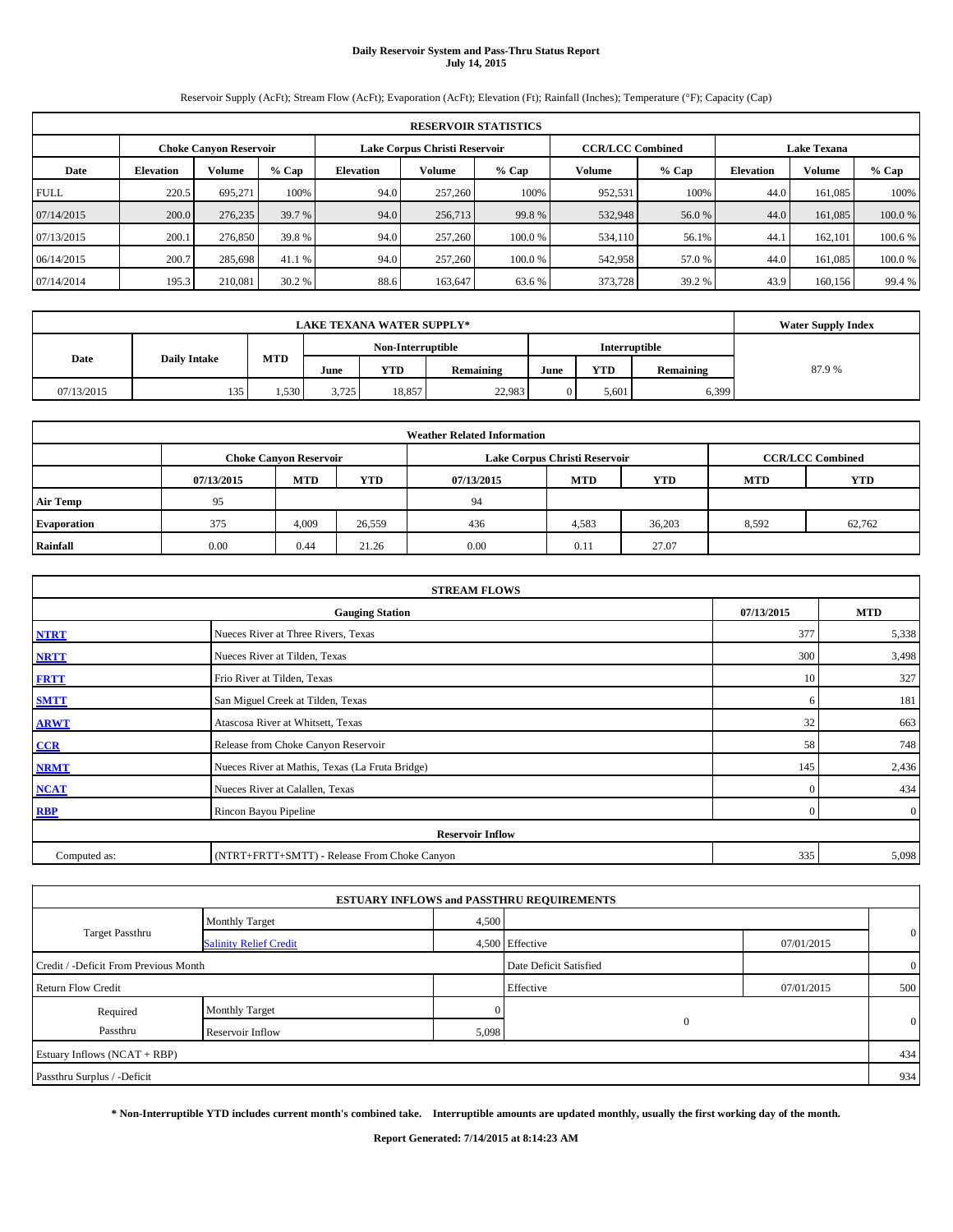# **Daily Reservoir System and Pass-Thru Status Report July 15, 2015**

Reservoir Supply (AcFt); Stream Flow (AcFt); Evaporation (AcFt); Elevation (Ft); Rainfall (Inches); Temperature (°F); Capacity (Cap)

|             | <b>RESERVOIR STATISTICS</b>                                                                                     |         |        |                  |                                                          |        |         |        |      |         |         |  |  |
|-------------|-----------------------------------------------------------------------------------------------------------------|---------|--------|------------------|----------------------------------------------------------|--------|---------|--------|------|---------|---------|--|--|
|             | <b>CCR/LCC Combined</b><br>Lake Corpus Christi Reservoir<br><b>Lake Texana</b><br><b>Choke Canyon Reservoir</b> |         |        |                  |                                                          |        |         |        |      |         |         |  |  |
| Date        | <b>Elevation</b>                                                                                                | Volume  | % Cap  | <b>Elevation</b> | % Cap<br>Volume<br>Volume<br>$%$ Cap<br><b>Elevation</b> |        |         |        |      |         | $%$ Cap |  |  |
| <b>FULL</b> | 220.5                                                                                                           | 695,271 | 100%   | 94.0             | 257,260                                                  | 100%   | 952,531 | 100%   | 44.0 | 161,085 | 100%    |  |  |
| 07/15/2015  | 200.0                                                                                                           | 275,774 | 39.7 % | 94.0             | 256,530                                                  | 99.7 % | 532,304 | 55.9%  | 43.9 | 160,056 | 99.4 %  |  |  |
| 07/14/2015  | 200.0                                                                                                           | 276,235 | 39.7 % | 94.0             | 256,713                                                  | 99.8%  | 532,948 | 56.0%  | 44.0 | 161,085 | 100.0%  |  |  |
| 06/15/2015  | 200.7                                                                                                           | 286,166 | 41.2 % | 94.0             | 257,260                                                  | 100.0% | 543,426 | 57.1 % | 44.0 | 161.085 | 100.0%  |  |  |
| 07/15/2014  | 195.3                                                                                                           | 209,701 | 30.2 % | 88.5             | 163,170                                                  | 63.4 % | 372,871 | 39.1 % | 43.8 | 159,229 | 98.8%   |  |  |

|                             | <b>Water Supply Index</b> |            |                   |        |           |               |       |           |       |
|-----------------------------|---------------------------|------------|-------------------|--------|-----------|---------------|-------|-----------|-------|
|                             |                           |            | Non-Interruptible |        |           | Interruptible |       |           |       |
| Date<br><b>Daily Intake</b> |                           | <b>MTD</b> | June              | YTD    | Remaining | June          | YTD   | Remaining | 87.8% |
| 07/14/2015                  | 136 <sup>1</sup>          | 666        | 3.725             | 18.993 | 22,847    |               | 5.601 | 6,399     |       |

| <b>Weather Related Information</b> |            |                               |        |            |                               |                         |            |        |  |  |
|------------------------------------|------------|-------------------------------|--------|------------|-------------------------------|-------------------------|------------|--------|--|--|
|                                    |            | <b>Choke Canyon Reservoir</b> |        |            | Lake Corpus Christi Reservoir | <b>CCR/LCC Combined</b> |            |        |  |  |
|                                    | 07/14/2015 | <b>MTD</b>                    | YTD    | 07/14/2015 | <b>MTD</b>                    | <b>MTD</b>              | <b>YTD</b> |        |  |  |
| <b>Air Temp</b>                    | 95         |                               |        | 93         |                               |                         |            |        |  |  |
| <b>Evaporation</b>                 | 393        | 4.402                         | 26,952 | 404        | 4,987                         | 36,607                  | 9,389      | 63,559 |  |  |
| Rainfall                           | 0.00       | 0.44                          | 21.26  | 0.00       | 0.11                          | 27.07                   |            |        |  |  |

| <b>STREAM FLOWS</b> |                                                 |              |                |  |  |  |  |  |  |
|---------------------|-------------------------------------------------|--------------|----------------|--|--|--|--|--|--|
|                     | <b>Gauging Station</b>                          |              |                |  |  |  |  |  |  |
| <b>NTRT</b>         | Nueces River at Three Rivers, Texas             | 369          | 5,707          |  |  |  |  |  |  |
| <b>NRTT</b>         | Nueces River at Tilden, Texas                   | 264          | 3,762          |  |  |  |  |  |  |
| <b>FRTT</b>         | Frio River at Tilden, Texas                     |              | 334            |  |  |  |  |  |  |
| <b>SMTT</b>         | San Miguel Creek at Tilden, Texas               |              | 186            |  |  |  |  |  |  |
| <b>ARWT</b>         | Atascosa River at Whitsett, Texas               | 30           | 693            |  |  |  |  |  |  |
| CCR                 | Release from Choke Canyon Reservoir             | 58           | 806            |  |  |  |  |  |  |
| <b>NRMT</b>         | Nueces River at Mathis, Texas (La Fruta Bridge) | 232          | 2,668          |  |  |  |  |  |  |
| <b>NCAT</b>         | Nueces River at Calallen, Texas                 | $\mathbf{0}$ | 434            |  |  |  |  |  |  |
| <b>RBP</b>          | Rincon Bayou Pipeline                           | $\Omega$     | $\overline{0}$ |  |  |  |  |  |  |
|                     | <b>Reservoir Inflow</b>                         |              |                |  |  |  |  |  |  |
| Computed as:        | (NTRT+FRTT+SMTT) - Release From Choke Canyon    | 324          | 5,422          |  |  |  |  |  |  |

|                                       |                               |                        | <b>ESTUARY INFLOWS and PASSTHRU REQUIREMENTS</b> |                |                |
|---------------------------------------|-------------------------------|------------------------|--------------------------------------------------|----------------|----------------|
|                                       | <b>Monthly Target</b>         | 4,500                  |                                                  |                |                |
| <b>Target Passthru</b>                | <b>Salinity Relief Credit</b> |                        | 4,500 Effective                                  | 07/01/2015     | $\overline{0}$ |
| Credit / -Deficit From Previous Month |                               | Date Deficit Satisfied |                                                  | $\overline{0}$ |                |
| <b>Return Flow Credit</b>             |                               |                        | Effective                                        | 07/01/2015     | 500            |
| Required                              | Monthly Target                |                        |                                                  |                |                |
| Passthru                              | Reservoir Inflow              | 5,422                  | $\Omega$                                         |                | $\mathbf{0}$   |
| Estuary Inflows (NCAT + RBP)          |                               |                        |                                                  |                | 434            |
| Passthru Surplus / -Deficit           |                               |                        |                                                  |                | 934            |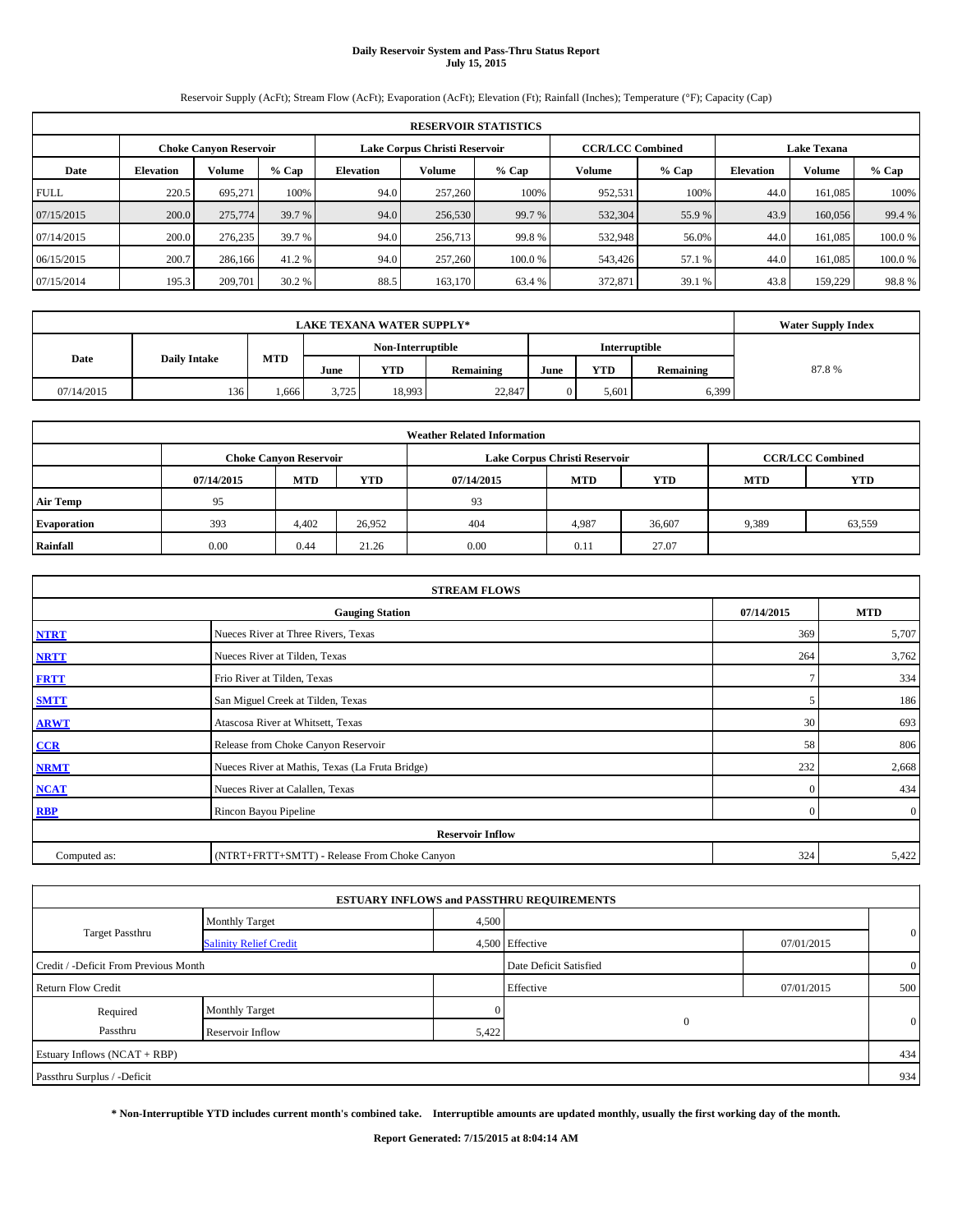# **Daily Reservoir System and Pass-Thru Status Report July 16, 2015**

Reservoir Supply (AcFt); Stream Flow (AcFt); Evaporation (AcFt); Elevation (Ft); Rainfall (Inches); Temperature (°F); Capacity (Cap)

|             | <b>RESERVOIR STATISTICS</b> |                               |        |                  |                               |        |                         |         |                  |                    |        |  |
|-------------|-----------------------------|-------------------------------|--------|------------------|-------------------------------|--------|-------------------------|---------|------------------|--------------------|--------|--|
|             |                             | <b>Choke Canyon Reservoir</b> |        |                  | Lake Corpus Christi Reservoir |        | <b>CCR/LCC Combined</b> |         |                  | <b>Lake Texana</b> |        |  |
| Date        | <b>Elevation</b>            | Volume                        | % Cap  | <b>Elevation</b> | Volume                        | % Cap  | Volume                  | $%$ Cap | <b>Elevation</b> | <b>Volume</b>      | % Cap  |  |
| <b>FULL</b> | 220.5                       | 695,271                       | 100%   | 94.0             | 257,260                       | 100%   | 952,531                 | 100%    | 44.0             | 161,085            | 100%   |  |
| 07/16/2015  | 200.1                       | 276,697                       | 39.8 % | 94.0             | 256,530                       | 99.7 % | 533,227                 | 56.0%   | 43.8             | 159,229            | 98.8%  |  |
| 07/15/2015  | 200.0                       | 275,774                       | 39.7 % | 94.0             | 256,530                       | 99.7 % | 532,304                 | 55.9%   | 43.9             | 160,056            | 99.4 % |  |
| 06/16/2015  | 200.6                       | 285,073                       | 41.0 % | 94.0             | 257,260                       | 100.0% | 542,333                 | 56.9%   | 44.1             | 161.101            | 100.0% |  |
| 07/16/2014  | 195.1                       | 207,933                       | 29.9 % | 88.5             | 162,695                       | 63.2 % | 370,628                 | 38.9%   | 43.7             | 158,306            | 98.3%  |  |

|            | <b>Water Supply Index</b> |            |       |                   |           |      |               |           |       |
|------------|---------------------------|------------|-------|-------------------|-----------|------|---------------|-----------|-------|
|            |                           |            |       | Non-Interruptible |           |      | Interruptible |           |       |
| Date       | <b>Daily Intake</b>       | <b>MTD</b> | June  | YTD               | Remaining | June | <b>YTD</b>    | Remaining | 87.9% |
| 07/15/2015 | 136                       | 1.802      | 3.725 | 19.129            | 22,711    |      | 5.601         | 6,399     |       |

| <b>Weather Related Information</b> |            |                               |        |            |                               |                         |            |            |  |  |
|------------------------------------|------------|-------------------------------|--------|------------|-------------------------------|-------------------------|------------|------------|--|--|
|                                    |            | <b>Choke Canyon Reservoir</b> |        |            | Lake Corpus Christi Reservoir | <b>CCR/LCC Combined</b> |            |            |  |  |
|                                    | 07/15/2015 | <b>MTD</b>                    | YTD    | 07/15/2015 | <b>MTD</b>                    | <b>YTD</b>              | <b>MTD</b> | <b>YTD</b> |  |  |
| <b>Air Temp</b>                    | 94         |                               |        | 93         |                               |                         |            |            |  |  |
| <b>Evaporation</b>                 | 376        | 4,778                         | 27,328 | 361        | 5,348                         | 36,968                  | 10.126     | 64,296     |  |  |
| Rainfall                           | 0.00       | 0.44                          | 21.26  | 0.00       | 0.11                          | 27.07                   |            |            |  |  |

| <b>STREAM FLOWS</b> |                                                 |            |                |  |  |  |  |  |  |
|---------------------|-------------------------------------------------|------------|----------------|--|--|--|--|--|--|
|                     | 07/15/2015                                      | <b>MTD</b> |                |  |  |  |  |  |  |
| <b>NTRT</b>         | Nueces River at Three Rivers, Texas             |            |                |  |  |  |  |  |  |
| <b>NRTT</b>         | Nueces River at Tilden, Texas                   | 218        | 3,980          |  |  |  |  |  |  |
| <b>FRTT</b>         | Frio River at Tilden, Texas                     | 8          | 343            |  |  |  |  |  |  |
| <b>SMTT</b>         | San Miguel Creek at Tilden, Texas               |            | 191            |  |  |  |  |  |  |
| <b>ARWT</b>         | Atascosa River at Whitsett, Texas               | 28         | 721            |  |  |  |  |  |  |
| CCR                 | Release from Choke Canyon Reservoir             | 58         | 863            |  |  |  |  |  |  |
| <b>NRMT</b>         | Nueces River at Mathis, Texas (La Fruta Bridge) | 208        | 2,876          |  |  |  |  |  |  |
| <b>NCAT</b>         | Nueces River at Calallen, Texas                 | $\Omega$   | 434            |  |  |  |  |  |  |
| <b>RBP</b>          | Rincon Bayou Pipeline                           | $\Omega$   | $\overline{0}$ |  |  |  |  |  |  |
|                     | <b>Reservoir Inflow</b>                         |            |                |  |  |  |  |  |  |
| Computed as:        | (NTRT+FRTT+SMTT) - Release From Choke Canyon    | 301        | 5,723          |  |  |  |  |  |  |

|                                       |                               |       | <b>ESTUARY INFLOWS and PASSTHRU REQUIREMENTS</b> |            |                |
|---------------------------------------|-------------------------------|-------|--------------------------------------------------|------------|----------------|
|                                       | <b>Monthly Target</b>         | 4,500 |                                                  |            |                |
| <b>Target Passthru</b>                | <b>Salinity Relief Credit</b> |       | 4,500 Effective                                  | 07/01/2015 | $\overline{0}$ |
| Credit / -Deficit From Previous Month |                               |       | Date Deficit Satisfied                           |            | $\overline{0}$ |
| <b>Return Flow Credit</b>             |                               |       | Effective                                        | 07/01/2015 | 500            |
| Required                              | Monthly Target                |       |                                                  |            |                |
| Passthru                              | Reservoir Inflow              | 5,723 | $\Omega$                                         |            | $\mathbf{0}$   |
| Estuary Inflows (NCAT + RBP)          |                               |       |                                                  |            | 434            |
| Passthru Surplus / -Deficit           |                               |       |                                                  |            | 934            |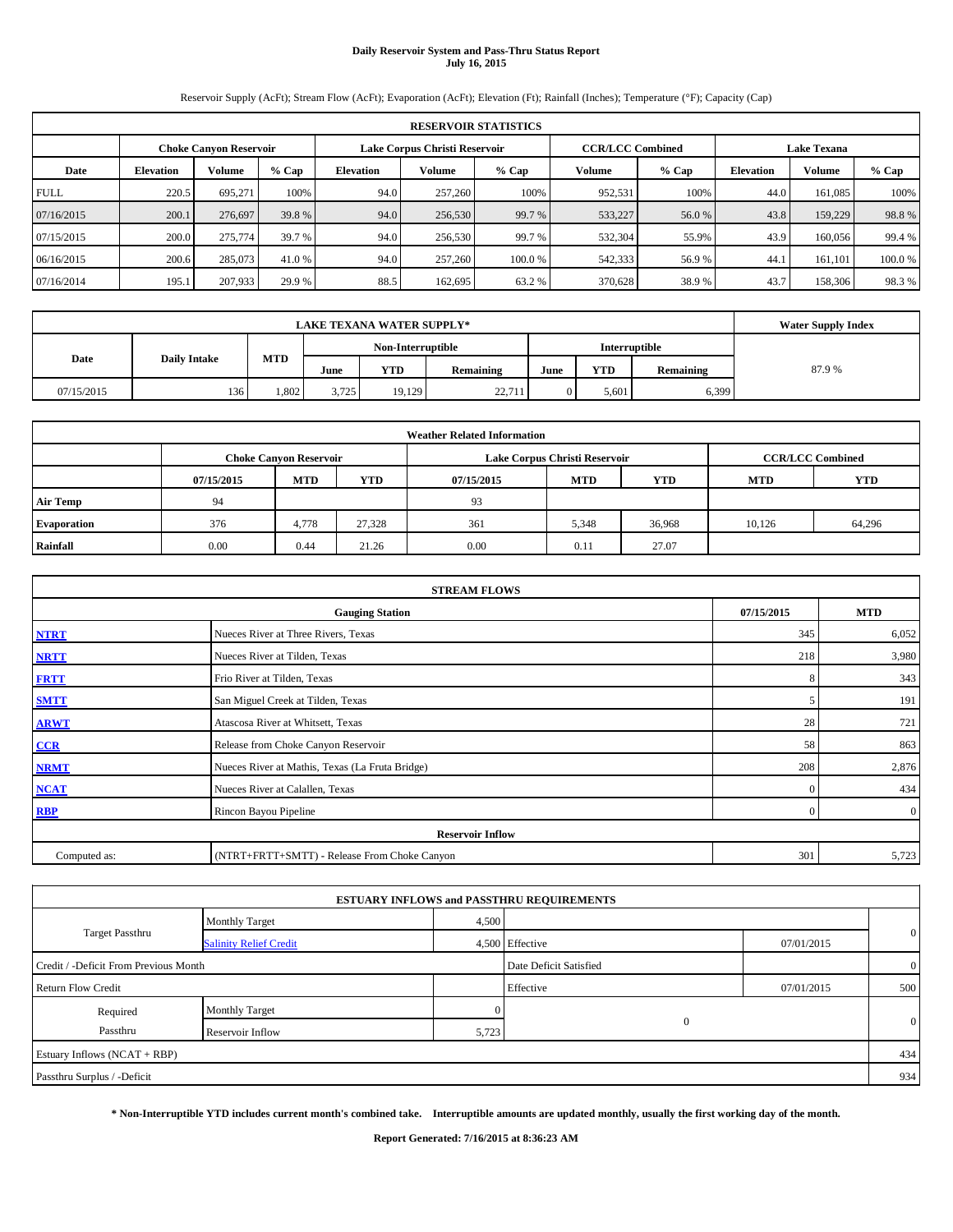# **Daily Reservoir System and Pass-Thru Status Report July 17, 2015**

Reservoir Supply (AcFt); Stream Flow (AcFt); Evaporation (AcFt); Elevation (Ft); Rainfall (Inches); Temperature (°F); Capacity (Cap)

|            | <b>RESERVOIR STATISTICS</b>                                    |         |        |                  |         |         |         |                                               |                  |         |         |
|------------|----------------------------------------------------------------|---------|--------|------------------|---------|---------|---------|-----------------------------------------------|------------------|---------|---------|
|            | Lake Corpus Christi Reservoir<br><b>Choke Canvon Reservoir</b> |         |        |                  |         |         |         | <b>CCR/LCC Combined</b><br><b>Lake Texana</b> |                  |         |         |
| Date       | <b>Elevation</b>                                               | Volume  | % Cap  | <b>Elevation</b> | Volume  | % Cap   | Volume  | $%$ Cap                                       | <b>Elevation</b> | Volume  | % Cap   |
| FULL       | 220.5                                                          | 695,271 | 100%   | 94.0             | 257,260 | 100%    | 952,531 | 100%                                          | 44.0             | 161,085 | 100%    |
| 07/17/2015 | 200.0                                                          | 276,081 | 39.7 % | 93.9             | 255,983 | 99.5 %  | 532,064 | 55.9%                                         | 43.8             | 159,229 | 98.8%   |
| 07/16/2015 | 200.1                                                          | 276,697 | 39.8 % | 94.0             | 256,530 | 99.7 %  | 533,227 | 56.0%                                         | 43.8             | 159,229 | 98.8%   |
| 06/17/2015 | 200.6                                                          | 284,917 | 41.0 % | 94.0             | 257,260 | 100.0 % | 542,177 | 56.9%                                         | 44.1             | 162,101 | 100.6 % |
| 07/17/2014 | 195.1                                                          | 207,430 | 29.8 % | 88.4             | 161,903 | 62.9%   | 369,333 | 38.8%                                         | 43.6             | 157,385 | 97.7 %  |

|            | <b>Water Supply Index</b> |            |       |                   |           |      |               |           |       |
|------------|---------------------------|------------|-------|-------------------|-----------|------|---------------|-----------|-------|
|            |                           |            |       | Non-Interruptible |           |      | Interruptible |           |       |
| Date       | <b>Daily Intake</b>       | <b>MTD</b> | June  | YTD               | Remaining | June | <b>YTD</b>    | Remaining | 87.7% |
| 07/16/2015 | 99                        | .900       | 3,725 | 19.228            | 22.612    |      | 5.601         | 6,399     |       |

| <b>Weather Related Information</b> |            |                               |            |            |                               |                         |            |            |  |  |
|------------------------------------|------------|-------------------------------|------------|------------|-------------------------------|-------------------------|------------|------------|--|--|
|                                    |            | <b>Choke Canyon Reservoir</b> |            |            | Lake Corpus Christi Reservoir | <b>CCR/LCC Combined</b> |            |            |  |  |
|                                    | 07/16/2015 | <b>MTD</b>                    | <b>YTD</b> | 07/16/2015 | <b>MTD</b>                    | <b>YTD</b>              | <b>MTD</b> | <b>YTD</b> |  |  |
| <b>Air Temp</b>                    | 95         |                               |            | 93         |                               |                         |            |            |  |  |
| <b>Evaporation</b>                 | 366        | 5,144                         | 27,694     | 425        | 5,773                         | 37,393                  | 10,917     | 65,087     |  |  |
| Rainfall                           | 0.00       | 0.44                          | 21.26      | 0.00       | 0.11                          | 27.07                   |            |            |  |  |

| <b>STREAM FLOWS</b> |                                                 |                |                |  |  |  |  |  |  |
|---------------------|-------------------------------------------------|----------------|----------------|--|--|--|--|--|--|
|                     | 07/16/2015                                      | <b>MTD</b>     |                |  |  |  |  |  |  |
| <b>NTRT</b>         | Nueces River at Three Rivers, Texas             |                |                |  |  |  |  |  |  |
| <b>NRTT</b>         | Nueces River at Tilden, Texas                   | 173            | 4,153          |  |  |  |  |  |  |
| <b>FRTT</b>         | Frio River at Tilden, Texas                     |                | 346            |  |  |  |  |  |  |
| <b>SMTT</b>         | San Miguel Creek at Tilden, Texas               |                | 195            |  |  |  |  |  |  |
| <b>ARWT</b>         | Atascosa River at Whitsett, Texas               | 28             | 748            |  |  |  |  |  |  |
| CCR                 | Release from Choke Canyon Reservoir             | 58             | 921            |  |  |  |  |  |  |
| <b>NRMT</b>         | Nueces River at Mathis, Texas (La Fruta Bridge) | 280            | 3,156          |  |  |  |  |  |  |
| <b>NCAT</b>         | Nueces River at Calallen, Texas                 | $\mathbf{0}$   | 434            |  |  |  |  |  |  |
| <b>RBP</b>          | Rincon Bayou Pipeline                           | $\overline{0}$ | $\overline{0}$ |  |  |  |  |  |  |
|                     | <b>Reservoir Inflow</b>                         |                |                |  |  |  |  |  |  |
| Computed as:        | (NTRT+FRTT+SMTT) - Release From Choke Canyon    | 264            | 5,986          |  |  |  |  |  |  |

| <b>Monthly Target</b>                 |                        |                                                                                                   |                |
|---------------------------------------|------------------------|---------------------------------------------------------------------------------------------------|----------------|
| <b>Salinity Relief Credit</b>         |                        | 07/01/2015                                                                                        | $\mathbf{0}$   |
| Credit / -Deficit From Previous Month | Date Deficit Satisfied |                                                                                                   | $\overline{0}$ |
|                                       | Effective              | 07/01/2015                                                                                        | 500            |
| Monthly Target                        |                        |                                                                                                   |                |
| Reservoir Inflow                      |                        |                                                                                                   | $\mathbf{0}$   |
|                                       |                        |                                                                                                   | 434            |
|                                       |                        |                                                                                                   | 934            |
|                                       |                        | <b>ESTUARY INFLOWS and PASSTHRU REQUIREMENTS</b><br>4,500<br>4,500 Effective<br>$\Omega$<br>5,986 |                |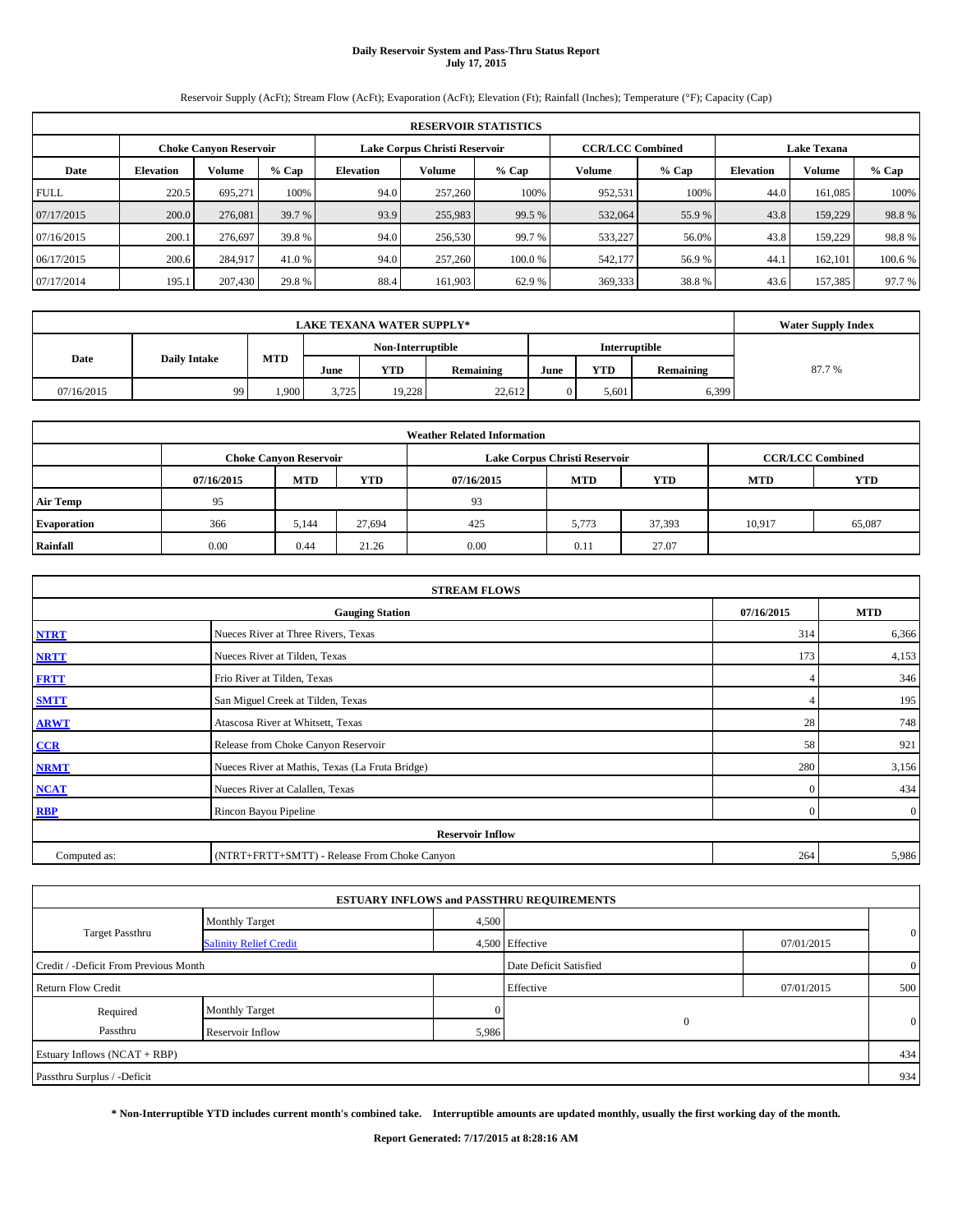# **Daily Reservoir System and Pass-Thru Status Report July 18, 2015**

Reservoir Supply (AcFt); Stream Flow (AcFt); Evaporation (AcFt); Elevation (Ft); Rainfall (Inches); Temperature (°F); Capacity (Cap)

|             | <b>RESERVOIR STATISTICS</b> |                               |         |                  |                               |         |                         |         |                  |                    |        |  |  |
|-------------|-----------------------------|-------------------------------|---------|------------------|-------------------------------|---------|-------------------------|---------|------------------|--------------------|--------|--|--|
|             |                             | <b>Choke Canyon Reservoir</b> |         |                  | Lake Corpus Christi Reservoir |         | <b>CCR/LCC Combined</b> |         |                  | <b>Lake Texana</b> |        |  |  |
| Date        | <b>Elevation</b>            | Volume                        | $%$ Cap | <b>Elevation</b> | Volume                        | $%$ Cap | Volume                  | $%$ Cap | <b>Elevation</b> | Volume             | % Cap  |  |  |
| <b>FULL</b> | 220.5                       | 695.271                       | 100%    | 94.0             | 257,260                       | 100%    | 952,531                 | 100%    | 44.0             | 161,085            | 100%   |  |  |
| 07/18/2015  | 199.9                       | 274,560                       | 39.5 %  | 93.9             | 255,437                       | 99.3 %  | 529,997                 | 55.6 %  | 43.7             | 158,306            | 98.3%  |  |  |
| 07/17/2015  | 200.0                       | 276,081                       | 39.7 %  | 93.9             | 255,983                       | 99.5 %  | 532,064                 | 55.9%   | 43.8             | 159,229            | 98.8%  |  |  |
| 06/18/2015  | 200.7                       | 285,854                       | 41.1 %  | 94.0             | 257,260                       | 100.0%  | 543,114                 | 57.0 %  | 44.1             | 162,101            | 100.6% |  |  |
| 07/18/2014  | 195.1                       | 207,933                       | 29.9 %  | 88.4             | 161,903                       | 62.9 %  | 369,836                 | 38.8%   | 43.6             | 157,385            | 97.7 % |  |  |

|            | <b>Water Supply Index</b> |            |       |                          |        |               |           |        |  |
|------------|---------------------------|------------|-------|--------------------------|--------|---------------|-----------|--------|--|
|            |                           |            |       | Non-Interruptible        |        | Interruptible |           |        |  |
| Date       | <b>Daily Intake</b>       | <b>MTD</b> | June  | YTD<br>Remaining<br>June |        | <b>YTD</b>    | Remaining | 87.4 % |  |
| 07/17/2015 | 77                        | .978       | 3.725 | 19.305                   | 22,535 | 5.601         | 6,399     |        |  |

| <b>Weather Related Information</b> |            |                               |            |            |                               |                         |            |        |  |  |
|------------------------------------|------------|-------------------------------|------------|------------|-------------------------------|-------------------------|------------|--------|--|--|
|                                    |            | <b>Choke Canyon Reservoir</b> |            |            | Lake Corpus Christi Reservoir | <b>CCR/LCC Combined</b> |            |        |  |  |
|                                    | 07/17/2015 | <b>MTD</b>                    | <b>YTD</b> | 07/17/2015 | <b>MTD</b>                    | <b>MTD</b>              | <b>YTD</b> |        |  |  |
| <b>Air Temp</b>                    | 96         |                               |            | 94         |                               |                         |            |        |  |  |
| <b>Evaporation</b>                 | 383        | 5,527                         | 28,077     | 456        | 6,229                         | 37,849                  | 11,756     | 65,926 |  |  |
| Rainfall                           | 0.00       | 0.44                          | 21.26      | 0.00       | 0.11                          | 27.07                   |            |        |  |  |

|              | <b>STREAM FLOWS</b>                             |                |                |  |  |  |  |  |  |  |
|--------------|-------------------------------------------------|----------------|----------------|--|--|--|--|--|--|--|
|              | <b>Gauging Station</b>                          |                |                |  |  |  |  |  |  |  |
| <b>NTRT</b>  | Nueces River at Three Rivers, Texas             |                |                |  |  |  |  |  |  |  |
| <b>NRTT</b>  | Nueces River at Tilden, Texas                   | 135            | 4,288          |  |  |  |  |  |  |  |
| <b>FRTT</b>  | Frio River at Tilden, Texas                     | 3              | 349            |  |  |  |  |  |  |  |
| <b>SMTT</b>  | San Miguel Creek at Tilden, Texas               |                | 199            |  |  |  |  |  |  |  |
| <b>ARWT</b>  | Atascosa River at Whitsett, Texas               | 26             | 774            |  |  |  |  |  |  |  |
| CCR          | Release from Choke Canyon Reservoir             | 58             | 979            |  |  |  |  |  |  |  |
| <b>NRMT</b>  | Nueces River at Mathis, Texas (La Fruta Bridge) | 282            | 3,438          |  |  |  |  |  |  |  |
| <b>NCAT</b>  | Nueces River at Calallen, Texas                 | $\mathbf{0}$   | 434            |  |  |  |  |  |  |  |
| <b>RBP</b>   | Rincon Bayou Pipeline                           | $\overline{0}$ | $\overline{0}$ |  |  |  |  |  |  |  |
|              | <b>Reservoir Inflow</b>                         |                |                |  |  |  |  |  |  |  |
| Computed as: | (NTRT+FRTT+SMTT) - Release From Choke Canyon    | 229            | 6,215          |  |  |  |  |  |  |  |

|                                       |                               |       | <b>ESTUARY INFLOWS and PASSTHRU REQUIREMENTS</b> |            |                |  |
|---------------------------------------|-------------------------------|-------|--------------------------------------------------|------------|----------------|--|
|                                       | <b>Monthly Target</b>         | 4,500 |                                                  |            |                |  |
| <b>Target Passthru</b>                | <b>Salinity Relief Credit</b> |       | 4,500 Effective                                  | 07/01/2015 | $\overline{0}$ |  |
| Credit / -Deficit From Previous Month |                               |       | Date Deficit Satisfied                           |            | $\overline{0}$ |  |
| <b>Return Flow Credit</b>             |                               |       | Effective                                        | 07/01/2015 | 500            |  |
| Required                              | Monthly Target                |       |                                                  |            |                |  |
| Passthru                              | Reservoir Inflow              | 6,215 | $\Omega$                                         |            | $\mathbf{0}$   |  |
| Estuary Inflows (NCAT + RBP)          |                               |       |                                                  |            | 434            |  |
| Passthru Surplus / -Deficit           |                               |       |                                                  |            | 934            |  |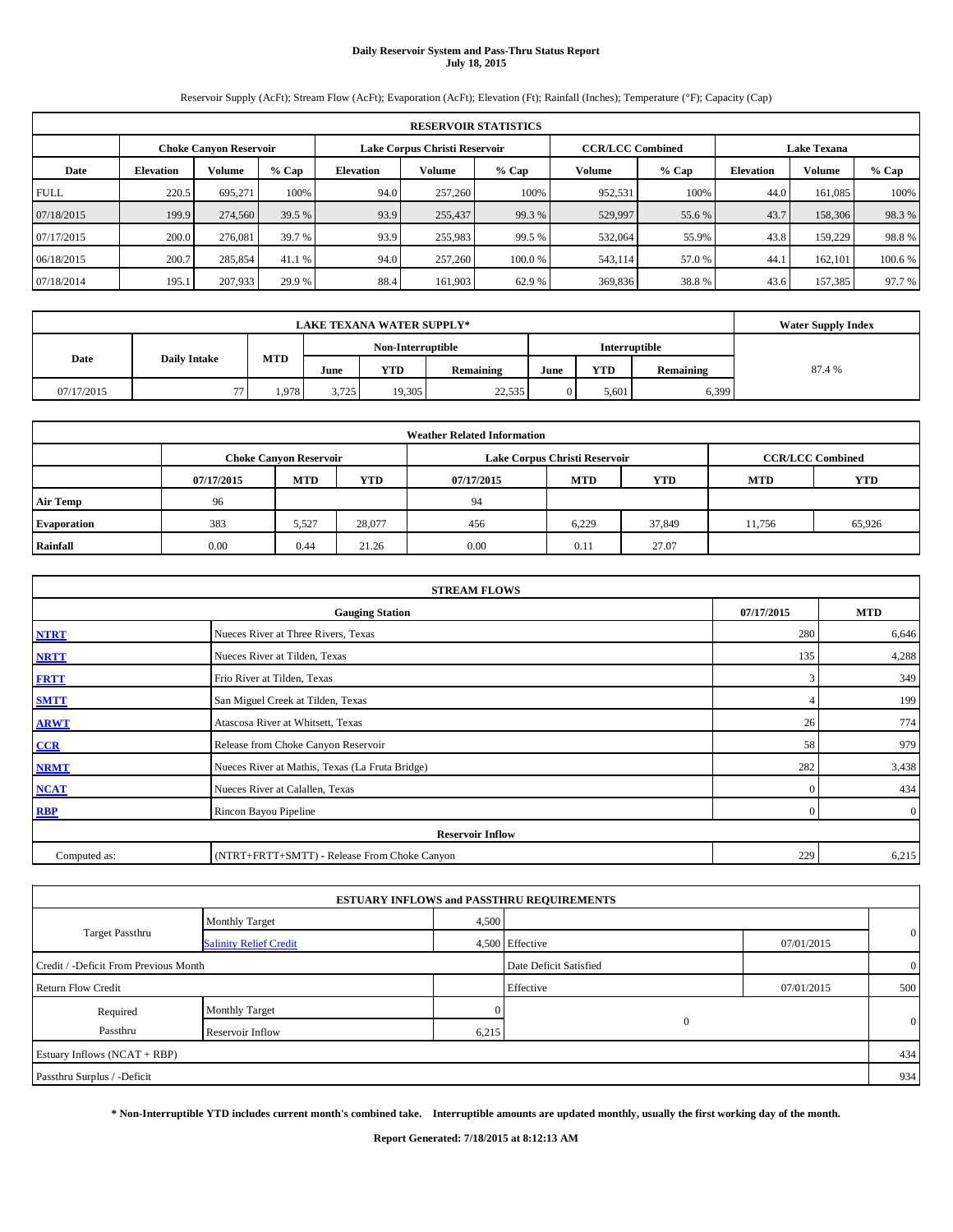# **Daily Reservoir System and Pass-Thru Status Report July 19, 2015**

Reservoir Supply (AcFt); Stream Flow (AcFt); Evaporation (AcFt); Elevation (Ft); Rainfall (Inches); Temperature (°F); Capacity (Cap)

|             | <b>RESERVOIR STATISTICS</b> |                               |         |                  |                               |         |                         |         |                  |                    |        |  |
|-------------|-----------------------------|-------------------------------|---------|------------------|-------------------------------|---------|-------------------------|---------|------------------|--------------------|--------|--|
|             |                             | <b>Choke Canyon Reservoir</b> |         |                  | Lake Corpus Christi Reservoir |         | <b>CCR/LCC Combined</b> |         |                  | <b>Lake Texana</b> |        |  |
| Date        | <b>Elevation</b>            | Volume                        | $%$ Cap | <b>Elevation</b> | Volume                        | $%$ Cap | Volume                  | $%$ Cap | <b>Elevation</b> | Volume             | % Cap  |  |
| <b>FULL</b> | 220.5                       | 695,271                       | 100%    | 94.0             | 257,260                       | 100%    | 952,531                 | 100%    | 44.0             | 161,085            | 100%   |  |
| 07/19/2015  | 199.9                       | 274,257                       | 39.4 %  | 93.9             | 255,072                       | 99.1 %  | 529,329                 | 55.6 %  | 43.7             | 158,306            | 98.3%  |  |
| 07/18/2015  | 199.9                       | 274,560                       | 39.5 %  | 93.9             | 255,437                       | 99.3 %  | 529,997                 | 55.6%   | 43.7             | 158,306            | 98.3%  |  |
| 06/19/2015  | 200.6                       | 284,293                       | 40.9 %  | 94.0             | 257,260                       | 100.0 % | 541,553                 | 56.9%   | 44.0             | 161,085            | 100.0% |  |
| 07/19/2014  | 195.2                       | 208,942                       | 30.1 %  | 88.5             | 162,219                       | 63.1 %  | 371,161                 | 39.0%   | 43.6             | 157,385            | 97.7 % |  |

|            | <b>Water Supply Index</b> |            |       |            |                   |      |               |           |       |
|------------|---------------------------|------------|-------|------------|-------------------|------|---------------|-----------|-------|
|            |                           |            |       |            | Non-Interruptible |      | Interruptible |           |       |
| Date       | <b>Daily Intake</b>       | <b>MTD</b> | June  | <b>YTD</b> | Remaining         | June | <b>YTD</b>    | Remaining | 87.3% |
| 07/18/2015 | 77                        | 2.055      | 3.725 | 19,382     | 22,458            |      | 5.601         | 6,399     |       |

| <b>Weather Related Information</b> |            |                               |            |            |                               |                         |        |        |  |  |
|------------------------------------|------------|-------------------------------|------------|------------|-------------------------------|-------------------------|--------|--------|--|--|
|                                    |            | <b>Choke Canyon Reservoir</b> |            |            | Lake Corpus Christi Reservoir | <b>CCR/LCC Combined</b> |        |        |  |  |
|                                    | 07/18/2015 | <b>MTD</b>                    | <b>YTD</b> | 07/18/2015 | <b>MTD</b>                    | <b>YTD</b>              |        |        |  |  |
| <b>Air Temp</b>                    | 96         |                               |            | 93         |                               |                         |        |        |  |  |
| <b>Evaporation</b>                 | 383        | 5,910                         | 28.460     | 382        | 6,611                         | 38,231                  | 12,521 | 66,691 |  |  |
| Rainfall                           | 0.00       | 0.44                          | 21.26      | 0.00       | 0.11                          | 27.07                   |        |        |  |  |

|              | <b>STREAM FLOWS</b>                             |            |                |
|--------------|-------------------------------------------------|------------|----------------|
|              | 07/18/2015                                      | <b>MTD</b> |                |
| <b>NTRT</b>  | 246                                             | 6,892      |                |
| <b>NRTT</b>  | Nueces River at Tilden, Texas                   | 107        | 4,395          |
| <b>FRTT</b>  | Frio River at Tilden, Texas                     |            | 351            |
| <b>SMTT</b>  | San Miguel Creek at Tilden, Texas               |            | 203            |
| <b>ARWT</b>  | Atascosa River at Whitsett, Texas               | 26         | 800            |
| CCR          | Release from Choke Canyon Reservoir             | 58         | 1,036          |
| <b>NRMT</b>  | Nueces River at Mathis, Texas (La Fruta Bridge) | 276        | 3,714          |
| <b>NCAT</b>  | Nueces River at Calallen, Texas                 |            | 435            |
| <b>RBP</b>   | Rincon Bayou Pipeline                           | $\Omega$   | $\overline{0}$ |
|              | <b>Reservoir Inflow</b>                         |            |                |
| Computed as: | (NTRT+FRTT+SMTT) - Release From Choke Canyon    | 194        | 6,409          |

|                                       |                               |                        | <b>ESTUARY INFLOWS and PASSTHRU REQUIREMENTS</b> |                |              |
|---------------------------------------|-------------------------------|------------------------|--------------------------------------------------|----------------|--------------|
|                                       | <b>Monthly Target</b>         | 4,500                  |                                                  |                |              |
| <b>Target Passthru</b>                | <b>Salinity Relief Credit</b> |                        | 4,500 Effective                                  | 07/01/2015     | $\mathbf{0}$ |
| Credit / -Deficit From Previous Month |                               | Date Deficit Satisfied |                                                  | $\overline{0}$ |              |
| <b>Return Flow Credit</b>             |                               |                        | Effective                                        | 07/01/2015     | 500          |
| Required                              | <b>Monthly Target</b>         |                        |                                                  |                |              |
| Passthru                              | Reservoir Inflow              | 6,409                  | $\Omega$                                         |                | $\mathbf{0}$ |
| Estuary Inflows (NCAT + RBP)          |                               |                        |                                                  |                | 435          |
| Passthru Surplus / -Deficit           |                               |                        |                                                  |                | 935          |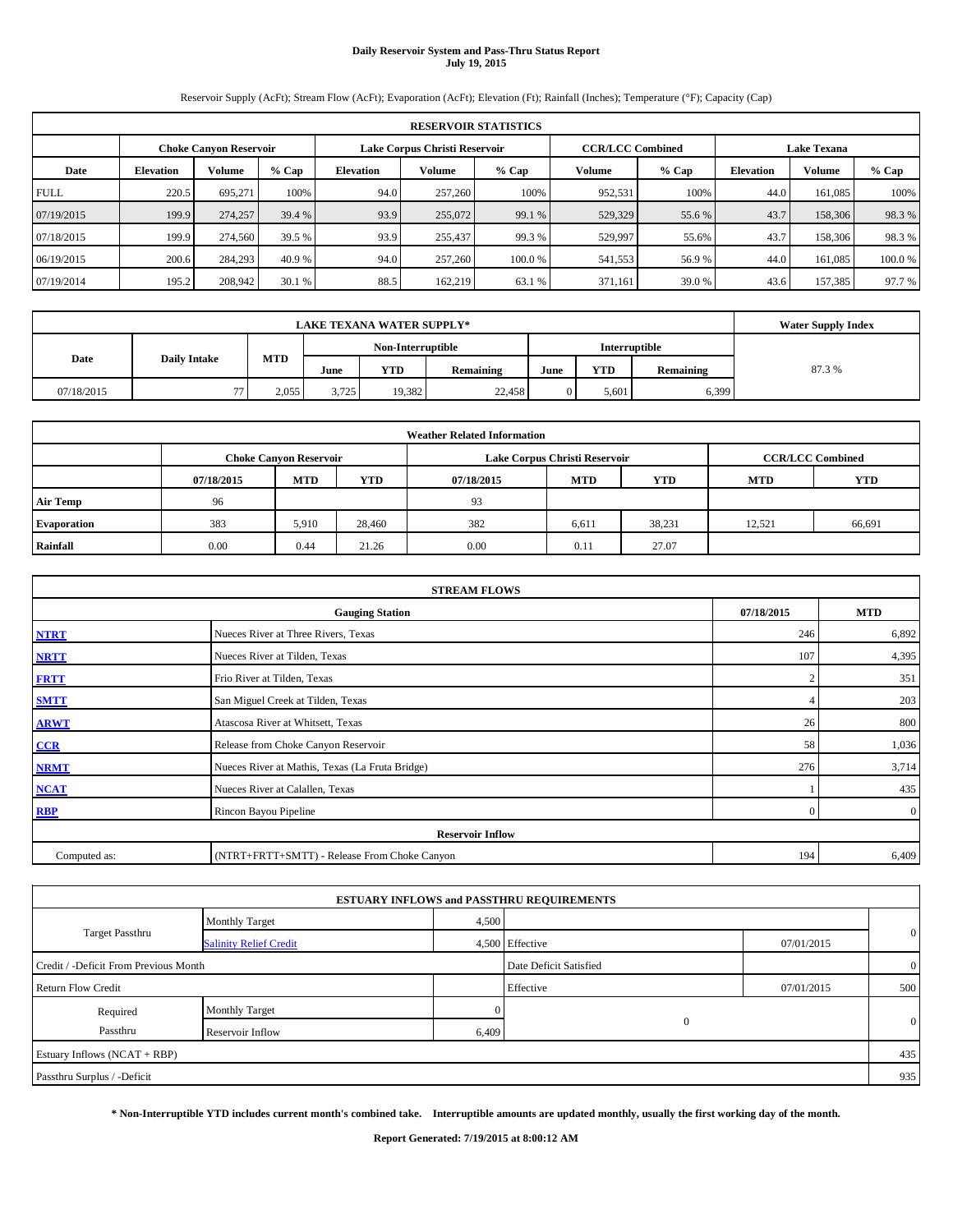# **Daily Reservoir System and Pass-Thru Status Report July 20, 2015**

Reservoir Supply (AcFt); Stream Flow (AcFt); Evaporation (AcFt); Elevation (Ft); Rainfall (Inches); Temperature (°F); Capacity (Cap)

|             | <b>RESERVOIR STATISTICS</b> |                               |        |                  |                               |        |                         |         |                  |                    |        |  |  |
|-------------|-----------------------------|-------------------------------|--------|------------------|-------------------------------|--------|-------------------------|---------|------------------|--------------------|--------|--|--|
|             |                             | <b>Choke Canyon Reservoir</b> |        |                  | Lake Corpus Christi Reservoir |        | <b>CCR/LCC Combined</b> |         |                  | <b>Lake Texana</b> |        |  |  |
| Date        | <b>Elevation</b>            | Volume                        | % Cap  | <b>Elevation</b> | Volume                        | % Cap  | Volume                  | $%$ Cap | <b>Elevation</b> | Volume             | % Cap  |  |  |
| <b>FULL</b> | 220.5                       | 695,271                       | 100%   | 94.0             | 257,260                       | 100%   | 952,531                 | 100%    | 44.0             | 161,085            | 100%   |  |  |
| 07/20/2015  | 199.9                       | 274,257                       | 39.4 % | 93.8             | 254,344                       | 98.9%  | 528,601                 | 55.5 %  | 43.7             | 158,306            | 98.3%  |  |  |
| 07/19/2015  | 199.9                       | 274,257                       | 39.4 % | 93.9             | 255,072                       | 99.1 % | 529,329                 | 55.6%   | 43.7             | 158,306            | 98.3%  |  |  |
| 06/20/2015  | 200.6                       | 285,073                       | 41.0 % | 94.0             | 257,260                       | 100.0% | 542,333                 | 56.9%   | 44.0             | 161,085            | 100.0% |  |  |
| 07/20/2014  | 195.2                       | 208,564                       | 30.0 % | 88.4             | 161,587                       | 62.8%  | 370,151                 | 38.9%   | 43.6             | 157,385            | 97.7 % |  |  |

|                             | <b>LAKE TEXANA WATER SUPPLY*</b> |            |       |                   |           |      |               |           |       |  |  |  |
|-----------------------------|----------------------------------|------------|-------|-------------------|-----------|------|---------------|-----------|-------|--|--|--|
|                             |                                  |            |       | Non-Interruptible |           |      | Interruptible |           |       |  |  |  |
| Date<br><b>Daily Intake</b> |                                  | <b>MTD</b> | June  | YTD               | Remaining | June | YTD           | Remaining | 87.2% |  |  |  |
| 07/19/2015                  | 781                              | 2,133      | 3.725 | 19.460            | 22,380    |      | 5.601         | 6,399     |       |  |  |  |

| <b>Weather Related Information</b> |            |                               |            |            |                               |                         |            |            |  |  |  |  |  |
|------------------------------------|------------|-------------------------------|------------|------------|-------------------------------|-------------------------|------------|------------|--|--|--|--|--|
|                                    |            | <b>Choke Canyon Reservoir</b> |            |            | Lake Corpus Christi Reservoir | <b>CCR/LCC Combined</b> |            |            |  |  |  |  |  |
|                                    | 07/19/2015 | <b>MTD</b>                    | <b>YTD</b> | 07/19/2015 | <b>MTD</b>                    | <b>YTD</b>              | <b>MTD</b> | <b>YTD</b> |  |  |  |  |  |
| <b>Air Temp</b>                    | 97         |                               |            | 94         |                               |                         |            |            |  |  |  |  |  |
| <b>Evaporation</b>                 | 400        | 6,310                         | 28,860     | 392        | 7,003                         | 38,623                  | 13,313     | 67,483     |  |  |  |  |  |
| Rainfall                           | 0.00       | 0.44                          | 21.26      | 0.00       | 0.11                          | 27.07                   |            |            |  |  |  |  |  |

|                                      | <b>STREAM FLOWS</b>                             |                |                |  |  |  |  |  |
|--------------------------------------|-------------------------------------------------|----------------|----------------|--|--|--|--|--|
| 07/19/2015<br><b>Gauging Station</b> |                                                 |                |                |  |  |  |  |  |
| <b>NTRT</b>                          | Nueces River at Three Rivers, Texas             | 222            | 7,114          |  |  |  |  |  |
| <b>NRTT</b>                          | Nueces River at Tilden, Texas                   | 87             | 4,482          |  |  |  |  |  |
| <b>FRTT</b>                          | Frio River at Tilden, Texas                     |                | 352            |  |  |  |  |  |
| <b>SMTT</b>                          | San Miguel Creek at Tilden, Texas               | 3              | 206            |  |  |  |  |  |
| <b>ARWT</b>                          | Atascosa River at Whitsett, Texas               | 26             | 826            |  |  |  |  |  |
| CCR                                  | Release from Choke Canyon Reservoir             | 58             | 1,094          |  |  |  |  |  |
| <b>NRMT</b>                          | Nueces River at Mathis, Texas (La Fruta Bridge) | 242            | 3,956          |  |  |  |  |  |
| <b>NCAT</b>                          | Nueces River at Calallen, Texas                 | 34             | 468            |  |  |  |  |  |
| <b>RBP</b>                           | Rincon Bayou Pipeline                           | $\overline{0}$ | $\overline{0}$ |  |  |  |  |  |
|                                      | <b>Reservoir Inflow</b>                         |                |                |  |  |  |  |  |
| Computed as:                         | (NTRT+FRTT+SMTT) - Release From Choke Canyon    | 169            | 6,579          |  |  |  |  |  |

|                                       |                               |       | <b>ESTUARY INFLOWS and PASSTHRU REQUIREMENTS</b> |            |                |
|---------------------------------------|-------------------------------|-------|--------------------------------------------------|------------|----------------|
|                                       | <b>Monthly Target</b>         | 4,500 |                                                  |            |                |
| <b>Target Passthru</b>                | <b>Salinity Relief Credit</b> |       | 4,500 Effective                                  | 07/01/2015 | $\overline{0}$ |
| Credit / -Deficit From Previous Month |                               |       | Date Deficit Satisfied                           |            | $\overline{0}$ |
| <b>Return Flow Credit</b>             |                               |       | Effective                                        | 07/01/2015 | 500            |
| Required                              | Monthly Target                |       |                                                  |            |                |
| Passthru                              | Reservoir Inflow              | 6,579 | $\Omega$                                         |            | $\mathbf{0}$   |
| Estuary Inflows (NCAT + RBP)          |                               |       |                                                  |            | 468            |
| Passthru Surplus / -Deficit           |                               |       |                                                  |            | 968            |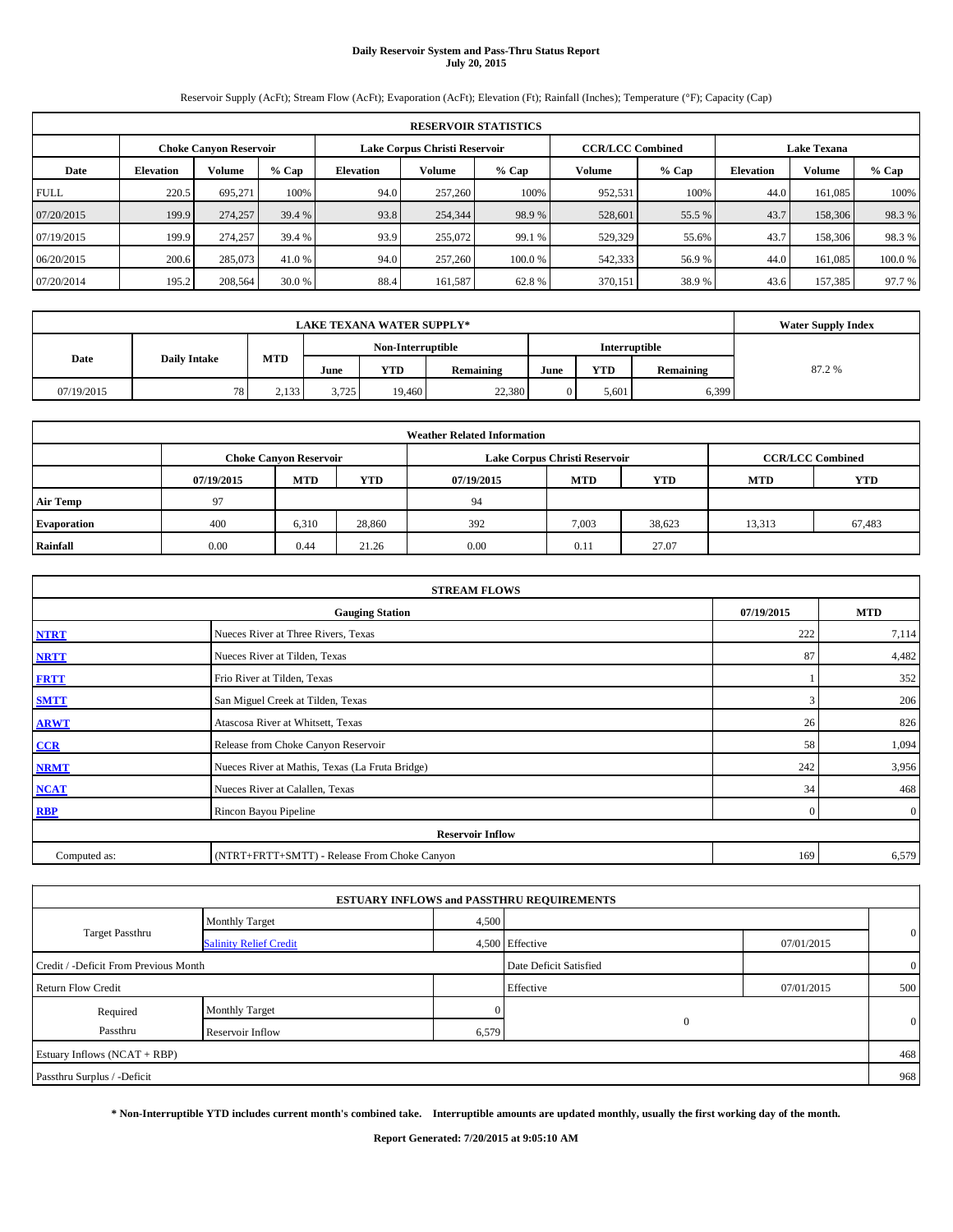#### **Daily Reservoir System and Pass-Thru Status Report July 21, 2015**

Reservoir Supply (AcFt); Stream Flow (AcFt); Evaporation (AcFt); Elevation (Ft); Rainfall (Inches); Temperature (°F); Capacity (Cap)

|             | <b>RESERVOIR STATISTICS</b> |                               |         |                               |                         |         |         |                    |                  |         |        |  |  |  |  |
|-------------|-----------------------------|-------------------------------|---------|-------------------------------|-------------------------|---------|---------|--------------------|------------------|---------|--------|--|--|--|--|
|             |                             | <b>Choke Canvon Reservoir</b> |         | Lake Corpus Christi Reservoir | <b>CCR/LCC Combined</b> |         |         | <b>Lake Texana</b> |                  |         |        |  |  |  |  |
| Date        | <b>Elevation</b>            | Volume                        | $%$ Cap | <b>Elevation</b>              | Volume                  | $%$ Cap | Volume  | $%$ Cap            | <b>Elevation</b> | Volume  | % Cap  |  |  |  |  |
| <b>FULL</b> | 220.5                       | 695,271                       | 100%    | 94.0                          | 257,260                 | 100%    | 952,531 | 100%               | 44.0             | 161,085 | 100%   |  |  |  |  |
| 07/21/2015  | 199.9                       | 274,408                       | 39.5 %  | 93.8                          | 253,798                 | 98.7 %  | 528,206 | 55.5 %             | 43.7             | 158,306 | 98.3%  |  |  |  |  |
| 07/20/2015  | 199.9                       | 274,257                       | 39.4 %  | 93.8                          | 254,344                 | 98.9%   | 528,601 | 55.5%              | 43.7             | 158,306 | 98.3%  |  |  |  |  |
| 06/21/2015  | 200.6                       | 284,137                       | 40.9 %  | 94.0                          | 257,260                 | 100.0 % | 541,397 | 56.8%              | 44.0             | 161,085 | 100.0% |  |  |  |  |
| 07/21/2014  | 195.1                       | 207,430                       | 29.8%   | 88.4                          | 160,955                 | 62.6 %  | 368,385 | 38.7%              | 43.5             | 156,467 | 97.1 % |  |  |  |  |

|                             | <b>LAKE TEXANA WATER SUPPLY*</b> |            |       |                   |                  |      |               |           |        |  |  |
|-----------------------------|----------------------------------|------------|-------|-------------------|------------------|------|---------------|-----------|--------|--|--|
|                             |                                  |            |       | Non-Interruptible |                  |      | Interruptible |           |        |  |  |
| Date<br><b>Daily Intake</b> |                                  | <b>MTD</b> | June  | YTD               | <b>Remaining</b> | June | <b>YTD</b>    | Remaining | 87.1 % |  |  |
| 07/20/2015                  | 77                               | 2.210      | 3.725 | 19,537            | 22,303           |      | 5.601         | 6,399     |        |  |  |

| <b>Weather Related Information</b> |            |                               |        |            |                               |                         |            |            |  |  |  |  |  |
|------------------------------------|------------|-------------------------------|--------|------------|-------------------------------|-------------------------|------------|------------|--|--|--|--|--|
|                                    |            | <b>Choke Canyon Reservoir</b> |        |            | Lake Corpus Christi Reservoir | <b>CCR/LCC Combined</b> |            |            |  |  |  |  |  |
|                                    | 07/20/2015 | <b>MTD</b>                    | YTD    | 07/20/2015 | <b>MTD</b>                    | <b>YTD</b>              | <b>MTD</b> | <b>YTD</b> |  |  |  |  |  |
| <b>Air Temp</b>                    | 97         |                               |        | 94         |                               |                         |            |            |  |  |  |  |  |
| <b>Evaporation</b>                 | 410        | 6,720                         | 29,270 | 403        | 7.406                         | 39,026                  | 14,126     | 68,296     |  |  |  |  |  |
| Rainfall                           | 0.00       | 0.44                          | 21.26  | 0.00       | 0.11                          | 27.07                   |            |            |  |  |  |  |  |

|                                      | <b>STREAM FLOWS</b>                             |          |                |  |  |  |  |  |
|--------------------------------------|-------------------------------------------------|----------|----------------|--|--|--|--|--|
| 07/20/2015<br><b>Gauging Station</b> |                                                 |          |                |  |  |  |  |  |
| <b>NTRT</b>                          | Nueces River at Three Rivers, Texas             | 204      | 7,319          |  |  |  |  |  |
| <b>NRTT</b>                          | Nueces River at Tilden, Texas                   | 71       | 4,554          |  |  |  |  |  |
| <b>FRTT</b>                          | Frio River at Tilden, Texas                     |          | 353            |  |  |  |  |  |
| <b>SMTT</b>                          | San Miguel Creek at Tilden, Texas               | 3        | 209            |  |  |  |  |  |
| <b>ARWT</b>                          | Atascosa River at Whitsett, Texas               | 26       | 852            |  |  |  |  |  |
| CCR                                  | Release from Choke Canyon Reservoir             | 58       | 1,151          |  |  |  |  |  |
| <b>NRMT</b>                          | Nueces River at Mathis, Texas (La Fruta Bridge) | 226      | 4,182          |  |  |  |  |  |
| <b>NCAT</b>                          | Nueces River at Calallen, Texas                 | 8        | 477            |  |  |  |  |  |
| <b>RBP</b>                           | Rincon Bayou Pipeline                           | $\Omega$ | $\overline{0}$ |  |  |  |  |  |
|                                      | <b>Reservoir Inflow</b>                         |          |                |  |  |  |  |  |
| Computed as:                         | (NTRT+FRTT+SMTT) - Release From Choke Canyon    | 151      | 6,730          |  |  |  |  |  |

| <b>Monthly Target</b>                 |                        |                                                                                                   |                |
|---------------------------------------|------------------------|---------------------------------------------------------------------------------------------------|----------------|
| <b>Salinity Relief Credit</b>         |                        | 07/01/2015                                                                                        | $\mathbf{0}$   |
| Credit / -Deficit From Previous Month | Date Deficit Satisfied |                                                                                                   | $\overline{0}$ |
|                                       | Effective              | 07/01/2015                                                                                        | 500            |
| Monthly Target                        |                        |                                                                                                   |                |
| Reservoir Inflow                      |                        |                                                                                                   | $\mathbf{0}$   |
|                                       |                        |                                                                                                   | 477            |
|                                       |                        |                                                                                                   | 977            |
|                                       |                        | <b>ESTUARY INFLOWS and PASSTHRU REQUIREMENTS</b><br>4,500<br>4,500 Effective<br>$\Omega$<br>6,730 |                |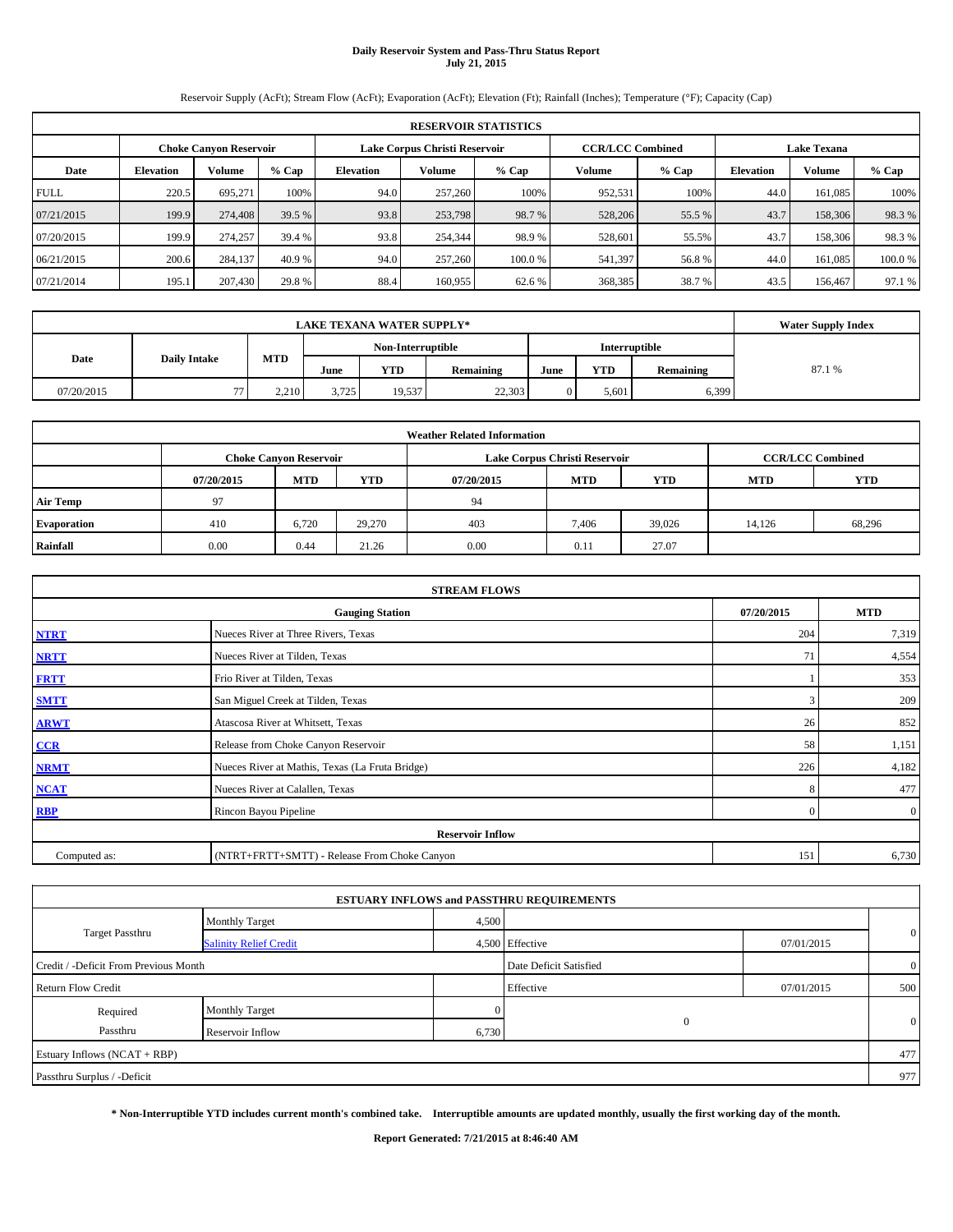# **Daily Reservoir System and Pass-Thru Status Report July 22, 2015**

Reservoir Supply (AcFt); Stream Flow (AcFt); Evaporation (AcFt); Elevation (Ft); Rainfall (Inches); Temperature (°F); Capacity (Cap)

|             | <b>RESERVOIR STATISTICS</b>                                                                                     |         |         |                  |         |         |         |         |                  |         |        |  |  |  |  |
|-------------|-----------------------------------------------------------------------------------------------------------------|---------|---------|------------------|---------|---------|---------|---------|------------------|---------|--------|--|--|--|--|
|             | Lake Corpus Christi Reservoir<br><b>CCR/LCC Combined</b><br><b>Lake Texana</b><br><b>Choke Canyon Reservoir</b> |         |         |                  |         |         |         |         |                  |         |        |  |  |  |  |
| Date        | <b>Elevation</b>                                                                                                | Volume  | $%$ Cap | <b>Elevation</b> | Volume  | $%$ Cap | Volume  | $%$ Cap | <b>Elevation</b> | Volume  | % Cap  |  |  |  |  |
| <b>FULL</b> | 220.5                                                                                                           | 695.271 | 100%    | 94.0             | 257,260 | 100%    | 952,531 | 100%    | 44.0             | 161,085 | 100%   |  |  |  |  |
| 07/22/2015  | 199.9                                                                                                           | 273,797 | 39.4 %  | 93.8             | 253,253 | 98.4 %  | 527,050 | 55.3 %  | 43.6             | 157,385 | 97.7 % |  |  |  |  |
| 07/21/2015  | 199.9                                                                                                           | 274,408 | 39.5 %  | 93.8             | 253,798 | 98.7 %  | 528,206 | 55.5%   | 43.7             | 158,306 | 98.3%  |  |  |  |  |
| 06/22/2015  | 200.6                                                                                                           | 284,293 | 40.9%   | 94.0             | 257,260 | 100.0%  | 541,553 | 56.9 %  | 44.0             | 161.085 | 100.0% |  |  |  |  |
| 07/22/2014  | 195.0                                                                                                           | 206,928 | 29.8%   | 88.3             | 160,325 | 62.3 %  | 367,253 | 38.6%   | 43.5             | 156,467 | 97.1 % |  |  |  |  |

|                             | <b>Water Supply Index</b> |            |                                    |        |           |      |            |           |       |
|-----------------------------|---------------------------|------------|------------------------------------|--------|-----------|------|------------|-----------|-------|
|                             |                           |            | Non-Interruptible<br>Interruptible |        |           |      |            |           |       |
| <b>Daily Intake</b><br>Date |                           | <b>MTD</b> | June                               | YTD    | Remaining | June | <b>YTD</b> | Remaining | 86.9% |
| 07/21/2015                  | 77                        | 2.287      | 3.725                              | 19.614 | 22.226    |      | 5.601      | 6,399     |       |

| <b>Weather Related Information</b> |            |                               |            |            |                               |                         |            |            |  |  |  |  |  |
|------------------------------------|------------|-------------------------------|------------|------------|-------------------------------|-------------------------|------------|------------|--|--|--|--|--|
|                                    |            | <b>Choke Canyon Reservoir</b> |            |            | Lake Corpus Christi Reservoir | <b>CCR/LCC Combined</b> |            |            |  |  |  |  |  |
|                                    | 07/21/2015 | <b>MTD</b>                    | <b>YTD</b> | 07/21/2015 | <b>MTD</b>                    | <b>YTD</b>              | <b>MTD</b> | <b>YTD</b> |  |  |  |  |  |
| <b>Air Temp</b>                    | 97         |                               |            | 95         |                               |                         |            |            |  |  |  |  |  |
| <b>Evaporation</b>                 | 356        | 7.076                         | 29,626     | 413        | 7,819                         | 39,439                  | 14,895     | 69,065     |  |  |  |  |  |
| Rainfall                           | 0.00       | 0.44                          | 21.26      | 0.00       | 0.11                          | 27.07                   |            |            |  |  |  |  |  |

|              | <b>STREAM FLOWS</b>                             |            |                |  |  |  |  |  |  |  |  |
|--------------|-------------------------------------------------|------------|----------------|--|--|--|--|--|--|--|--|
|              | <b>Gauging Station</b>                          | 07/21/2015 | <b>MTD</b>     |  |  |  |  |  |  |  |  |
| <b>NTRT</b>  | Nueces River at Three Rivers, Texas             | 189        | 7,507          |  |  |  |  |  |  |  |  |
| <b>NRTT</b>  | Nueces River at Tilden, Texas                   | 60         | 4,613          |  |  |  |  |  |  |  |  |
| <b>FRTT</b>  | Frio River at Tilden, Texas                     |            | 354            |  |  |  |  |  |  |  |  |
| <b>SMTT</b>  | San Miguel Creek at Tilden, Texas               | 3          | 212            |  |  |  |  |  |  |  |  |
| <b>ARWT</b>  | Atascosa River at Whitsett, Texas               | 24         | 875            |  |  |  |  |  |  |  |  |
| CCR          | Release from Choke Canyon Reservoir             | 58         | 1,209          |  |  |  |  |  |  |  |  |
| <b>NRMT</b>  | Nueces River at Mathis, Texas (La Fruta Bridge) | 232        | 4,415          |  |  |  |  |  |  |  |  |
| <b>NCAT</b>  | Nueces River at Calallen, Texas                 |            | 477            |  |  |  |  |  |  |  |  |
| <b>RBP</b>   | Rincon Bayou Pipeline                           | $\Omega$   | $\overline{0}$ |  |  |  |  |  |  |  |  |
|              | <b>Reservoir Inflow</b>                         |            |                |  |  |  |  |  |  |  |  |
| Computed as: | (NTRT+FRTT+SMTT) - Release From Choke Canyon    | 135        | 6,864          |  |  |  |  |  |  |  |  |

|                                       |                               |                        | <b>ESTUARY INFLOWS and PASSTHRU REQUIREMENTS</b> |                |              |
|---------------------------------------|-------------------------------|------------------------|--------------------------------------------------|----------------|--------------|
|                                       | <b>Monthly Target</b>         | 4,500                  |                                                  |                |              |
| <b>Target Passthru</b>                | <b>Salinity Relief Credit</b> |                        | 4,500 Effective                                  | 07/01/2015     | $\mathbf{0}$ |
| Credit / -Deficit From Previous Month |                               | Date Deficit Satisfied |                                                  | $\overline{0}$ |              |
| <b>Return Flow Credit</b>             |                               |                        | Effective                                        | 07/01/2015     | 500          |
| Required                              | <b>Monthly Target</b>         |                        |                                                  |                |              |
| Passthru                              | Reservoir Inflow              | 6,864                  | $\Omega$                                         |                | $\mathbf{0}$ |
| Estuary Inflows (NCAT + RBP)          |                               |                        |                                                  |                | 477          |
| Passthru Surplus / -Deficit           |                               |                        |                                                  |                | 977          |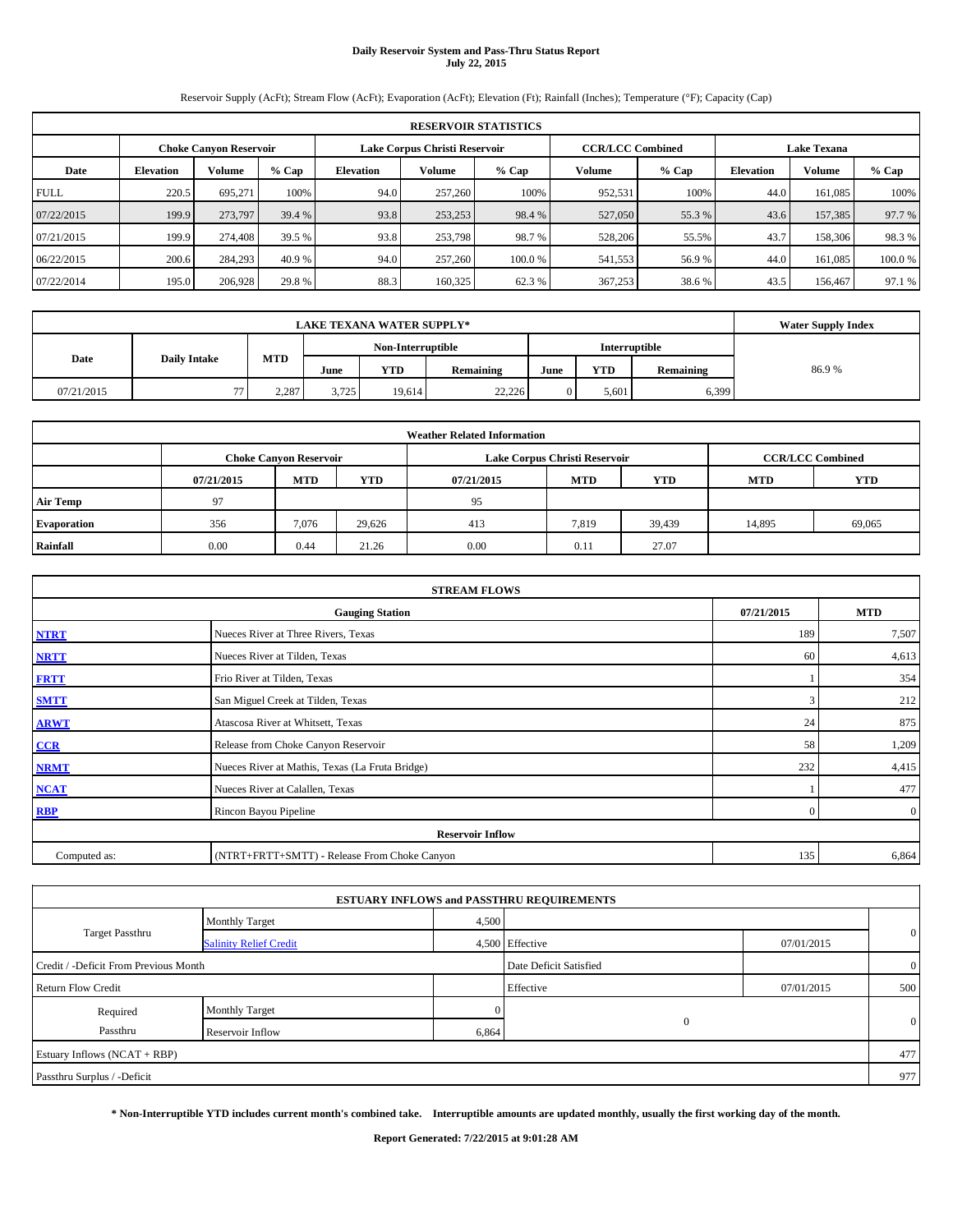# **Daily Reservoir System and Pass-Thru Status Report July 23, 2015**

Reservoir Supply (AcFt); Stream Flow (AcFt); Evaporation (AcFt); Elevation (Ft); Rainfall (Inches); Temperature (°F); Capacity (Cap)

|             | <b>RESERVOIR STATISTICS</b>   |         |         |                  |                               |         |                         |         |                    |         |        |  |
|-------------|-------------------------------|---------|---------|------------------|-------------------------------|---------|-------------------------|---------|--------------------|---------|--------|--|
|             | <b>Choke Canyon Reservoir</b> |         |         |                  | Lake Corpus Christi Reservoir |         | <b>CCR/LCC Combined</b> |         | <b>Lake Texana</b> |         |        |  |
| Date        | <b>Elevation</b>              | Volume  | $%$ Cap | <b>Elevation</b> | Volume                        | $%$ Cap | Volume                  | $%$ Cap | <b>Elevation</b>   | Volume  | % Cap  |  |
| <b>FULL</b> | 220.5                         | 695.271 | 100%    | 94.0             | 257,260                       | 100%    | 952,531                 | 100%    | 44.0               | 161,085 | 100%   |  |
| 07/23/2015  | 199.8                         | 272,112 | 39.1 %  | 93.7             | 252,345                       | 98.1 %  | 524,457                 | 55.1 %  | 43.5               | 156,467 | 97.1 % |  |
| 07/22/2015  | 199.9                         | 273,797 | 39.4 %  | 93.8             | 253,253                       | 98.4 %  | 527,050                 | 55.3%   | 43.6               | 157,385 | 97.7 % |  |
| 06/23/2015  | 200.6                         | 285,541 | 41.1 %  | 94.0             | 257,260                       | 100.0%  | 542,801                 | 57.0 %  | 44.0               | 161.085 | 100.0% |  |
| 07/23/2014  | 195.1                         | 207,681 | 29.9 %  | 88.3             | 160.167                       | 62.3 %  | 367,848                 | 38.6 %  | 43.4               | 155,551 | 96.6%  |  |

| <b>LAKE TEXANA WATER SUPPLY*</b> |                     |            |       |                   |           |      |               |           | <b>Water Supply Index</b> |
|----------------------------------|---------------------|------------|-------|-------------------|-----------|------|---------------|-----------|---------------------------|
|                                  |                     |            |       | Non-Interruptible |           |      | Interruptible |           |                           |
| Date                             | <b>Daily Intake</b> | <b>MTD</b> | June  | YTD               | Remaining | June | <b>YTD</b>    | Remaining | 86.5%                     |
| 07/22/2015                       | 77                  | 2.365      | 3.725 | 19.692            | 22.148    |      | 5.601         | 6,399     |                           |

|                    | <b>Weather Related Information</b> |                               |            |            |                               |                         |            |            |  |  |  |
|--------------------|------------------------------------|-------------------------------|------------|------------|-------------------------------|-------------------------|------------|------------|--|--|--|
|                    |                                    | <b>Choke Canyon Reservoir</b> |            |            | Lake Corpus Christi Reservoir | <b>CCR/LCC Combined</b> |            |            |  |  |  |
|                    | 07/22/2015                         | <b>MTD</b>                    | <b>YTD</b> | 07/22/2015 | <b>MTD</b>                    | <b>YTD</b>              | <b>MTD</b> | <b>YTD</b> |  |  |  |
| <b>Air Temp</b>    | 96                                 |                               |            | 94         |                               |                         |            |            |  |  |  |
| <b>Evaporation</b> | 390                                | 7.466                         | 30,016     | 381        | 8,200                         | 39,820                  | 15,666     | 69,836     |  |  |  |
| Rainfall           | 0.00                               | 0.44                          | 21.26      | 0.00       | 0.11                          | 27.07                   |            |            |  |  |  |

|              | <b>STREAM FLOWS</b>                             |            |                |
|--------------|-------------------------------------------------|------------|----------------|
|              | <b>Gauging Station</b>                          | 07/22/2015 | <b>MTD</b>     |
| <b>NTRT</b>  | Nueces River at Three Rivers, Texas             | 177        | 7,684          |
| <b>NRTT</b>  | Nueces River at Tilden, Texas                   | 50         | 4,663          |
| <b>FRTT</b>  | Frio River at Tilden, Texas                     |            | 355            |
| <b>SMTT</b>  | San Miguel Creek at Tilden, Texas               |            | 214            |
| <b>ARWT</b>  | Atascosa River at Whitsett, Texas               | 24         | 899            |
| CCR          | Release from Choke Canyon Reservoir             | 58         | 1,266          |
| <b>NRMT</b>  | Nueces River at Mathis, Texas (La Fruta Bridge) | 246        | 4,661          |
| <b>NCAT</b>  | Nueces River at Calallen, Texas                 | $\Omega$   | 478            |
| <b>RBP</b>   | Rincon Bayou Pipeline                           | $\Omega$   | $\overline{0}$ |
|              | <b>Reservoir Inflow</b>                         |            |                |
| Computed as: | (NTRT+FRTT+SMTT) - Release From Choke Canyon    | 122        | 6,986          |

|                                       |                               |                        | <b>ESTUARY INFLOWS and PASSTHRU REQUIREMENTS</b> |                |              |
|---------------------------------------|-------------------------------|------------------------|--------------------------------------------------|----------------|--------------|
|                                       | <b>Monthly Target</b>         | 4,500                  |                                                  |                |              |
| <b>Target Passthru</b>                | <b>Salinity Relief Credit</b> |                        | 4,500 Effective                                  | 07/01/2015     | $\mathbf{0}$ |
| Credit / -Deficit From Previous Month |                               | Date Deficit Satisfied |                                                  | $\overline{0}$ |              |
| <b>Return Flow Credit</b>             |                               |                        | Effective                                        | 07/01/2015     | 500          |
| Required                              | <b>Monthly Target</b>         |                        |                                                  |                |              |
| Passthru                              | Reservoir Inflow              | 6,986                  | $\Omega$                                         |                | $\mathbf{0}$ |
| Estuary Inflows (NCAT + RBP)          |                               |                        |                                                  |                | 478          |
| Passthru Surplus / -Deficit           |                               |                        |                                                  |                | 978          |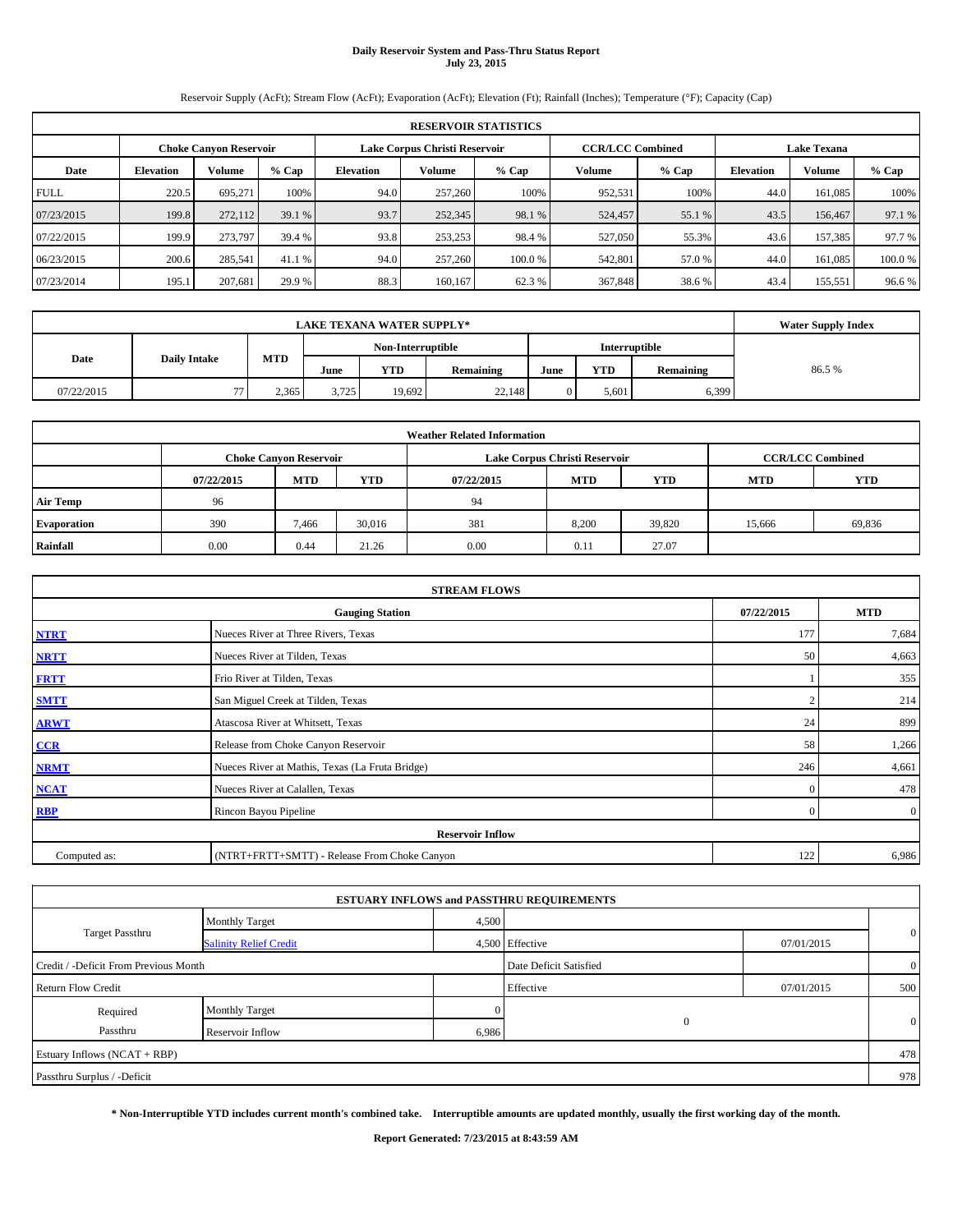# **Daily Reservoir System and Pass-Thru Status Report July 24, 2015**

Reservoir Supply (AcFt); Stream Flow (AcFt); Evaporation (AcFt); Elevation (Ft); Rainfall (Inches); Temperature (°F); Capacity (Cap)

|             | <b>RESERVOIR STATISTICS</b>                                    |         |         |                  |         |                         |               |                    |                  |               |         |  |
|-------------|----------------------------------------------------------------|---------|---------|------------------|---------|-------------------------|---------------|--------------------|------------------|---------------|---------|--|
|             | Lake Corpus Christi Reservoir<br><b>Choke Canyon Reservoir</b> |         |         |                  |         | <b>CCR/LCC Combined</b> |               | <b>Lake Texana</b> |                  |               |         |  |
| Date        | <b>Elevation</b>                                               | Volume  | $%$ Cap | <b>Elevation</b> | Volume  | % Cap                   | <b>Volume</b> | $%$ Cap            | <b>Elevation</b> | <b>Volume</b> | $%$ Cap |  |
| <b>FULL</b> | 220.5                                                          | 695.271 | 100%    | 94.0             | 257,260 | 100%                    | 952,531       | 100%               | 44.0             | 161.085       | 100%    |  |
| 07/24/2015  | 199.8                                                          | 271,809 | 39.1 %  | 93.7             | 251,982 | 97.9 %                  | 523,791       | 55.0 %             | 43.5             | 156,467       | 97.1 %  |  |
| 07/23/2015  | 199.8                                                          | 272.112 | 39.1 %  | 93.7             | 252,345 | 98.1 %                  | 524,457       | 55.1%              | 43.5             | 156,467       | 97.1 %  |  |
| 06/24/2015  | 200.6                                                          | 285,229 | 41.0 %  | 94.0             | 257,260 | 100.0%                  | 542,489       | 57.0 %             | 44.              | 162,101       | 100.6 % |  |
| 07/24/2014  | 195.1                                                          | 207,430 | 29.8 %  | 88.3             | 159,538 | 62.0%                   | 366,968       | 38.5 %             | 43.4             | 155,551       | 96.6%   |  |

| <b>LAKE TEXANA WATER SUPPLY*</b> |                     |            |       |                   |           |      |               |           | <b>Water Supply Index</b> |
|----------------------------------|---------------------|------------|-------|-------------------|-----------|------|---------------|-----------|---------------------------|
|                                  |                     |            |       | Non-Interruptible |           |      | Interruptible |           |                           |
| Date                             | <b>Daily Intake</b> | <b>MTD</b> | June  | <b>YTD</b>        | Remaining | June | <b>YTD</b>    | Remaining | 86.4%                     |
| 07/23/2015                       | 77                  | 2.442      | 3.725 | 19.769            | 22,071    |      | 5.601         | 6,399     |                           |

| <b>Weather Related Information</b> |            |                               |            |            |                               |                         |            |            |  |  |
|------------------------------------|------------|-------------------------------|------------|------------|-------------------------------|-------------------------|------------|------------|--|--|
|                                    |            | <b>Choke Canyon Reservoir</b> |            |            | Lake Corpus Christi Reservoir | <b>CCR/LCC Combined</b> |            |            |  |  |
|                                    | 07/23/2015 | <b>MTD</b>                    | <b>YTD</b> | 07/23/2015 | <b>MTD</b>                    | <b>YTD</b>              | <b>MTD</b> | <b>YTD</b> |  |  |
| <b>Air Temp</b>                    | 97         |                               |            | 94         |                               |                         |            |            |  |  |
| <b>Evaporation</b>                 | 398        | 7,864                         | 30,414     | 476        | 8,676                         | 40,296                  | 16,540     | 70,710     |  |  |
| Rainfall                           | 0.00       | 0.44                          | 21.26      | 0.00       | 0.11                          | 27.07                   |            |            |  |  |

|              | <b>STREAM FLOWS</b>                             |            |                |
|--------------|-------------------------------------------------|------------|----------------|
|              | <b>Gauging Station</b>                          | 07/23/2015 | <b>MTD</b>     |
| <b>NTRT</b>  | Nueces River at Three Rivers, Texas             | 167        | 7,851          |
| <b>NRTT</b>  | Nueces River at Tilden, Texas                   | 40         | 4,702          |
| <b>FRTT</b>  | Frio River at Tilden, Texas                     |            | 355            |
| <b>SMTT</b>  | San Miguel Creek at Tilden, Texas               |            | 216            |
| <b>ARWT</b>  | Atascosa River at Whitsett, Texas               | 22         | 921            |
| CCR          | Release from Choke Canyon Reservoir             | 58         | 1,324          |
| <b>NRMT</b>  | Nueces River at Mathis, Texas (La Fruta Bridge) | 236        | 4,897          |
| <b>NCAT</b>  | Nueces River at Calallen, Texas                 | $\sim$     | 480            |
| <b>RBP</b>   | Rincon Bayou Pipeline                           | $\Omega$   | $\overline{0}$ |
|              | <b>Reservoir Inflow</b>                         |            |                |
| Computed as: | (NTRT+FRTT+SMTT) - Release From Choke Canyon    | 112        | 7,098          |

|                                       |                               |                        | <b>ESTUARY INFLOWS and PASSTHRU REQUIREMENTS</b> |                |              |
|---------------------------------------|-------------------------------|------------------------|--------------------------------------------------|----------------|--------------|
|                                       | <b>Monthly Target</b>         | 4,500                  |                                                  |                |              |
| <b>Target Passthru</b>                | <b>Salinity Relief Credit</b> |                        | 4,500 Effective                                  | 07/01/2015     | $\mathbf{0}$ |
| Credit / -Deficit From Previous Month |                               | Date Deficit Satisfied |                                                  | $\overline{0}$ |              |
| <b>Return Flow Credit</b>             |                               |                        | Effective                                        | 07/01/2015     | 500          |
| Required                              | <b>Monthly Target</b>         |                        |                                                  |                |              |
| Passthru                              | Reservoir Inflow              | 7,098                  | $\Omega$                                         |                | $\mathbf{0}$ |
| Estuary Inflows (NCAT + RBP)          |                               |                        |                                                  |                | 480          |
| Passthru Surplus / -Deficit           |                               |                        |                                                  |                | 980          |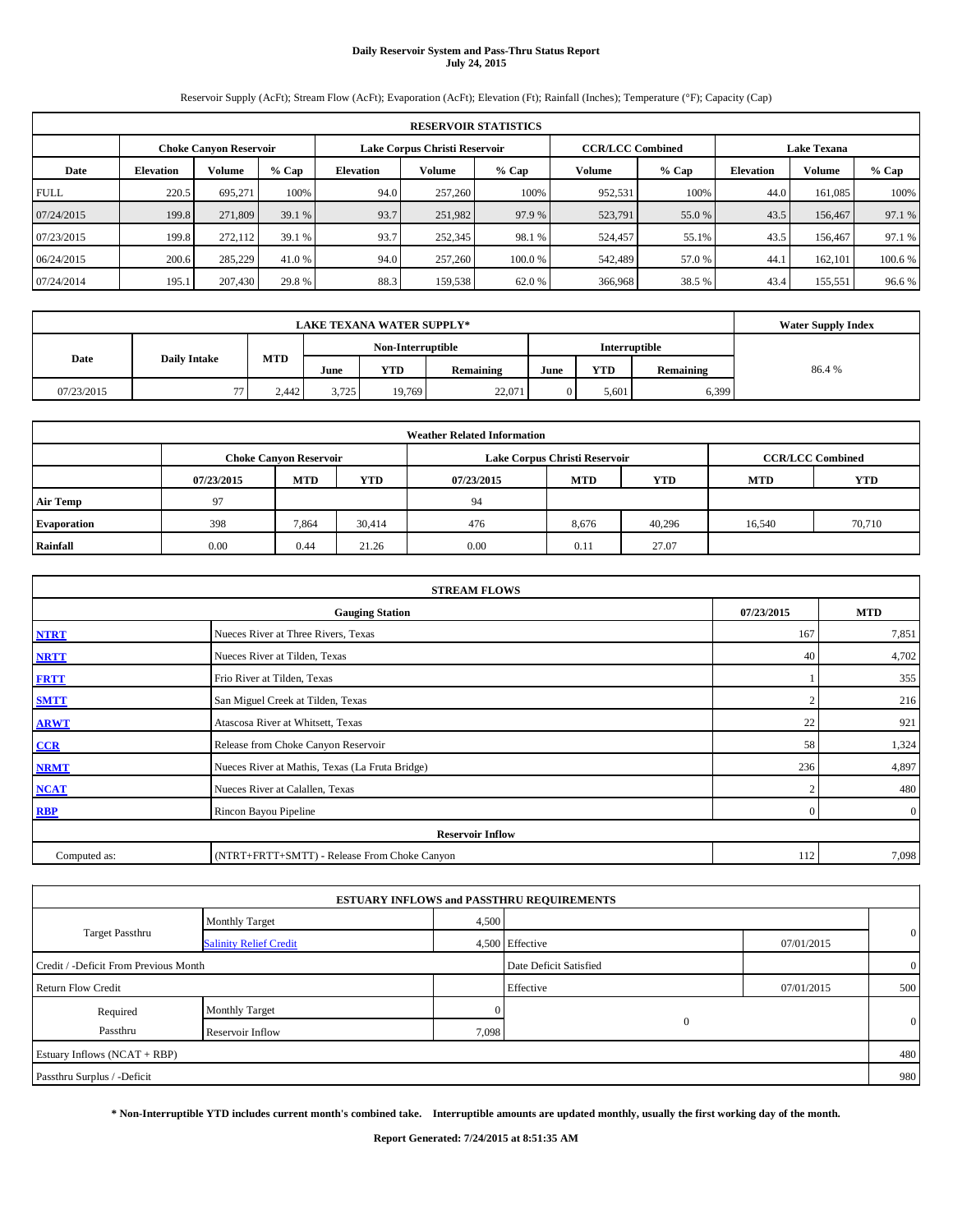# **Daily Reservoir System and Pass-Thru Status Report July 25, 2015**

Reservoir Supply (AcFt); Stream Flow (AcFt); Evaporation (AcFt); Elevation (Ft); Rainfall (Inches); Temperature (°F); Capacity (Cap)

|             | <b>RESERVOIR STATISTICS</b>                                                                                     |         |         |                  |                                                            |        |         |        |      |               |        |  |
|-------------|-----------------------------------------------------------------------------------------------------------------|---------|---------|------------------|------------------------------------------------------------|--------|---------|--------|------|---------------|--------|--|
|             | Lake Corpus Christi Reservoir<br><b>CCR/LCC Combined</b><br><b>Lake Texana</b><br><b>Choke Canyon Reservoir</b> |         |         |                  |                                                            |        |         |        |      |               |        |  |
| Date        | <b>Elevation</b>                                                                                                | Volume  | $%$ Cap | <b>Elevation</b> | Volume<br>$%$ Cap<br>$%$ Cap<br>Volume<br><b>Elevation</b> |        |         |        |      | <b>Volume</b> | % Cap  |  |
| <b>FULL</b> | 220.5                                                                                                           | 695,271 | 100%    | 94.0             | 257,260                                                    | 100%   | 952,531 | 100%   | 44.0 | 161,085       | 100%   |  |
| 07/25/2015  | 199.7                                                                                                           | 271,657 | 39.1 %  | 93.7             | 251,256                                                    | 97.7 % | 522,913 | 54.9 % | 43.5 | 156,467       | 97.1 % |  |
| 07/24/2015  | 199.8                                                                                                           | 271,809 | 39.1 %  | 93.7             | 251,982                                                    | 97.9 % | 523,791 | 55.0%  | 43.5 | 156,467       | 97.1 % |  |
| 06/25/2015  | 200.6                                                                                                           | 285,073 | 41.0 %  | 94.0             | 257,260                                                    | 100.0% | 542,333 | 56.9%  | 44.2 | 163,121       | 101.3% |  |
| 07/25/2014  | 195.0                                                                                                           | 206,928 | 29.8%   | 88.3             | 159,538                                                    | 62.0 % | 366,466 | 38.5 % | 43.3 | 154,639       | 96.0%  |  |

|                             |    | <b>Water Supply Index</b> |       |                   |           |      |               |           |       |
|-----------------------------|----|---------------------------|-------|-------------------|-----------|------|---------------|-----------|-------|
|                             |    |                           |       | Non-Interruptible |           |      | Interruptible |           |       |
| Date<br><b>Daily Intake</b> |    | <b>MTD</b>                | June  | <b>YTD</b>        | Remaining | June | <b>YTD</b>    | Remaining | 86.2% |
| 07/24/2015                  | 77 | 2.519                     | 3.725 | 19,846            | 21.994    |      | 5.601         | 6,399     |       |

| <b>Weather Related Information</b> |            |                               |            |            |                               |                         |        |        |  |  |  |
|------------------------------------|------------|-------------------------------|------------|------------|-------------------------------|-------------------------|--------|--------|--|--|--|
|                                    |            | <b>Choke Canyon Reservoir</b> |            |            | Lake Corpus Christi Reservoir | <b>CCR/LCC Combined</b> |        |        |  |  |  |
|                                    | 07/24/2015 | <b>MTD</b>                    | <b>YTD</b> | 07/24/2015 | <b>YTD</b>                    |                         |        |        |  |  |  |
| <b>Air Temp</b>                    | 97         |                               |            | 95         |                               |                         |        |        |  |  |  |
| <b>Evaporation</b>                 | 398        | 8,262                         | 30,812     | 412        | 9,088                         | 40,708                  | 17,350 | 71,520 |  |  |  |
| Rainfall                           | 0.00       | 0.44                          | 21.26      | 0.00       | 0.11                          | 27.07                   |        |        |  |  |  |

| <b>STREAM FLOWS</b> |                                                    |                |                |  |  |  |  |  |  |
|---------------------|----------------------------------------------------|----------------|----------------|--|--|--|--|--|--|
|                     | 07/24/2015<br><b>MTD</b><br><b>Gauging Station</b> |                |                |  |  |  |  |  |  |
| <b>NTRT</b>         | Nueces River at Three Rivers, Texas                | 159            | 8,009          |  |  |  |  |  |  |
| <b>NRTT</b>         | Nueces River at Tilden, Texas                      | 28             | 4,730          |  |  |  |  |  |  |
| <b>FRTT</b>         | Frio River at Tilden, Texas                        | $\mathbf{0}$   | 356            |  |  |  |  |  |  |
| <b>SMTT</b>         | San Miguel Creek at Tilden, Texas                  | $\sim$         | 218            |  |  |  |  |  |  |
| <b>ARWT</b>         | Atascosa River at Whitsett, Texas                  | 20             | 941            |  |  |  |  |  |  |
| CCR                 | Release from Choke Canyon Reservoir                | 58             | 1,382          |  |  |  |  |  |  |
| <b>NRMT</b>         | Nueces River at Mathis, Texas (La Fruta Bridge)    | 228            | 5,125          |  |  |  |  |  |  |
| <b>NCAT</b>         | Nueces River at Calallen, Texas                    | $\mathbf{0}$   | 480            |  |  |  |  |  |  |
| <b>RBP</b>          | Rincon Bayou Pipeline                              | $\overline{0}$ | $\overline{0}$ |  |  |  |  |  |  |
|                     | <b>Reservoir Inflow</b>                            |                |                |  |  |  |  |  |  |
| Computed as:        | (NTRT+FRTT+SMTT) - Release From Choke Canyon       |                |                |  |  |  |  |  |  |

|                                       |                               |                        | <b>ESTUARY INFLOWS and PASSTHRU REQUIREMENTS</b> |                |              |  |  |
|---------------------------------------|-------------------------------|------------------------|--------------------------------------------------|----------------|--------------|--|--|
|                                       | <b>Monthly Target</b>         | 4,500                  |                                                  |                |              |  |  |
| <b>Target Passthru</b>                | <b>Salinity Relief Credit</b> |                        | 4,500 Effective                                  | 07/01/2015     | $\mathbf{0}$ |  |  |
| Credit / -Deficit From Previous Month |                               | Date Deficit Satisfied |                                                  | $\overline{0}$ |              |  |  |
| <b>Return Flow Credit</b>             |                               |                        | Effective                                        | 07/01/2015     | 500          |  |  |
| Required                              | <b>Monthly Target</b>         |                        |                                                  |                |              |  |  |
| Passthru                              | Reservoir Inflow              | 7,202                  | $\Omega$                                         |                | $\mathbf{0}$ |  |  |
| Estuary Inflows (NCAT + RBP)          |                               |                        |                                                  |                |              |  |  |
| Passthru Surplus / -Deficit           |                               |                        |                                                  |                | 980          |  |  |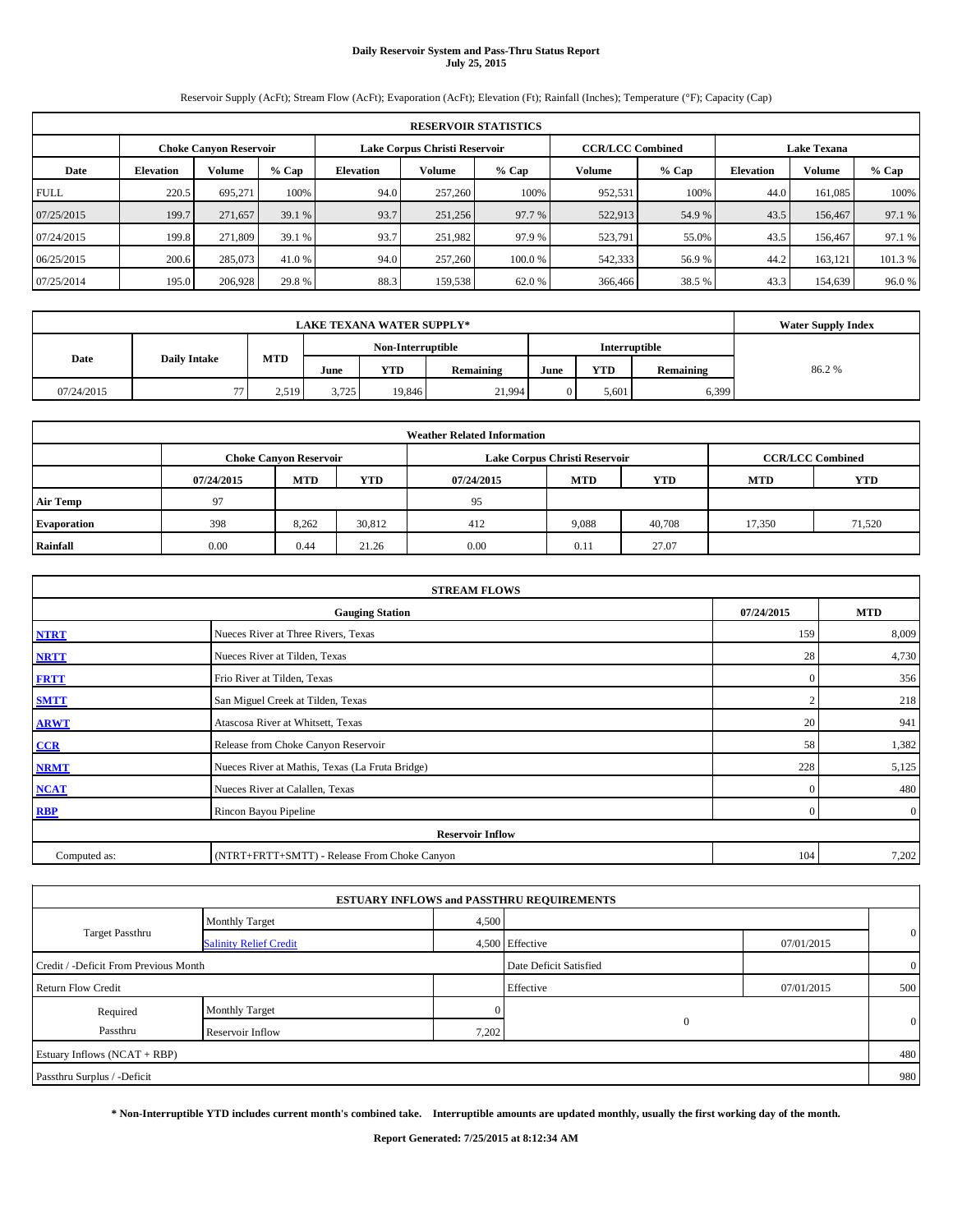## **Daily Reservoir System and Pass-Thru Status Report July 26, 2015**

Reservoir Supply (AcFt); Stream Flow (AcFt); Evaporation (AcFt); Elevation (Ft); Rainfall (Inches); Temperature (°F); Capacity (Cap)

|             | <b>RESERVOIR STATISTICS</b>                                                                              |         |        |                  |                                                          |        |         |        |      |               |        |  |  |
|-------------|----------------------------------------------------------------------------------------------------------|---------|--------|------------------|----------------------------------------------------------|--------|---------|--------|------|---------------|--------|--|--|
|             | <b>CCR/LCC Combined</b><br><b>Lake Texana</b><br>Lake Corpus Christi Reservoir<br>Choke Canvon Reservoir |         |        |                  |                                                          |        |         |        |      |               |        |  |  |
| Date        | <b>Elevation</b>                                                                                         | Volume  | % Cap  | <b>Elevation</b> | Volume<br>Volume<br>$%$ Cap<br>% Cap<br><b>Elevation</b> |        |         |        |      | <b>Volume</b> | % Cap  |  |  |
| <b>FULL</b> | 220.5                                                                                                    | 695.271 | 100%   | 94.0             | 257,260                                                  | 100%   | 952.531 | 100%   | 44.0 | 161.085       | 100%   |  |  |
| 07/26/2015  | 199.7                                                                                                    | 270,900 | 39.0 % | 93.6             | 250,713                                                  | 97.5 % | 521,613 | 54.8%  | 43.5 | 156,467       | 97.1 % |  |  |
| 07/25/2015  | 199.7                                                                                                    | 271.657 | 39.1 % | 93.7             | 251,256                                                  | 97.7 % | 522,913 | 54.9%  | 43.5 | 156,467       | 97.1 % |  |  |
| 06/26/2015  | 200.5                                                                                                    | 283,668 | 40.8 % | 94.0             | 257,260                                                  | 100.0% | 540,928 | 56.8%  | 44.  | 162,101       | 100.6% |  |  |
| 07/26/2014  | 195.0                                                                                                    | 205,800 | 29.6 % | 88.3             | 158,910                                                  | 61.8%  | 364,710 | 38.3 % | 43.3 | 154.639       | 96.0%  |  |  |

|                             |    | <b>Water Supply Index</b> |                   |            |           |               |            |           |       |
|-----------------------------|----|---------------------------|-------------------|------------|-----------|---------------|------------|-----------|-------|
|                             |    |                           | Non-Interruptible |            |           | Interruptible |            |           |       |
| <b>Daily Intake</b><br>Date |    | <b>MTD</b>                | June              | <b>YTD</b> | Remaining | June          | <b>YTD</b> | Remaining | 86.0% |
| 07/25/2015                  | 77 | 2.597                     | 3.725             | 19.924     | 21.916    |               | 5.601      | 6,399     |       |

| <b>Weather Related Information</b> |            |                               |            |                                                      |                               |                         |        |        |  |  |  |
|------------------------------------|------------|-------------------------------|------------|------------------------------------------------------|-------------------------------|-------------------------|--------|--------|--|--|--|
|                                    |            | <b>Choke Canyon Reservoir</b> |            |                                                      | Lake Corpus Christi Reservoir | <b>CCR/LCC Combined</b> |        |        |  |  |  |
|                                    | 07/25/2015 | <b>MTD</b>                    | <b>YTD</b> | <b>MTD</b><br><b>MTD</b><br><b>YTD</b><br>07/25/2015 |                               |                         |        |        |  |  |  |
| <b>Air Temp</b>                    | 98         |                               |            | 96                                                   |                               |                         |        |        |  |  |  |
| <b>Evaporation</b>                 | 362        | 8,624                         | 31.174     | 422                                                  | 9,510                         | 41,130                  | 18,134 | 72,304 |  |  |  |
| Rainfall                           | 0.00       | 0.44                          | 21.26      | 0.00                                                 | 0.11                          | 27.07                   |        |        |  |  |  |

| <b>STREAM FLOWS</b> |                                                    |          |                |  |  |  |  |  |  |
|---------------------|----------------------------------------------------|----------|----------------|--|--|--|--|--|--|
|                     | 07/25/2015<br><b>MTD</b><br><b>Gauging Station</b> |          |                |  |  |  |  |  |  |
| <b>NTRT</b>         | Nueces River at Three Rivers, Texas                | 149      | 8,158          |  |  |  |  |  |  |
| <b>NRTT</b>         | Nueces River at Tilden, Texas                      | 19       | 4,750          |  |  |  |  |  |  |
| <b>FRTT</b>         | Frio River at Tilden, Texas                        | $\Omega$ | 356            |  |  |  |  |  |  |
| <b>SMTT</b>         | San Miguel Creek at Tilden, Texas                  |          | 220            |  |  |  |  |  |  |
| <b>ARWT</b>         | Atascosa River at Whitsett, Texas                  | 20       | 961            |  |  |  |  |  |  |
| CCR                 | Release from Choke Canyon Reservoir                | 58       | 1,439          |  |  |  |  |  |  |
| <b>NRMT</b>         | Nueces River at Mathis, Texas (La Fruta Bridge)    | 228      | 5,354          |  |  |  |  |  |  |
| <b>NCAT</b>         | Nueces River at Calallen, Texas                    |          | 480            |  |  |  |  |  |  |
| <b>RBP</b>          | Rincon Bayou Pipeline                              | $\Omega$ | $\overline{0}$ |  |  |  |  |  |  |
|                     | <b>Reservoir Inflow</b>                            |          |                |  |  |  |  |  |  |
| Computed as:        | (NTRT+FRTT+SMTT) - Release From Choke Canyon       | 93       | 7,295          |  |  |  |  |  |  |

|                                       |                               |                        | <b>ESTUARY INFLOWS and PASSTHRU REQUIREMENTS</b> |                |              |
|---------------------------------------|-------------------------------|------------------------|--------------------------------------------------|----------------|--------------|
|                                       | <b>Monthly Target</b>         | 4,500                  |                                                  |                |              |
| <b>Target Passthru</b>                | <b>Salinity Relief Credit</b> |                        | 4,500 Effective                                  | 07/01/2015     | $\mathbf{0}$ |
| Credit / -Deficit From Previous Month |                               | Date Deficit Satisfied |                                                  | $\overline{0}$ |              |
| <b>Return Flow Credit</b>             |                               |                        | Effective                                        | 07/01/2015     | 500          |
| Required                              | <b>Monthly Target</b>         |                        |                                                  |                |              |
| Passthru                              | Reservoir Inflow              | 7,295                  | $\Omega$                                         |                | $\mathbf{0}$ |
| Estuary Inflows (NCAT + RBP)          |                               |                        |                                                  |                | 480          |
| Passthru Surplus / -Deficit           |                               |                        |                                                  |                | 980          |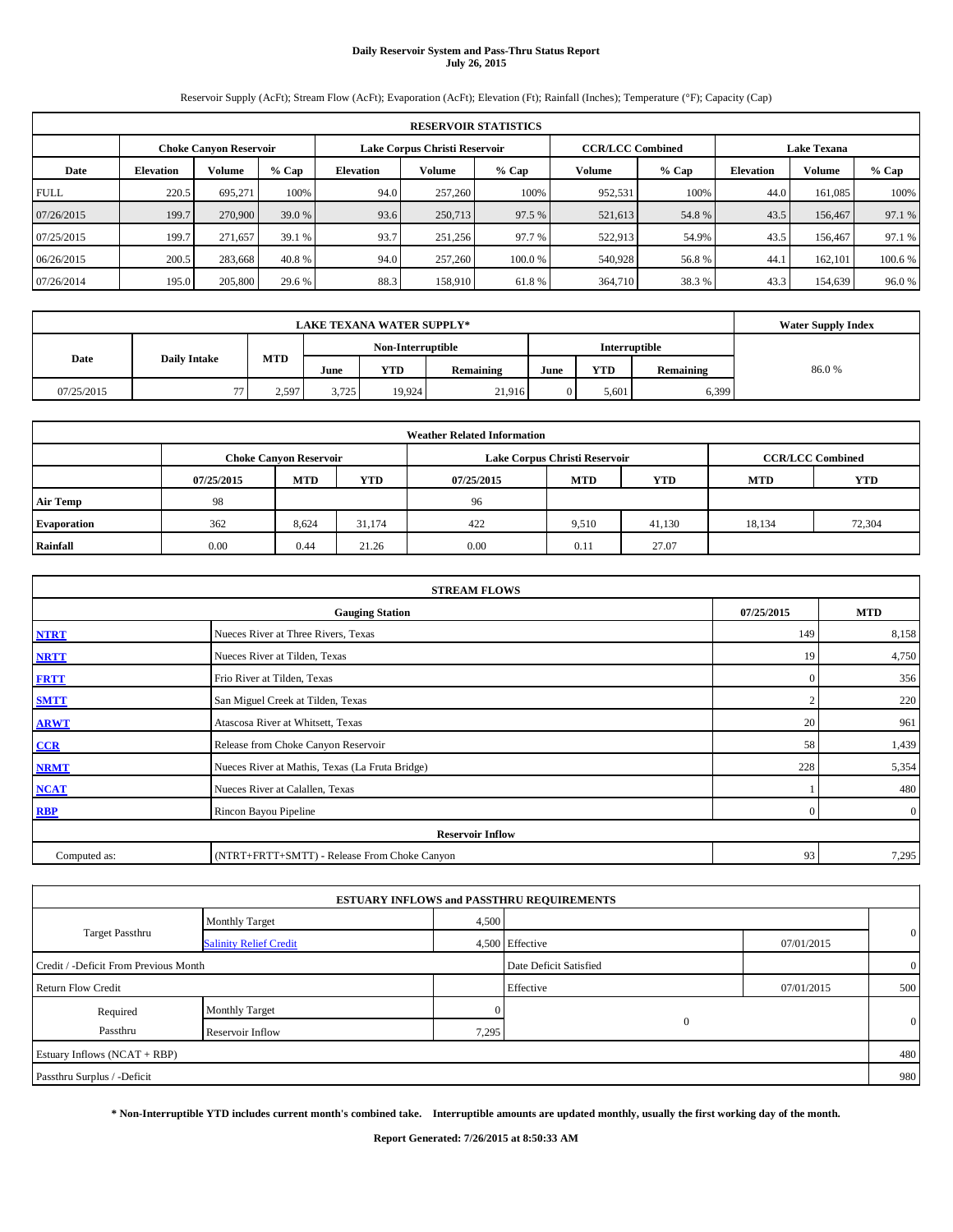# **Daily Reservoir System and Pass-Thru Status Report July 27, 2015**

Reservoir Supply (AcFt); Stream Flow (AcFt); Evaporation (AcFt); Elevation (Ft); Rainfall (Inches); Temperature (°F); Capacity (Cap)

|             | <b>RESERVOIR STATISTICS</b>                                                                                     |         |         |                                                                                |         |        |         |        |      |         |        |  |  |
|-------------|-----------------------------------------------------------------------------------------------------------------|---------|---------|--------------------------------------------------------------------------------|---------|--------|---------|--------|------|---------|--------|--|--|
|             | Lake Corpus Christi Reservoir<br><b>CCR/LCC Combined</b><br><b>Lake Texana</b><br><b>Choke Canyon Reservoir</b> |         |         |                                                                                |         |        |         |        |      |         |        |  |  |
| Date        | <b>Elevation</b>                                                                                                | Volume  | $%$ Cap | Volume<br>$%$ Cap<br>$%$ Cap<br>Volume<br><b>Elevation</b><br><b>Elevation</b> |         |        |         |        |      | Volume  | % Cap  |  |  |
| <b>FULL</b> | 220.5                                                                                                           | 695.271 | 100%    | 94.0                                                                           | 257,260 | 100%   | 952,531 | 100%   | 44.0 | 161,085 | 100%   |  |  |
| 07/27/2015  | 199.7                                                                                                           | 271,506 | 39.1 %  | 93.6                                                                           | 250,169 | 97.2 % | 521,675 | 54.8%  | 43.5 | 156,467 | 97.1 % |  |  |
| 07/26/2015  | 199.7                                                                                                           | 270,900 | 39.0 %  | 93.6                                                                           | 250,713 | 97.5 % | 521,613 | 54.8%  | 43.5 | 156,467 | 97.1 % |  |  |
| 06/27/2015  | 200.5                                                                                                           | 283,356 | 40.8%   | 94.0                                                                           | 257,260 | 100.0% | 540,616 | 56.8%  | 44.1 | 162,101 | 100.6% |  |  |
| 07/27/2014  | 194.9                                                                                                           | 204,925 | 29.5 %  | 88.2                                                                           | 158,440 | 61.6 % | 363,365 | 38.1 % | 43.3 | 154,639 | 96.0 % |  |  |

|                             | <b>Water Supply Index</b> |            |                   |        |                  |      |               |           |       |
|-----------------------------|---------------------------|------------|-------------------|--------|------------------|------|---------------|-----------|-------|
|                             |                           |            | Non-Interruptible |        |                  |      | Interruptible |           |       |
| Date<br><b>Daily Intake</b> |                           | <b>MTD</b> | June              | YTD    | <b>Remaining</b> | June | <b>YTD</b>    | Remaining | 86.0% |
| 07/26/2015                  | 77                        | 2,674      | 3.725             | 20,001 | 21,839           |      | 5.601         | 6,399     |       |

| <b>Weather Related Information</b> |            |                               |            |            |                               |                         |            |            |  |
|------------------------------------|------------|-------------------------------|------------|------------|-------------------------------|-------------------------|------------|------------|--|
|                                    |            | <b>Choke Canyon Reservoir</b> |            |            | Lake Corpus Christi Reservoir | <b>CCR/LCC Combined</b> |            |            |  |
|                                    | 07/26/2015 | <b>MTD</b>                    | <b>YTD</b> | 07/26/2015 | <b>MTD</b>                    | <b>YTD</b>              | <b>MTD</b> | <b>YTD</b> |  |
| <b>Air Temp</b>                    | 98         |                               |            | 98         |                               |                         |            |            |  |
| <b>Evaporation</b>                 | 327        | 8,951                         | 31,501     | 359        | 9,869                         | 41,489                  | 18,820     | 72,990     |  |
| Rainfall                           | 0.00       | 0.44                          | 21.26      | 0.00       | 0.11                          | 27.07                   |            |            |  |

| <b>STREAM FLOWS</b>                  |                                                 |          |                |  |  |  |  |  |  |
|--------------------------------------|-------------------------------------------------|----------|----------------|--|--|--|--|--|--|
| 07/26/2015<br><b>Gauging Station</b> |                                                 |          |                |  |  |  |  |  |  |
| <b>NTRT</b>                          | Nueces River at Three Rivers, Texas             | 141      | 8,299          |  |  |  |  |  |  |
| <b>NRTT</b>                          | Nueces River at Tilden, Texas                   | 12       | 4,762          |  |  |  |  |  |  |
| <b>FRTT</b>                          | Frio River at Tilden, Texas                     | $\Omega$ | 357            |  |  |  |  |  |  |
| <b>SMTT</b>                          | San Miguel Creek at Tilden, Texas               |          | 221            |  |  |  |  |  |  |
| <b>ARWT</b>                          | Atascosa River at Whitsett, Texas               | 20       | 981            |  |  |  |  |  |  |
| CCR                                  | Release from Choke Canyon Reservoir             | 58       | 1,497          |  |  |  |  |  |  |
| <b>NRMT</b>                          | Nueces River at Mathis, Texas (La Fruta Bridge) | 228      | 5,582          |  |  |  |  |  |  |
| <b>NCAT</b>                          | Nueces River at Calallen, Texas                 | $\Omega$ | 481            |  |  |  |  |  |  |
| <b>RBP</b>                           | Rincon Bayou Pipeline                           | $\Omega$ | $\overline{0}$ |  |  |  |  |  |  |
|                                      | <b>Reservoir Inflow</b>                         |          |                |  |  |  |  |  |  |
| Computed as:                         | (NTRT+FRTT+SMTT) - Release From Choke Canyon    | 85       | 7,380          |  |  |  |  |  |  |

|                                       |                               |       | <b>ESTUARY INFLOWS and PASSTHRU REQUIREMENTS</b> |            |                |
|---------------------------------------|-------------------------------|-------|--------------------------------------------------|------------|----------------|
|                                       | <b>Monthly Target</b>         | 4,500 |                                                  |            |                |
| <b>Target Passthru</b>                | <b>Salinity Relief Credit</b> |       | 4,500 Effective                                  | 07/01/2015 | $\mathbf{0}$   |
| Credit / -Deficit From Previous Month |                               |       | Date Deficit Satisfied                           |            | $\overline{0}$ |
| <b>Return Flow Credit</b>             |                               |       | Effective                                        | 07/01/2015 | 500            |
| Required                              | <b>Monthly Target</b>         |       |                                                  |            |                |
| Passthru                              | Reservoir Inflow              | 7,380 | $\Omega$                                         |            | $\mathbf{0}$   |
| Estuary Inflows (NCAT + RBP)          |                               |       |                                                  |            | 481            |
| Passthru Surplus / -Deficit           |                               |       |                                                  |            | 981            |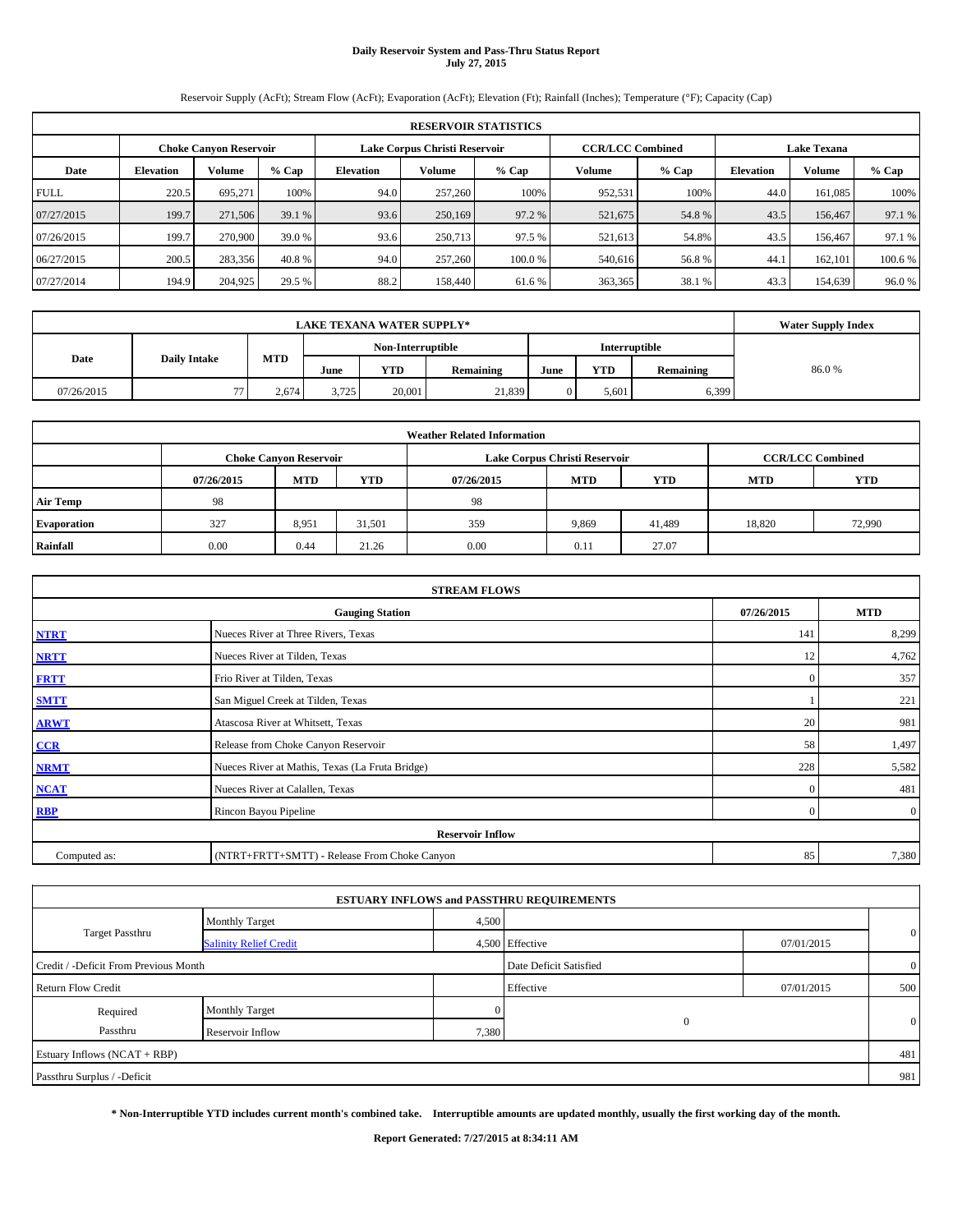# **Daily Reservoir System and Pass-Thru Status Report July 28, 2015**

Reservoir Supply (AcFt); Stream Flow (AcFt); Evaporation (AcFt); Elevation (Ft); Rainfall (Inches); Temperature (°F); Capacity (Cap)

|             | <b>RESERVOIR STATISTICS</b>                                    |         |         |                  |         |         |         |                         |                    |         |         |  |
|-------------|----------------------------------------------------------------|---------|---------|------------------|---------|---------|---------|-------------------------|--------------------|---------|---------|--|
|             | Lake Corpus Christi Reservoir<br><b>Choke Canyon Reservoir</b> |         |         |                  |         |         |         | <b>CCR/LCC Combined</b> | <b>Lake Texana</b> |         |         |  |
| Date        | <b>Elevation</b>                                               | Volume  | $%$ Cap | <b>Elevation</b> | Volume  | $%$ Cap | Volume  | $%$ Cap                 | <b>Elevation</b>   | Volume  | % Cap   |  |
| <b>FULL</b> | 220.5                                                          | 695.271 | 100%    | 94.0             | 257,260 | 100%    | 952,531 | 100%                    | 44.0               | 161.085 | 100%    |  |
| 07/28/2015  | 199.6                                                          | 270,142 | 38.9%   | 93.6             | 249,264 | 96.9%   | 519,406 | 54.5 %                  | 43.4               | 155,551 | 96.6 %  |  |
| 07/27/2015  | 199.7                                                          | 271.506 | 39.1 %  | 93.6             | 250,169 | 97.2 %  | 521,675 | 54.8%                   | 43.5               | 156,467 | 97.1 %  |  |
| 06/28/2015  | 200.5                                                          | 283,200 | 40.7 %  | 94.0             | 257,260 | 100.0%  | 540,460 | 56.7 %                  | 44.                | 162.101 | 100.6 % |  |
| 07/28/2014  | 194.9                                                          | 204,925 | 29.5 %  | 88.2             | 157,970 | 61.4 %  | 362,895 | 38.1 %                  | 43.2               | 153,730 | 95.4%   |  |

|            | <b>Water Supply Index</b> |            |                   |        |           |      |               |           |       |
|------------|---------------------------|------------|-------------------|--------|-----------|------|---------------|-----------|-------|
|            |                           |            | Non-Interruptible |        |           |      | Interruptible |           |       |
| Date       | <b>Daily Intake</b>       | <b>MTD</b> | June              | YTD    | Remaining | June | YTD           | Remaining | 85.7% |
| 07/27/2015 | 77                        | 2.752      | 3.725             | 20,079 | 21.761    |      | 5.601         | 6,399     |       |

| <b>Weather Related Information</b> |            |                               |            |            |                               |                         |            |            |  |  |
|------------------------------------|------------|-------------------------------|------------|------------|-------------------------------|-------------------------|------------|------------|--|--|
|                                    |            | <b>Choke Canyon Reservoir</b> |            |            | Lake Corpus Christi Reservoir | <b>CCR/LCC Combined</b> |            |            |  |  |
|                                    | 07/27/2015 | <b>MTD</b>                    | <b>YTD</b> | 07/27/2015 | <b>MTD</b>                    | <b>YTD</b>              | <b>MTD</b> | <b>YTD</b> |  |  |
| <b>Air Temp</b>                    | 97         |                               |            | 94         |                               |                         |            |            |  |  |
| <b>Evaporation</b>                 | 396        | 9,347                         | 31,897     | 453        | 10.322                        | 41.942                  | 19.669     | 73,839     |  |  |
| Rainfall                           | 0.00       | 0.44                          | 21.26      | 0.00       | 0.11                          | 27.07                   |            |            |  |  |

| <b>STREAM FLOWS</b> |                                                 |              |                |  |  |  |  |  |  |
|---------------------|-------------------------------------------------|--------------|----------------|--|--|--|--|--|--|
|                     | <b>Gauging Station</b>                          |              |                |  |  |  |  |  |  |
| <b>NTRT</b>         | Nueces River at Three Rivers, Texas             | 131          | 8,430          |  |  |  |  |  |  |
| <b>NRTT</b>         | Nueces River at Tilden, Texas                   | $\tau$       | 4,769          |  |  |  |  |  |  |
| <b>FRTT</b>         | Frio River at Tilden, Texas                     | $\mathbf{0}$ | 357            |  |  |  |  |  |  |
| <b>SMTT</b>         | San Miguel Creek at Tilden, Texas               |              | 222            |  |  |  |  |  |  |
| <b>ARWT</b>         | Atascosa River at Whitsett, Texas               | 20           | 1,000          |  |  |  |  |  |  |
| CCR                 | Release from Choke Canyon Reservoir             | 58           | 1,554          |  |  |  |  |  |  |
| <b>NRMT</b>         | Nueces River at Mathis, Texas (La Fruta Bridge) | 224          | 5,806          |  |  |  |  |  |  |
| <b>NCAT</b>         | Nueces River at Calallen, Texas                 |              | 481            |  |  |  |  |  |  |
| <b>RBP</b>          | Rincon Bayou Pipeline                           | $\mathbf{0}$ | $\overline{0}$ |  |  |  |  |  |  |
|                     | <b>Reservoir Inflow</b>                         |              |                |  |  |  |  |  |  |
| Computed as:        | (NTRT+FRTT+SMTT) - Release From Choke Canyon    | 75           | 7,455          |  |  |  |  |  |  |

|                                       |                               |       | <b>ESTUARY INFLOWS and PASSTHRU REQUIREMENTS</b> |            |                |
|---------------------------------------|-------------------------------|-------|--------------------------------------------------|------------|----------------|
|                                       | <b>Monthly Target</b>         | 4,500 |                                                  |            |                |
| <b>Target Passthru</b>                | <b>Salinity Relief Credit</b> |       | 4,500 Effective                                  | 07/01/2015 | $\mathbf{0}$   |
| Credit / -Deficit From Previous Month |                               |       | Date Deficit Satisfied                           |            | $\overline{0}$ |
| <b>Return Flow Credit</b>             |                               |       | Effective                                        | 07/01/2015 | 500            |
| Required                              | Monthly Target                |       |                                                  |            |                |
| Passthru                              | Reservoir Inflow              | 7,455 | $\Omega$                                         |            | $\mathbf{0}$   |
| Estuary Inflows (NCAT + RBP)          |                               |       |                                                  |            | 481            |
| Passthru Surplus / -Deficit           |                               |       |                                                  |            | 981            |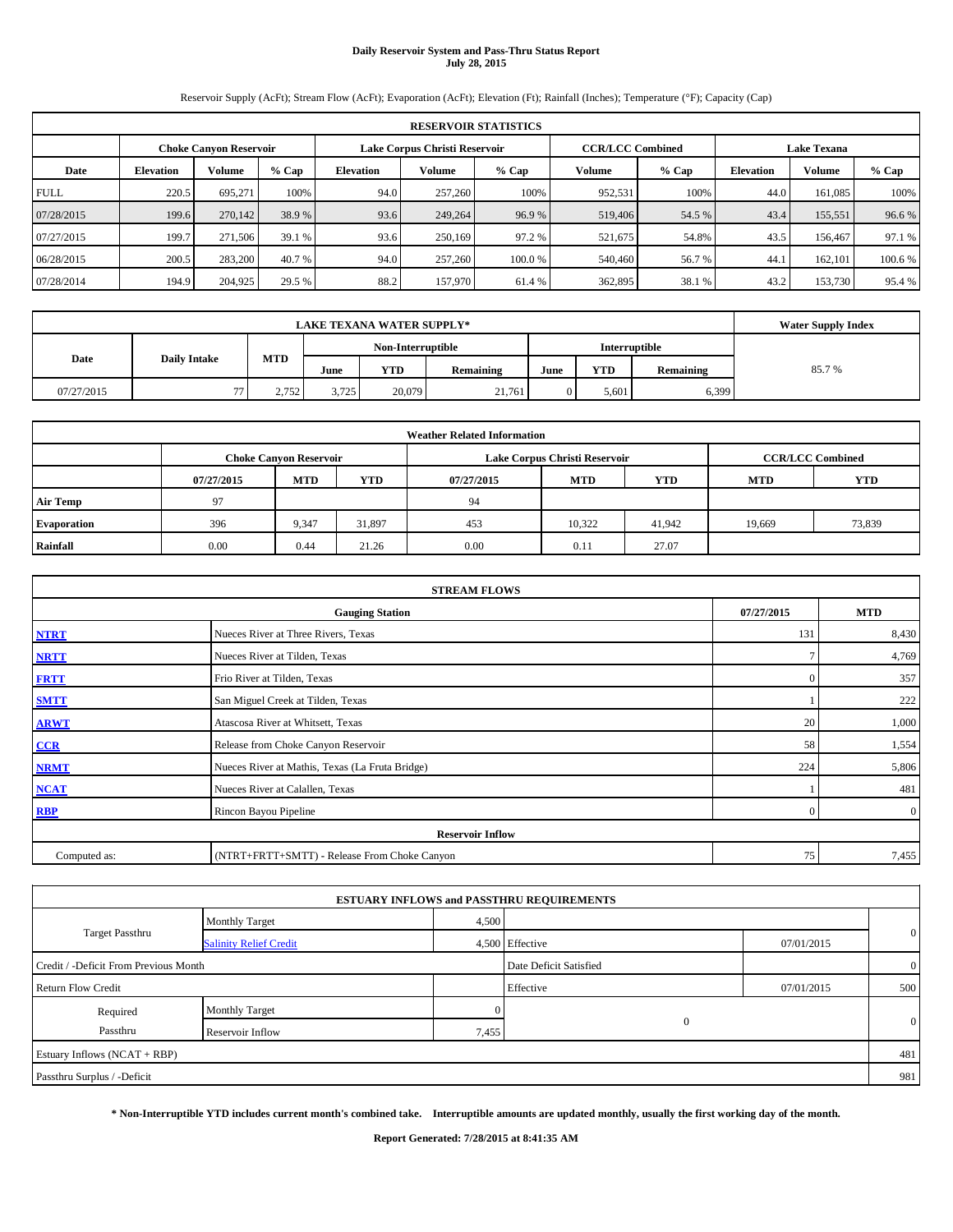# **Daily Reservoir System and Pass-Thru Status Report July 29, 2015**

Reservoir Supply (AcFt); Stream Flow (AcFt); Evaporation (AcFt); Elevation (Ft); Rainfall (Inches); Temperature (°F); Capacity (Cap)

|             | <b>RESERVOIR STATISTICS</b> |                               |         |                               |                         |         |                    |         |                  |         |         |  |
|-------------|-----------------------------|-------------------------------|---------|-------------------------------|-------------------------|---------|--------------------|---------|------------------|---------|---------|--|
|             |                             | <b>Choke Canyon Reservoir</b> |         | Lake Corpus Christi Reservoir | <b>CCR/LCC Combined</b> |         | <b>Lake Texana</b> |         |                  |         |         |  |
| Date        | <b>Elevation</b>            | Volume                        | $%$ Cap | <b>Elevation</b>              | Volume                  | $%$ Cap | Volume             | $%$ Cap | <b>Elevation</b> | Volume  | % Cap   |  |
| <b>FULL</b> | 220.5                       | 695,271                       | 100%    | 94.0                          | 257,260                 | 100%    | 952,531            | 100%    | 44.0             | 161,085 | 100%    |  |
| 07/29/2015  | 199.6                       | 269,536                       | 38.8%   | 93.5                          | 249,084                 | 96.8%   | 518,620            | 54.4 %  | 43.3             | 154,639 | 96.0%   |  |
| 07/28/2015  | 199.6                       | 270.142                       | 38.9%   | 93.6                          | 249,264                 | 96.9%   | 519,406            | 54.5%   | 43.4             | 155,551 | 96.6%   |  |
| 06/29/2015  | 200.5                       | 282,576                       | 40.6 %  | 94.0                          | 257,260                 | 100.0%  | 539,836            | 56.7 %  | 44.1             | 162,101 | 100.6 % |  |
| 07/29/2014  | 194.9                       | 205,550                       | 29.6 %  | 88.2                          | 157,501                 | 61.2%   | 363,051            | 38.1 %  | 43.2             | 153,730 | 95.4 %  |  |

|            | <b>Water Supply Index</b> |            |       |                   |           |      |            |           |        |
|------------|---------------------------|------------|-------|-------------------|-----------|------|------------|-----------|--------|
|            |                           |            |       | Non-Interruptible |           |      |            |           |        |
| Date       | <b>Daily Intake</b>       | <b>MTD</b> | June  | <b>YTD</b>        | Remaining | June | <b>YTD</b> | Remaining | 85.5 % |
| 07/28/2015 | 761                       | 2.827      | 3.725 | 20,154            | 21.686    |      | 5.601      | 6,399     |        |

| <b>Weather Related Information</b> |            |                               |            |            |                               |                         |            |            |  |  |
|------------------------------------|------------|-------------------------------|------------|------------|-------------------------------|-------------------------|------------|------------|--|--|
|                                    |            | <b>Choke Canyon Reservoir</b> |            |            | Lake Corpus Christi Reservoir | <b>CCR/LCC Combined</b> |            |            |  |  |
|                                    | 07/28/2015 | <b>MTD</b>                    | <b>YTD</b> | 07/28/2015 | <b>MTD</b>                    | <b>YTD</b>              | <b>MTD</b> | <b>YTD</b> |  |  |
| <b>Air Temp</b>                    | 99         |                               |            | 95         |                               |                         |            |            |  |  |
| <b>Evaporation</b>                 | 396        | 9.743                         | 32,293     | 464        | 10.786                        | 42,406                  | 20.529     | 74,699     |  |  |
| Rainfall                           | 0.00       | 0.44                          | 21.26      | 0.00       | 0.11                          | 27.07                   |            |            |  |  |

| <b>STREAM FLOWS</b> |                                                 |            |                |  |  |  |  |  |  |  |
|---------------------|-------------------------------------------------|------------|----------------|--|--|--|--|--|--|--|
|                     | 07/28/2015                                      | <b>MTD</b> |                |  |  |  |  |  |  |  |
| <b>NTRT</b>         | Nueces River at Three Rivers, Texas             | 125        | 8,555          |  |  |  |  |  |  |  |
| <b>NRTT</b>         | Nueces River at Tilden, Texas                   |            | 4,773          |  |  |  |  |  |  |  |
| <b>FRTT</b>         | Frio River at Tilden, Texas                     | $\Omega$   | 357            |  |  |  |  |  |  |  |
| <b>SMTT</b>         | San Miguel Creek at Tilden, Texas               |            | 223            |  |  |  |  |  |  |  |
| <b>ARWT</b>         | Atascosa River at Whitsett, Texas               | 19         | 1,020          |  |  |  |  |  |  |  |
| CCR                 | Release from Choke Canyon Reservoir             | 58         | 1,612          |  |  |  |  |  |  |  |
| <b>NRMT</b>         | Nueces River at Mathis, Texas (La Fruta Bridge) | 224        | 6,030          |  |  |  |  |  |  |  |
| <b>NCAT</b>         | Nueces River at Calallen, Texas                 | $\Omega$   | 482            |  |  |  |  |  |  |  |
| <b>RBP</b>          | Rincon Bayou Pipeline                           | $\Omega$   | $\overline{0}$ |  |  |  |  |  |  |  |
|                     | <b>Reservoir Inflow</b>                         |            |                |  |  |  |  |  |  |  |
| Computed as:        | (NTRT+FRTT+SMTT) - Release From Choke Canyon    | 69         | 7,523          |  |  |  |  |  |  |  |

|                                       |                               |       | <b>ESTUARY INFLOWS and PASSTHRU REQUIREMENTS</b> |            |                |
|---------------------------------------|-------------------------------|-------|--------------------------------------------------|------------|----------------|
|                                       | <b>Monthly Target</b>         | 4,500 |                                                  |            |                |
| <b>Target Passthru</b>                | <b>Salinity Relief Credit</b> |       | 4,500 Effective                                  | 07/01/2015 | $\mathbf{0}$   |
| Credit / -Deficit From Previous Month |                               |       | Date Deficit Satisfied                           |            | $\overline{0}$ |
| <b>Return Flow Credit</b>             |                               |       | Effective                                        | 07/01/2015 | 500            |
| Required                              | Monthly Target                |       |                                                  |            |                |
| Passthru                              | Reservoir Inflow              | 7,523 | $\Omega$                                         |            | $\mathbf{0}$   |
| Estuary Inflows (NCAT + RBP)          |                               |       |                                                  |            | 482            |
| Passthru Surplus / -Deficit           |                               |       |                                                  |            | 982            |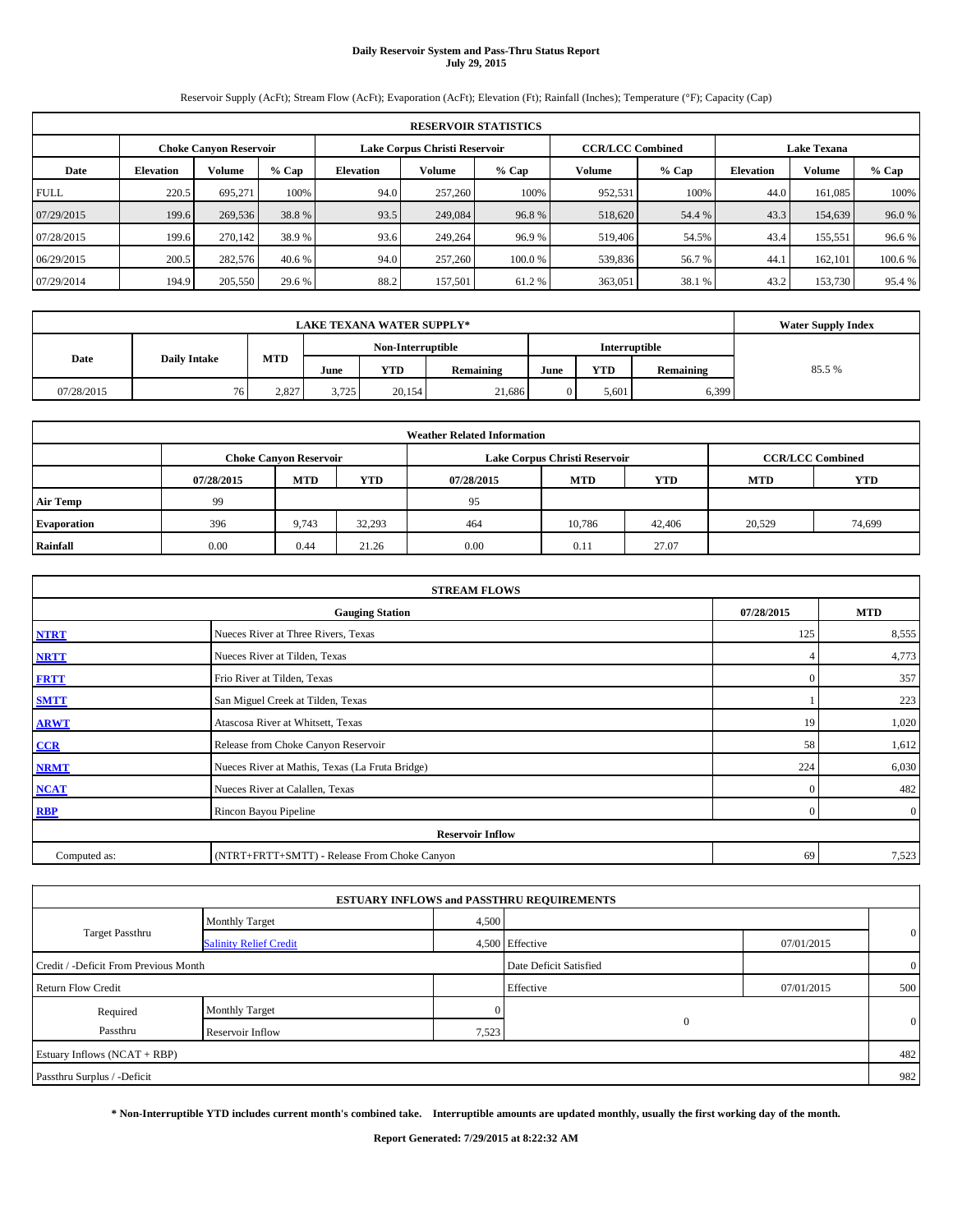## **Daily Reservoir System and Pass-Thru Status Report July 30, 2015**

Reservoir Supply (AcFt); Stream Flow (AcFt); Evaporation (AcFt); Elevation (Ft); Rainfall (Inches); Temperature (°F); Capacity (Cap)

|             | <b>RESERVOIR STATISTICS</b> |                                                                |         |                  |         |                         |         |                    |                  |         |         |
|-------------|-----------------------------|----------------------------------------------------------------|---------|------------------|---------|-------------------------|---------|--------------------|------------------|---------|---------|
|             |                             | Lake Corpus Christi Reservoir<br><b>Choke Canyon Reservoir</b> |         |                  |         | <b>CCR/LCC Combined</b> |         | <b>Lake Texana</b> |                  |         |         |
| Date        | <b>Elevation</b>            | Volume                                                         | $%$ Cap | <b>Elevation</b> | Volume  | $%$ Cap                 | Volume  | $%$ Cap            | <b>Elevation</b> | Volume  | % Cap   |
| <b>FULL</b> | 220.5                       | 695.271                                                        | 100%    | 94.0             | 257,260 | 100%                    | 952,531 | 100%               | 44.0             | 161.085 | 100%    |
| 07/30/2015  | 199.6                       | 268,939                                                        | 38.7 %  | 93.5             | 248,180 | 96.5 %                  | 517,119 | 54.3 %             | 43.3             | 154,639 | 96.0%   |
| 07/29/2015  | 199.6                       | 269,536                                                        | 38.8%   | 93.5             | 249,084 | 96.8%                   | 518,620 | 54.4%              | 43.3             | 154.639 | 96.0%   |
| 06/30/2015  | 200.4                       | 282,419                                                        | 40.6 %  | 94.0             | 257,260 | 100.0%                  | 539,679 | 56.7 %             | 44.0             | 161.085 | 100.0 % |
| 07/30/2014  | 194.8                       | 204,053                                                        | 29.3 %  | 88.1             | 157,032 | 61.0 %                  | 361,085 | 37.9 %             | 43.2             | 153,730 | 95.4%   |

|            | <b>Water Supply Index</b> |            |                   |        |           |               |       |           |       |
|------------|---------------------------|------------|-------------------|--------|-----------|---------------|-------|-----------|-------|
|            |                           |            | Non-Interruptible |        |           | Interruptible |       |           |       |
| Date       | <b>Daily Intake</b>       | <b>MTD</b> | June              | YTD    | Remaining | June          | YTD   | Remaining | 85.3% |
| 07/29/2015 | 76                        | 2.903      | 3.725             | 20,231 | 21,609    |               | 5.601 | 6,399     |       |

|                    |            |                               |            | <b>Weather Related Information</b> |                               |                         |            |            |
|--------------------|------------|-------------------------------|------------|------------------------------------|-------------------------------|-------------------------|------------|------------|
|                    |            | <b>Choke Canyon Reservoir</b> |            |                                    | Lake Corpus Christi Reservoir | <b>CCR/LCC Combined</b> |            |            |
|                    | 07/29/2015 | <b>MTD</b>                    | <b>YTD</b> | 07/29/2015                         | <b>MTD</b>                    | <b>YTD</b>              | <b>MTD</b> | <b>YTD</b> |
| <b>Air Temp</b>    | 99         |                               |            | 96                                 |                               |                         |            |            |
| <b>Evaporation</b> | 369        | 10.112                        | 32,662     | 410                                | 11.196                        | 42,816                  | 21,308     | 75,478     |
| Rainfall           | 0.00       | 0.44                          | 21.26      | 0.00                               | 0.11                          | 27.07                   |            |            |

|              | <b>STREAM FLOWS</b>                             |                |                |  |  |  |  |  |  |  |
|--------------|-------------------------------------------------|----------------|----------------|--|--|--|--|--|--|--|
|              | <b>Gauging Station</b>                          | 07/29/2015     | <b>MTD</b>     |  |  |  |  |  |  |  |
| <b>NTRT</b>  | Nueces River at Three Rivers, Texas             | 119            | 8,674          |  |  |  |  |  |  |  |
| <b>NRTT</b>  | Nueces River at Tilden, Texas                   |                | 4,776          |  |  |  |  |  |  |  |
| <b>FRTT</b>  | Frio River at Tilden, Texas                     | $\mathbf{0}$   | 358            |  |  |  |  |  |  |  |
| <b>SMTT</b>  | San Miguel Creek at Tilden, Texas               | $\sim$         | 225            |  |  |  |  |  |  |  |
| <b>ARWT</b>  | Atascosa River at Whitsett, Texas               | 18             | 1,038          |  |  |  |  |  |  |  |
| CCR          | Release from Choke Canyon Reservoir             | 58             | 1,669          |  |  |  |  |  |  |  |
| <b>NRMT</b>  | Nueces River at Mathis, Texas (La Fruta Bridge) | 224            | 6,255          |  |  |  |  |  |  |  |
| <b>NCAT</b>  | Nueces River at Calallen, Texas                 | $\mathbf{0}$   | 482            |  |  |  |  |  |  |  |
| <b>RBP</b>   | Rincon Bayou Pipeline                           | $\overline{0}$ | $\overline{0}$ |  |  |  |  |  |  |  |
|              | <b>Reservoir Inflow</b>                         |                |                |  |  |  |  |  |  |  |
| Computed as: | (NTRT+FRTT+SMTT) - Release From Choke Canyon    | 64             | 7,587          |  |  |  |  |  |  |  |

|                                       |                               |       | <b>ESTUARY INFLOWS and PASSTHRU REQUIREMENTS</b> |            |                |
|---------------------------------------|-------------------------------|-------|--------------------------------------------------|------------|----------------|
|                                       | <b>Monthly Target</b>         | 4,500 |                                                  |            |                |
| <b>Target Passthru</b>                | <b>Salinity Relief Credit</b> |       | 4,500 Effective                                  | 07/01/2015 | $\mathbf{0}$   |
| Credit / -Deficit From Previous Month |                               |       | Date Deficit Satisfied                           |            | $\overline{0}$ |
| <b>Return Flow Credit</b>             |                               |       | Effective                                        | 07/01/2015 | 500            |
| Required                              | Monthly Target                |       |                                                  |            |                |
| Passthru                              | Reservoir Inflow              | 7,587 | $\Omega$                                         |            | $\mathbf{0}$   |
| Estuary Inflows (NCAT + RBP)          |                               |       |                                                  |            | 482            |
| Passthru Surplus / -Deficit           |                               |       |                                                  |            | 982            |